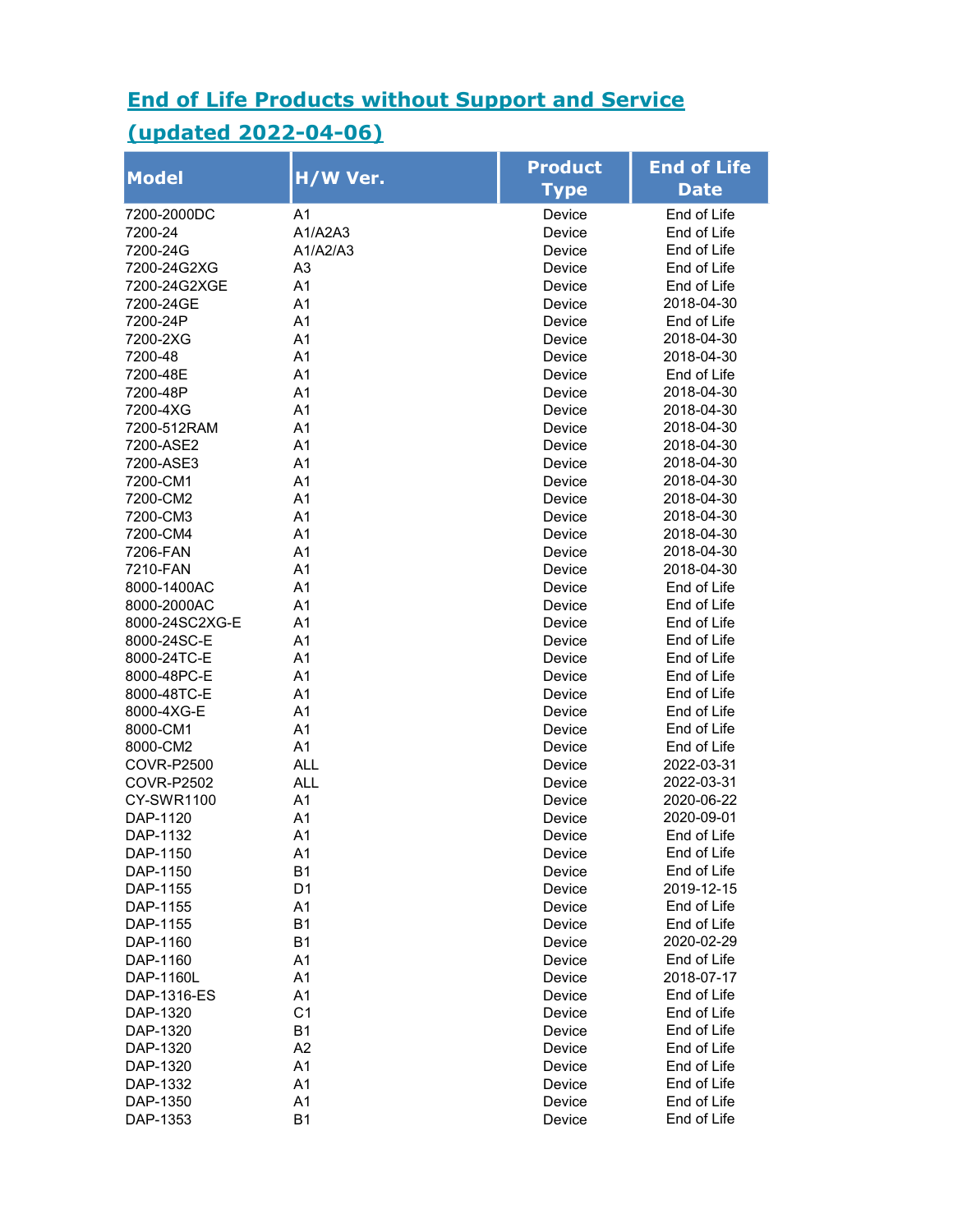| DAP-1353         | A1             | Device | End of Life |
|------------------|----------------|--------|-------------|
| DAP-1360         | C <sub>2</sub> | Device | 2020-08-12  |
| DAP-1360         | E1             | Device | 2020-05-13  |
| DAP-1360         | C <sub>1</sub> | Device | End of Life |
| DAP-1360         | D <sub>1</sub> | Device | End of Life |
| DAP-1360         | B <sub>1</sub> | Device | End of Life |
| DAP-1360         | A <sub>1</sub> | Device | End of Life |
| DAP-1360P        | A <sub>1</sub> | Device | 2021-12-26  |
| DAP-1420         | B <sub>1</sub> | Device | 2019-04-01  |
| DAP-1422         | <b>B1</b>      | Device | 2019-12-15  |
| DAP-1513         | A1             | Device | 2018-01-22  |
| DAP-1520         | A1             | Device | 2020-02-01  |
| DAP-1522         | A1             | Device | End of Life |
| DAP-1522         | B <sub>1</sub> | Device | End of Life |
| DAP-1522         | A2             | Device | End of Life |
| DAP-1525         | <b>B1</b>      | Device | 2019-01-14  |
| DAP-1525         | A <sub>1</sub> | Device | End of Life |
| DAP-1530         | A <sub>1</sub> | Device | 2022-03-31  |
| DAP-1533         | A1             | Device | End of Life |
|                  | A1             |        | End of Life |
| DAP-1555         |                | Device |             |
| DAP-1560         | A1             | Device | End of Life |
| DAP-1562         | A1             | Device | End of Life |
| DAP-1610         | A1             | Device | 2020-02-01  |
| DAP-1620         | A <sub>1</sub> | Device | 2022-03-31  |
| DAP-1635         | A <sub>1</sub> | Device | 2022-02-28  |
| DAP-1665         | A <sub>2</sub> | Device | 2021-01-01  |
| DAP-1665         | A <sub>1</sub> | Device | 2021-01-01  |
| DAP-2553         | A <sub>1</sub> | Device | 2018-01-09  |
| DAP-2555         | A <sub>1</sub> | Device | 2018-07-14  |
| DAP-2565         | A1             | Device | 2018-07-10  |
| DAP-2590         | A2             | Device | End of Life |
| DAP-2590         | A1             | Device | End of Life |
| DAP-2690         | <b>B1</b>      | Device | 2021-04-07  |
| DAP-3220         | A2             | Device | End of Life |
| DAP-3310         | A1             | Device | 2021-05-31  |
| DAP-3340         | A1             | Device | 2019-09-21  |
| DAP-3410         | A <sub>1</sub> | Device | 2020-05-26  |
| DAP-3520         | A <sub>1</sub> | Device | End of Life |
| DAP-3525         | A <sub>1</sub> | Device | 2019-02-13  |
| DAP-3660         | A1             | Device | 2020-08-04  |
| DAP-3690         | A1             | Device | 2019-05-27  |
| DAP-3760         | A1             | Device | 2020-01-05  |
| DAP-3860         | <b>B1</b>      | Device | 2020-06-22  |
| DAS-3208         | A <sub>1</sub> | Device | End of Life |
| DAS-3208M        | A1             | Device | End of Life |
| DAS-3216         | <b>B1</b>      | Device | End of Life |
|                  |                |        | End of Life |
| <b>DAS-3224F</b> | A1             | Device |             |
| <b>DAS-3248F</b> | A1             | Device | End of Life |
| DAS-4192         | A1             | Device | End of Life |
| DAS-4672         | A1             | Device | End of Life |
| <b>DBT-120</b>   | A1/B1/C1       | Device | End of Life |
| <b>DBT-122</b>   | A1/B1/C1       | Device | End of Life |
| <b>DBT-320</b>   | A1             | Device | 2018-01-01  |
| DCH-100KT        | A <sub>2</sub> | Device | 2021-01-31  |
| <b>DCH-101KT</b> | A1             | Device | End of Life |
| DCH-107KT        | A1             | KIT    | 2021-06-30  |
| DCH-301KT        | A1             | Device | End of Life |
| <b>DCH-G020</b>  | A1/A2          | Device | 2019-12-15  |
| <b>DCH-G021</b>  | A1             | Device | 2019-12-15  |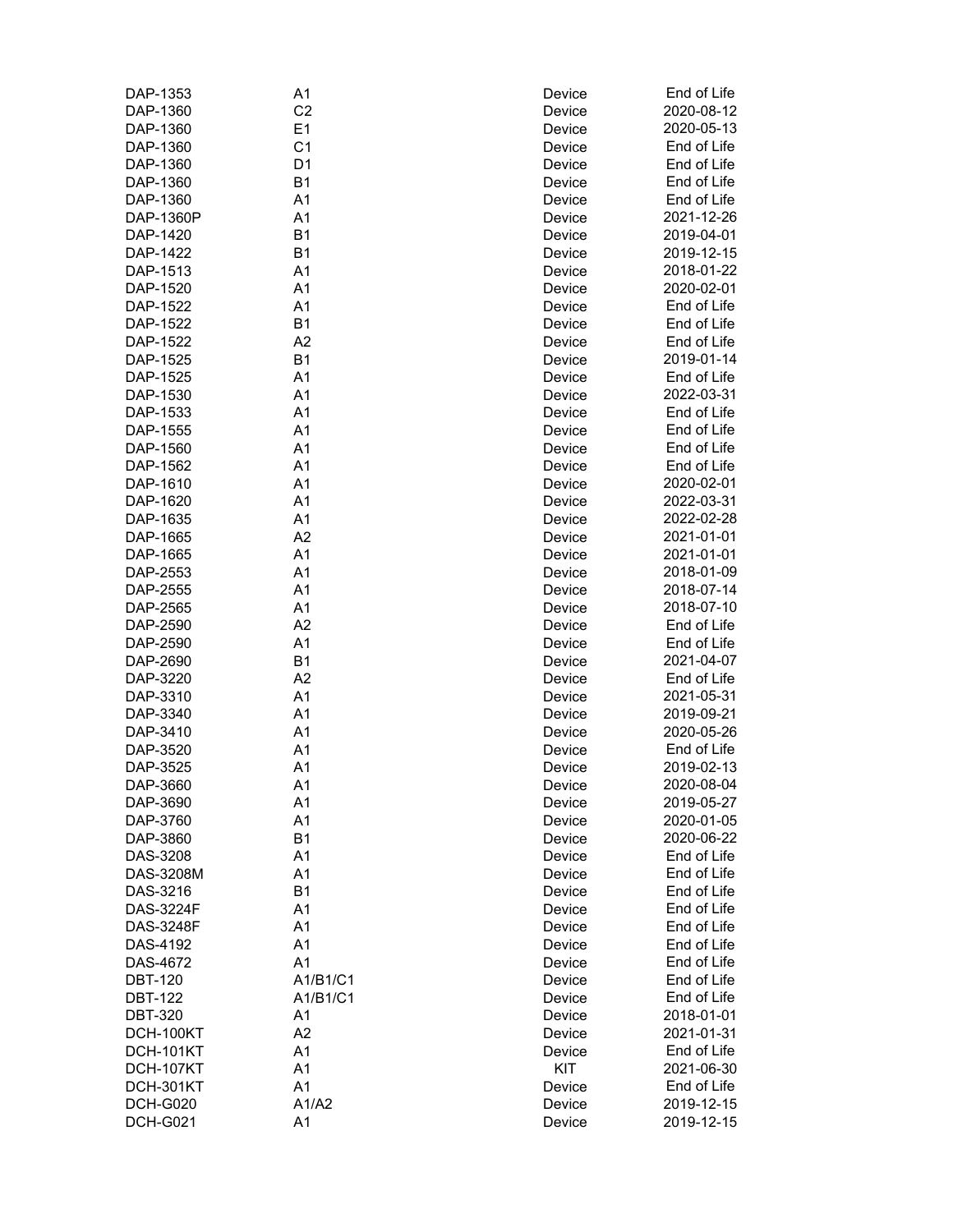| <b>DCH-G022</b>             | A1             | Device     | 2021-06-30  |
|-----------------------------|----------------|------------|-------------|
| DCH-M225                    | A1             | Device     | 2020-03-01  |
| <b>DCH-S150</b>             | A1/A2/B1       | Device     | 2019-12-15  |
| <b>DCH-S155</b>             | A <sub>1</sub> | Device     | End of Life |
| <b>DCH-S160</b>             | A1/A2          | Device     | 2019-12-15  |
| <b>DCH-S165</b>             | A <sub>1</sub> | Device     | 2019-12-15  |
| <b>DCH-S220</b>             | A1/A2          | Device     | 2021-01-31  |
| DCH-T100KT                  | A1             | Device     | 2019-12-15  |
| DCH-T160A A1                | A1             | Device     | 2019-12-15  |
| DCH-T2000KT                 | A1             | Device     | 2019-12-15  |
| <b>DCH-Z110</b>             | A1             | Device     | 2021-01-31  |
| <b>DCH-Z112</b>             | A1             | Device     | 2021-06-30  |
| <b>DCH-Z120</b>             | A1             | Device     | 2021-01-31  |
| DCH-Z122                    | A <sub>1</sub> | Device     | 2021-06-30  |
| <b>DCH-Z310</b>             | A <sub>1</sub> | Device     | 2021-01-31  |
| <b>DCM-201</b>              | A1             | Device     | End of Life |
| <b>DCM-202</b>              | C <sub>1</sub> | Device     | 2019-03-06  |
| <b>DCM-212</b>              | <b>B1</b>      | Device     | End of Life |
| <b>DCM-232</b>              | A1             | Device     | End of Life |
|                             | E <sub>1</sub> |            | 2020-12-13  |
| <b>DCM-301</b>              |                | Device     |             |
| <b>DCM-712</b>              | A1             | Device     | 2020-12-13  |
| <b>DCS-11</b>               | <b>ALL</b>     | Device     | 2021-12-31  |
| DCS-1100                    | A2             | Device     | End of Life |
| <b>DCS-1100L</b>            | <b>ALL</b>     | Device     | End of Life |
| DCS-1110                    | A1             | Device     | End of Life |
| DCS-1130                    | A <sub>2</sub> | Device     | End of Life |
| <b>DCS-1130L</b>            | <b>ALL</b>     | Device     | End of Life |
| <b>DCS-1201</b>             | A1             | Device     | 2020-06-30  |
| DCS-201A(China mydlink ALL  |                | Mobile APP | 2022-01-03  |
| DCS-201I (China mydlink ALL |                | Mobile APP | 2022-01-03  |
| DCS-2100                    | A1             | Device     | End of Life |
| <b>DCS-2100G</b>            | A1             | Device     | End of Life |
| DCS-2102                    | A3             | Device     | End of Life |
| DCS-2103                    | <b>B1</b>      | Device     | 2020-06-30  |
| DCS-2103                    | Ax             | Device     | End of Life |
| DCS-2120                    | ALL            | Device     | End of Life |
| DCS-2120                    | A2             | Device     | End of Life |
| DCS-2121                    | A <sub>3</sub> | Device     | End of Life |
| DCS-2130                    | A1             | Device     | 2019-12-15  |
| <b>DCS-2132L</b>            | <b>B1</b>      | Device     | 2020-06-30  |
| <b>DCS-2132L</b>            | A1             | Device     | 2020-03-30  |
| <b>DCS-2132L</b>            | AX             | Device     | End of Life |
| <b>DCS-2132L-ES</b>         | <b>ALL</b>     | Device     | 2020-06-30  |
|                             |                |            |             |
| <b>DCS-2136L</b>            | A1             | Device     | 2020-06-30  |
| DCS-2210                    | A1             | Device     | 2019-12-15  |
| <b>DCS-2210L</b>            | A1             | Device     | 2020-06-30  |
| <b>DCS-2230</b>             | A1             | Device     | 2019-12-15  |
| <b>DCS-2230L</b>            | <b>ALL</b>     | Device     | 2020-06-30  |
| <b>DCS-2230L</b>            | A1             | Device     | 2020-06-30  |
| <b>DCS-2310L</b>            | <b>B1</b>      | Device     | 2020-06-30  |
| DCS-2311L-ES                | A1             | Device     | 2020-06-30  |
| <b>DCS-2330L</b>            | Ax             | Device     | 2020-12-31  |
| <b>DCS-2332L</b>            | A <sub>1</sub> | Device     | 2020-06-30  |
| DCS-250-COU-001-LIC         | <b>ALL</b>     | Licenese   | 2021-12-31  |
| DCS-250-PRE-001-LIC         | <b>ALL</b>     | Licenese   | 2021-12-31  |
| DCS-250-VMS-032             | <b>ALL</b>     | Licenese   | 2021-12-31  |
| <b>DCS-2530L</b>            | <b>ALL</b>     | Device     | 2021-04-30  |
| <b>DCS-260</b>              | <b>ALL</b>     | Device     | 2021-02-21  |
|                             |                |            |             |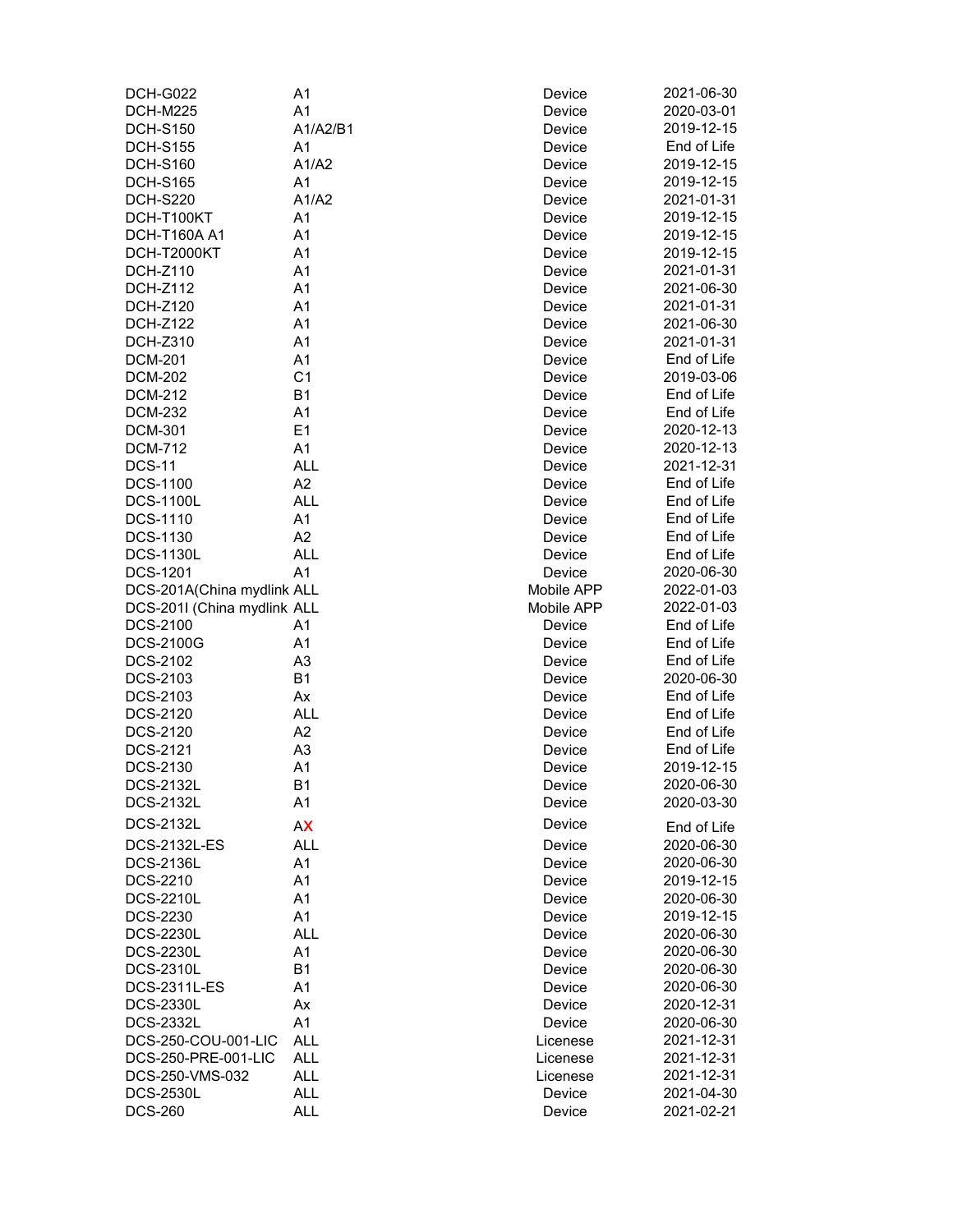| <b>DCS-2630L</b>                              | <b>ALL</b>               | Device                   | 2020-06-30               |
|-----------------------------------------------|--------------------------|--------------------------|--------------------------|
| <b>DCS-2670L</b>                              | <b>ALL</b>               | Device                   | 2021-06-29               |
| <b>DCS-2800LH</b>                             | <b>ALL</b>               | Device                   | 2022-01-01               |
| DCS-2800LH-EU                                 | <b>ALL</b>               | Device                   | 2022-01-01               |
| <b>DCS-2802KT</b>                             | <b>ALL</b>               | Device                   | 2022-01-01               |
| DCS-2802KT-EU                                 | <b>ALL</b>               | Device                   | 2022-01-01               |
| <b>DCS-2803KT</b>                             | <b>ALL</b>               | Device                   | 2022-01-01               |
| <b>DCS-2804KT</b>                             | <b>ALL</b>               | Device                   | 2022-01-01               |
| DCS-3010                                      | A2                       | Device                   | 2020-06-30               |
| DCS-3110                                      | A2                       | Device                   | End of Life              |
| DCS-3112                                      | A1                       | Device                   | 2020-06-30               |
| <b>DCS-3220</b>                               | A2                       | Device                   | End of Life              |
| <b>DCS-3220G</b>                              | <b>ALL</b>               | Device                   | End of Life              |
| DCS-3410                                      | <b>ALL</b>               | Device                   | End of Life              |
| DCS-3411                                      | A <sub>3</sub>           | Device                   | 2019-12-15               |
| DCS-3415                                      | A2                       | Device                   | End of Life              |
| DCS-3420                                      | A2                       | Device                   | End of Life              |
| DCS-3430                                      | <b>ALL</b>               | Device                   | End of Life              |
| DCS-3511                                      | A1                       | Device                   | 2020-06-30               |
| DCS-3530                                      | A1                       | Device                   | 2020-03-30               |
| DCS-3710                                      | <b>ALL</b>               | Device                   | 2020-06-30               |
|                                               | A1                       |                          | End of Life              |
| DCS-3713<br>DCS-3714                          | A1                       | Device<br>Device         | 2020-06-30               |
| <b>DCS-3715</b>                               | A1                       |                          |                          |
|                                               |                          | Device                   | 2019-12-15               |
| DCS-3716                                      | <b>ALL</b><br><b>ALL</b> | Device                   | 2020-06-30<br>2019-12-15 |
| DCS-37-1-A1                                   | <b>ALL</b>               | Device                   | 2021-12-31               |
| DCS-37-3                                      |                          | Device                   | 2021-03-02               |
| <b>DCS-401A</b><br>DCS-401A(China mydlink ALL | <b>ALL</b>               | Mobile APP<br>Mobile APP | 2022-01-03               |
| <b>DCS-401I</b>                               | <b>ALL</b>               | Mobile APP               | 2021-03-02               |
| DCS-401I(China mydlink I ALL                  |                          | Mobile APP               | 2022-01-03               |
| DCS-4201                                      | A1                       | Device                   | 2020-06-30               |
| DCS-4603                                      | <b>ALL</b>               | Device                   | 2021-12-31               |
| DCS-4603                                      | A1                       | Device                   | End of Life              |
| <b>DCS-4622</b>                               | <b>ALL</b>               | Device                   | 2021-12-31               |
| <b>DCS-4622</b>                               | <b>ALL</b>               | Device                   | 2021-12-31               |
| <b>DCS-4622</b>                               | A <sub>1</sub>           | Device                   | End of Life              |
| <b>DCS-4625</b>                               | <b>ALL</b>               | Device                   | 2021-12-31               |
| <b>DCS-4701E</b>                              | Bx                       | Device                   | 2021-12-31               |
| DCS-4701E                                     | A <sub>3</sub>           | Device                   | 2020-12-31               |
| <b>DCS-4701E</b>                              | A1/A2                    | Device                   | End of Life              |
| <b>DCS-4703E</b>                              | Аx                       | Device                   | 2021-12-31               |
| <b>DCS-4703E</b>                              | A1                       | Device                   | End of Life              |
| <b>DCS-4705E</b>                              | Ax                       | Device                   | 2021-12-31               |
| <b>DCS-4802E</b>                              | <b>B1/B2</b>             | Device                   | 2021-12-31               |
| <b>DCS-4802E</b>                              | Ax                       | Device                   | End of Life              |
| <b>DCS-5000L</b>                              | <b>ALL</b>               | Device                   | 2021-12-01               |
| <b>DCS-5009L</b>                              | A2                       | Device                   | 2020-06-30               |
| <b>DCS-5010L</b>                              | A1/A2                    | Device                   | 2021-01-31               |
| <b>DCS-501A</b>                               | <b>ALL</b>               | Mobile APP               | 2021-03-02               |
| DCS-501A(China: OMNA ALL                      |                          | Mobile APP               | 2022-01-03               |
| <b>DCS-501I</b>                               | <b>ALL</b>               | Mobile APP               | 2021-03-02               |
| DCS-501I (China: OMNA ALL                     |                          | Mobile APP               | 2022-01-03               |
| <b>DCS-5020L</b>                              | A1/A2                    | Device                   | 2021-01-31               |
| <b>DCS-5025L</b>                              | A1                       | Device                   | 2020-06-30               |
| <b>DCS-5029L</b>                              | A2                       | Device                   | 2020-06-30               |
| <b>DCS-5030L</b>                              | <b>ALL</b>               | Device                   | 2021-06-30               |
| DCS-5211L                                     | A1                       | Device                   | 2018-01-12               |
| DCS-5220                                      | B <sub>2</sub>           | Device                   | End of Life              |
|                                               |                          |                          |                          |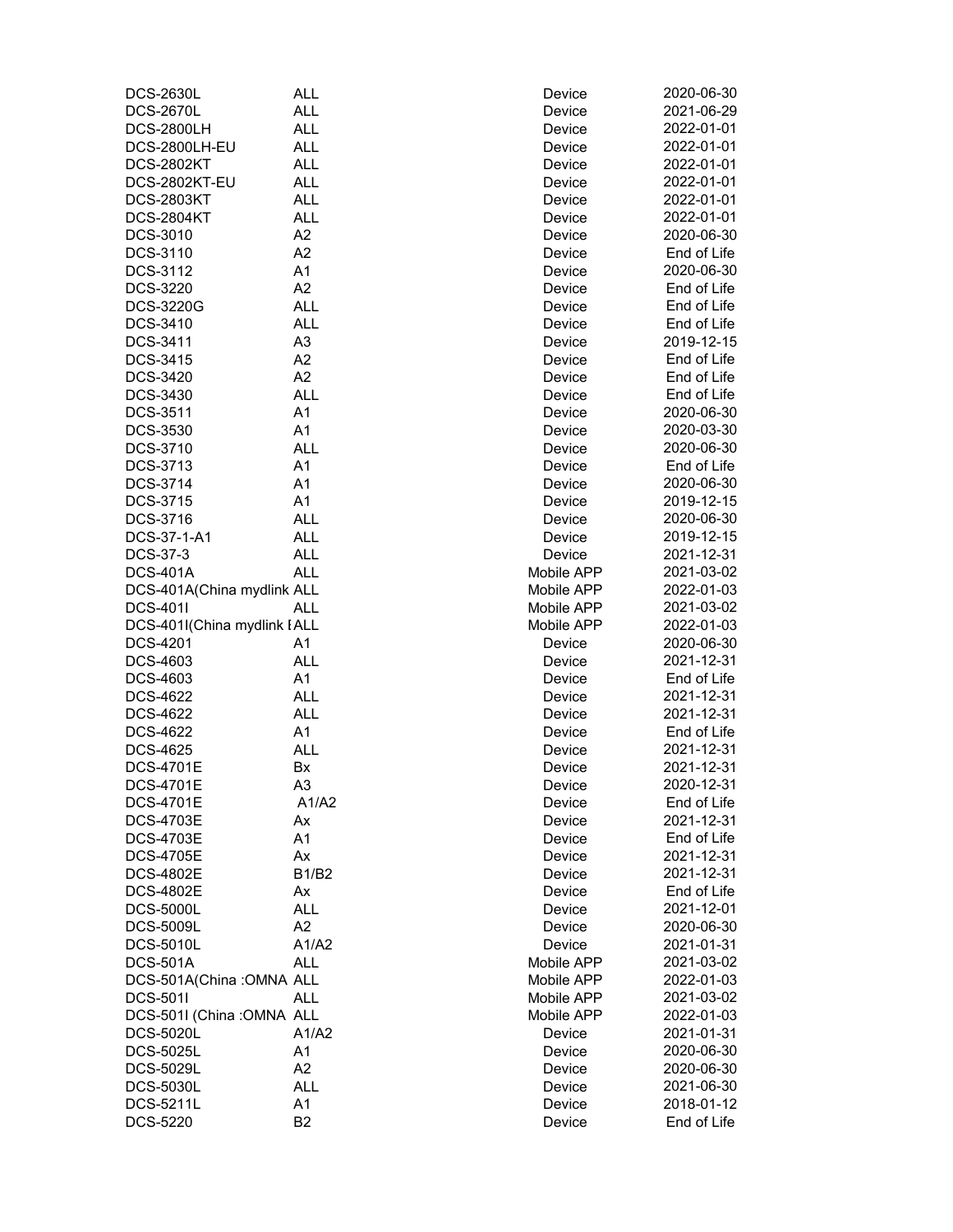| <b>DCS-5222L</b> | Bx             | Device | 2020-06-30  |
|------------------|----------------|--------|-------------|
| <b>DCS-5222L</b> | A <sub>3</sub> | Device | 2019-12-31  |
| <b>DCS-5222L</b> | Ax             | Device | End of Life |
| DCS-5230         | A1             | Device | End of Life |
| DCS-5230         | A2             | Device | End of Life |
| <b>DCS-5230L</b> | A1             | Device | End of Life |
| <b>DCS-5300</b>  | A4             | Device | End of Life |
| <b>DCS-5300G</b> | B <sub>2</sub> | Device | End of Life |
| <b>DCS-5350L</b> | <b>ALL</b>     | Device | 2020-01-01  |
| <b>DCS-5605</b>  | A2             | Device | End of Life |
| DCS-5610         | A1             | Device | End of Life |
| DCS-5615         | A1             | Device | 2019-12-15  |
| <b>DCS-5635</b>  | A2             | Device | End of Life |
| <b>DCS-6004L</b> | <b>ALL</b>     | Device | 2020-06-30  |
| <b>DCS-6005L</b> | <b>ALL</b>     | Device | 2020-06-30  |
| <b>DCS-6010L</b> | A1             | Device | 2020-06-30  |
| <b>DCS-6010L</b> | <b>ALL</b>     | Device | 2020-03-30  |
| DCS-6045LKT      | A1             | Device | 2020-06-16  |
| DCS-6110         | A <sub>1</sub> | Device | 2019-12-15  |
| DCS-6111         | A2             | Device | End of Life |
| DCS-6112         | <b>ALL</b>     | Device | 2019-12-15  |
|                  | <b>ALL</b>     |        | 2018-09-16  |
| <b>DCS-6112V</b> |                | Device |             |
| DCS-6113         | <b>B1/B2</b>   | Device | 2020-06-30  |
| DCS-6113         | Ax             | Device | End of Life |
| <b>DCS-6113V</b> | Bx             | Device | 2020-05-17  |
| DCS-6114         | A1             | Device | 2020-06-30  |
| DCS-6115         | A <sub>1</sub> | Device | 2020-06-30  |
| DCS-6116         | A <sub>1</sub> | Device | 2019-12-15  |
| DCS-6210         | A2             | Device | 2020-06-30  |
| DCS-6212L        | <b>ALL</b>     | Device | 2020-03-30  |
| DCS-6215         | A1             | Device | 2020-06-30  |
| DCS-6314         | A1             | Device | 2020-06-30  |
| DCS-6315         | A1             | Device | 2020-06-30  |
| DCS-6315         | <b>ALL</b>     | Device | 2019-12-31  |
| DCS-6410         | A2             | Device | End of Life |
| DCS-6510         | A1             | Device | 2019-12-15  |
| DCS-6511         | <b>ALL</b>     | Device | 2021-12-31  |
| DCS-6511         | A2             | Device | 2020-06-30  |
| DCS-6513         | A <sub>2</sub> | Device | 2020-06-30  |
| DCS-6517         | A2             | Device | 2020-06-30  |
| DCS-6518         | Аx             | Device | 2020-06-30  |
| DCS-6518         | A1             | Device | End of Life |
| DCS-6615         | A1             | Device | 2020-06-30  |
| DCS-6616         | A1/B1/B2       | Device | 2019-12-15  |
| <b>DCS-6620</b>  | A <sub>3</sub> | Device | End of Life |
| DCS-6620G        | A4             | Device | End of Life |
| <b>DCS-6815</b>  | A1/B1          | Device | 2019-12-15  |
| DCS-6817         | <b>B1</b>      | Device | 2019-12-15  |
| DCS-6818         | A1/B1/B2       | Device | 2019-12-15  |
| DCS-6915         | <b>B4</b>      | Device | 2020-06-30  |
| DCS-6915         | A1/A2/B1/B2/B3 | Device | 2019-12-15  |
| <b>DCS-7000L</b> | <b>ALL</b>     | Device | 2020-06-30  |
| <b>DCS-7000L</b> | A1             | Device | 2020-06-30  |
| <b>DCS-700L</b>  | A2             | Device | 2020-06-30  |
| <b>DCS-7010L</b> | A4             | Device | 2020-06-30  |
| DCS-7110         | Bx             | Device | 2020-06-30  |
| DCS-7110         | Ax             | Device | End of Life |
| <b>DCS-7410</b>  | A2             | Device | End of Life |
| DCS-7413         | B <sub>1</sub> | Device | 2020-06-30  |
|                  |                |        |             |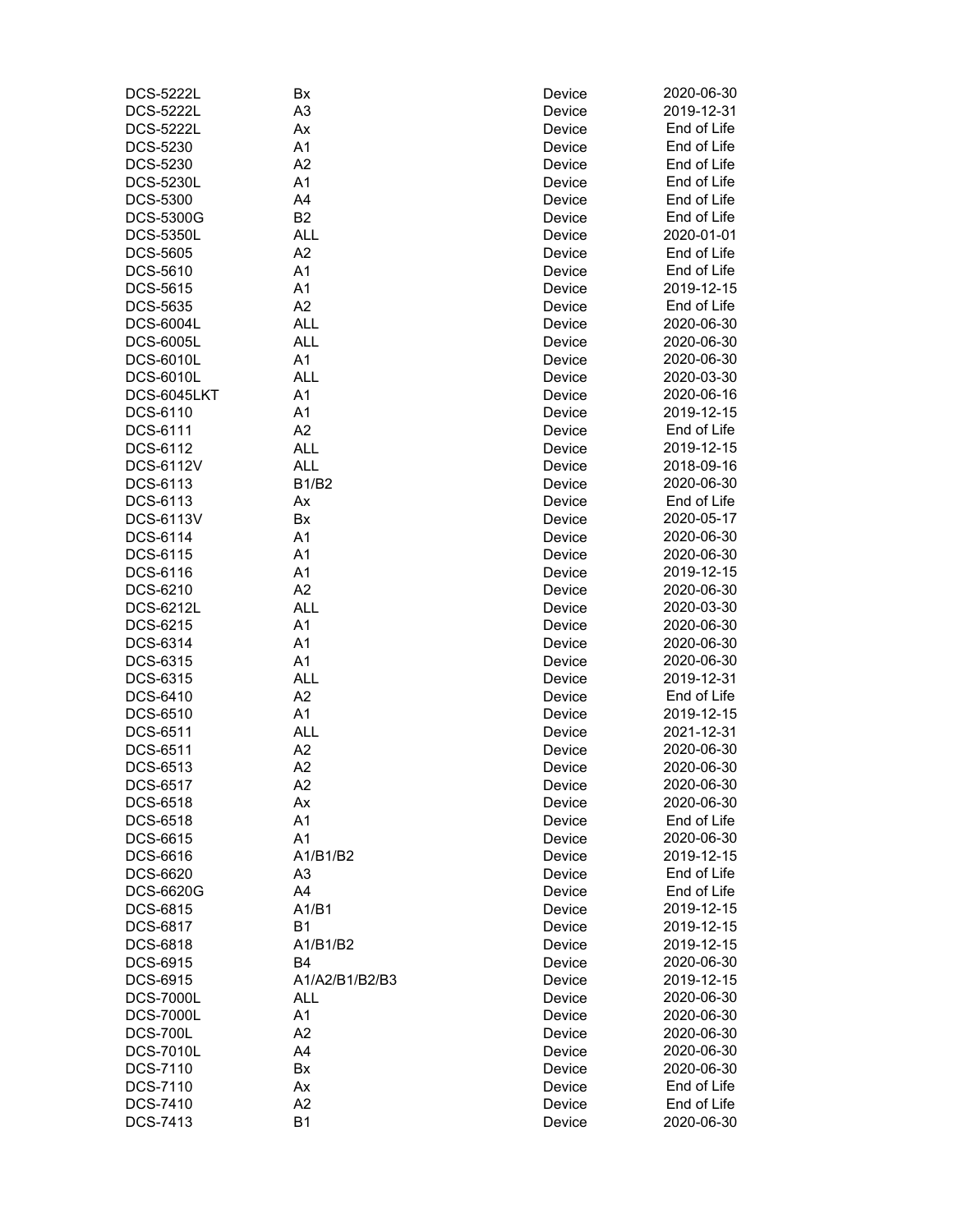| DCS-7510          | A <sub>1</sub>       | Device | End of Life |
|-------------------|----------------------|--------|-------------|
| <b>DCS-7513</b>   | A1                   | Device | 2020-06-30  |
| <b>DCS-7517</b>   | A2                   | Device | 2020-06-30  |
| <b>DCS-7518</b>   | <b>ALL</b>           | Device | 2019-12-15  |
| <b>DCS-7518</b>   | A <sub>1</sub>       | Device | End of Life |
| <b>DCS-800L</b>   | A2                   | Device | 2020-06-30  |
| <b>DCS-8100LH</b> | <b>ALL</b>           | Device | 2021-12-01  |
| <b>DCS-8200LH</b> | A <sub>1</sub>       | Device | 2019-12-15  |
| <b>DCS-820L</b>   | A2                   | Device | 2020-06-30  |
| <b>DCS-825L</b>   | A1/A2                |        | 2020-06-30  |
|                   |                      | Device |             |
| <b>DCS-850L</b>   | A2                   | Device | 2020-06-30  |
| <b>DCS-855L</b>   | A2                   | Device | 2020-06-30  |
| <b>DCS-900</b>    | B <sub>2</sub>       | Device | End of Life |
| <b>DCS-910</b>    | A2                   | Device | End of Life |
| <b>DCS-910</b>    | A1                   | Device | End of Life |
| <b>DCS-920</b>    | A <sub>2</sub>       | Device | End of Life |
| <b>DCS-920</b>    | A <sub>1</sub>       | Device | End of Life |
| <b>DCS-930</b>    | A2                   | Device | 2019-12-15  |
| <b>DCS-930L</b>   | <b>ALL</b>           | Device | 2020-06-30  |
| <b>DCS-931L</b>   | A2                   | Device | 2020-06-30  |
| <b>DCS-932</b>    | Ax                   | Device | 2020-06-30  |
| <b>DCS-932L</b>   | Ax                   | Device | 2020-06-30  |
| <b>DCS-933L</b>   | A2                   | Device | 2020-06-30  |
| DCS-934L          | A <sub>3</sub>       | Device | 2020-06-30  |
| <b>DCS-935L</b>   | A1/A2                | Device | 2019-12-15  |
| DCS-935LH         | A <sub>1</sub>       | Device | 2019-12-15  |
| <b>DCS-936L</b>   | <b>ALL</b>           | Device | 2021-06-30  |
|                   | A <sub>1</sub>       |        | 2020-06-30  |
| DCS-940L          |                      | Device |             |
| DCS-942L          | B <sub>2</sub>       | Device | 2020-06-30  |
| DCS-942L          | Ax                   | Device | End of Life |
| <b>DCS-950</b>    | A <sub>3</sub>       | Device | End of Life |
| <b>DCS-950G</b>   | A4                   | Device | End of Life |
| <b>DCS-960L</b>   | A1                   | Device | 2019-12-15  |
| <b>DCS-G900</b>   | A2                   | Device | End of Life |
| <b>DCS-P603</b>   | <b>ALL</b>           | Device | 2021-03-31  |
| <b>DCS-P703</b>   | Ax                   | Device | 2020-12-31  |
| <b>DCS-T2129</b>  | A <sub>1</sub>       | Device | 2020-06-30  |
| <b>DCS-T2132</b>  | A <sub>1</sub>       | Device | 2020-06-30  |
| <b>DCS-T936</b>   | A <sub>1</sub>       | Device | End of Life |
| <b>DEM-201F</b>   | A <sub>1</sub>       | Device | End of Life |
| DEM-201FL         | A1                   | Device | End of Life |
| <b>DEM-210</b>    | A1/B1/C1/D1          | Device | End of Life |
| <b>DEM-211</b>    | A1/B1/C1/D1          | Device | End of Life |
| <b>DEM-220R</b>   | A1/B1/C1/D1          | Device | End of Life |
| <b>DEM-220T</b>   | A1/B1/C1/D1          | Device | End of Life |
| <b>DEM-301G</b>   | A1                   | Device | End of Life |
| <b>DEM-301T</b>   | A1                   | Device | End of Life |
|                   | <b>B1</b>            |        | 2019-12-31  |
| DEM-302S-BXD      |                      | Device |             |
| DEM-302S-BXU      | B <sub>1</sub>       | Device | 2019-12-31  |
| <b>DEM-310GM2</b> | <b>B1</b>            | Device | End of Life |
| DEM-310GT         | C1/D1/E1/F1/G1/G2/H1 | Device | End of Life |
| DEM-311GT         | C1/D1/E1/F1/G1/H1    | Device | End of Life |
| <b>DEM-312GT2</b> | A1/B1/C1/D1/E1       | Device | End of Life |
| DEM-314GT         | C1/D1/E1/F1/G1       | Device | End of Life |
| DEM-315GT         | C1/D1/E1/F1/F2/G1    | Device | End of Life |
| <b>DEM-330R</b>   | A1/B1/B2/B3/C1       | Device | End of Life |
| <b>DEM-330T</b>   | A1/B1/B2/B3/C1       | Device | End of Life |
| <b>DEM-331R</b>   | A1/B1/B2/C1          | Device | End of Life |
| <b>DEM-331T</b>   | A1/B1/B2/C1          | Device | End of Life |
|                   |                      |        |             |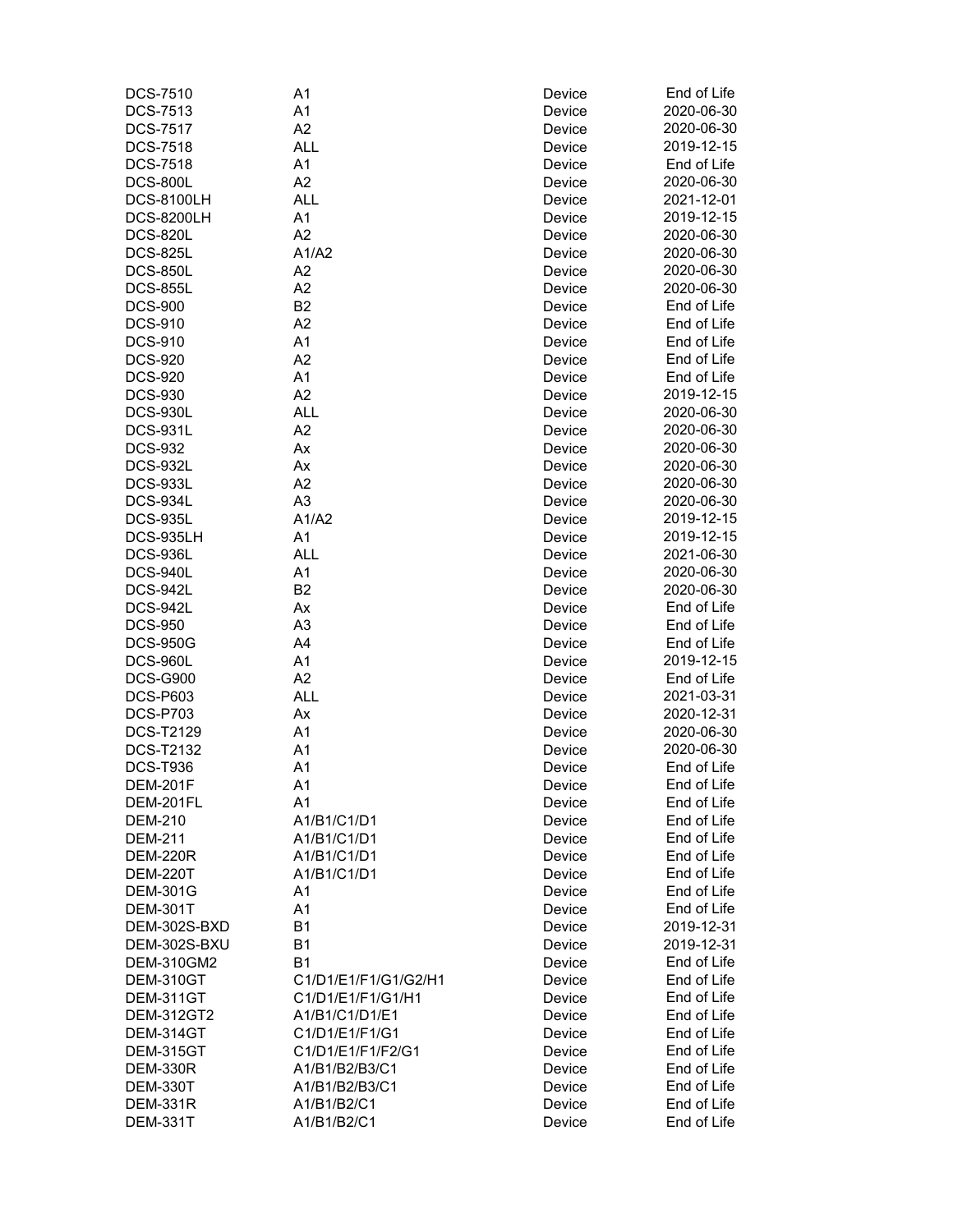| DEM-340MG        | A2             | Device | End of Life |
|------------------|----------------|--------|-------------|
| <b>DEM-340T</b>  | A2             | Device | End of Life |
| <b>DEM-410X</b>  | A <sub>3</sub> | Device | 2019-06-30  |
| <b>DEM-411S</b>  | A1             | Device | End of Life |
| <b>DEM-411T</b>  | A <sub>1</sub> | Device | End of Life |
| DEM-412CX        | A <sub>1</sub> | Device | End of Life |
| <b>DEM-412X</b>  | A1             | Device | End of Life |
| DEM-420CX        | A <sub>2</sub> | Device | End of Life |
| <b>DEM-420X</b>  | A4             | Device | End of Life |
| <b>DEM-421XT</b> | B <sub>2</sub> | Device | 2020-01-12  |
| DEM-422XT        | A4             | Device | 2020-01-12  |
| DEM-423XT        | A <sub>3</sub> | Device | 2020-01-12  |
| DEM-431XT        | A1/B1/C1/D1    | Device | End of Life |
| DEM-431XT-DD     | A <sub>1</sub> | Device | 2022-02-27  |
| DEM-432XT        | A1/B1/C1/D1    | Device | End of Life |
| DEM-432XT-DD     | A <sub>1</sub> | Device | 2022-02-27  |
| DEM-433XT        | A1/B1/C1       | Device | End of Life |
| DEM-433XT-DD     | A1             | Device | 2022-02-27  |
| DEM-434XT        | A1/B1          | Device | End of Life |
| DEM-435XT        | A1/B1/C1       | Device | End of Life |
| DEM-435XT-DD     | A <sub>1</sub> | Device | 2022-02-27  |
| DEM-436XT-BXD    | A1/B1          | Device | End of Life |
| DEM-436XT-BXU    | A1/B1          | Device | End of Life |
| <b>DEM-540</b>   | A <sub>2</sub> | Device | End of Life |
| DEM-CB100        | A <sub>2</sub> | Device | End of Life |
| DEM-CB100        | C <sub>1</sub> |        | End of Life |
|                  |                | Device |             |
| DEM-CB100QXS     | A1             | Device | End of Life |
| DEM-CB100QXS-4XS | A1/C1          | Device | End of Life |
| DEM-CB100S       | A1/C1          | Device | End of Life |
| DEM-CB300        | C <sub>1</sub> | Device | End of Life |
| DEM-CB300CX      | A1/C1          | Device | End of Life |
| DEM-CB300QXS     | A1/C1          | Device | End of Life |
| DEM-CB300S       | A1/C1          | Device | End of Life |
| DEM-CB50         | A2             | Device | End of Life |
| DEM-CB500S       | A1             | Device | End of Life |
| DEM-CB50CXP      | A1/B1          | Device | End of Life |
| DEM-CB50ICX      | C <sub>1</sub> | Device | End of Life |
| DEM-CB700S       | A1/C1          | Device | End of Life |
| DEM-CBCX300      | A1             | Device | End of Life |
| DEM-PB1S-OLT     | A1             | Device | 2020-11-24  |
| DEM-QX01Q-SR4    | A1/B1          | Device | End of Life |
| DEM-QX10Q-LR4    | A1/B1          | Device | End of Life |
| <b>DES-1005A</b> | <b>B1</b>      | Device | End of Life |
| <b>DES-1005A</b> | B <sub>2</sub> | Device | End of Life |
| <b>DES-1005A</b> | C <sub>1</sub> | Device | End of Life |
| <b>DES-1005A</b> | D <sub>1</sub> | Device | End of Life |
| <b>DES-1005A</b> | F1             | Device | End of Life |
| <b>DES-1005D</b> | J <sub>1</sub> | Device | End of Life |
| <b>DES-1005D</b> | J2             | Device | End of Life |
| <b>DES-1005D</b> | J3             | Device | End of Life |
| <b>DES-1005D</b> |                |        |             |
|                  | K1             | Device | End of Life |
| <b>DES-1005D</b> | K <sub>2</sub> | Device | End of Life |
| <b>DES-1005D</b> | K <sub>3</sub> | Device | End of Life |
| <b>DES-1005D</b> | K4             | Device | End of Life |
| <b>DES-1005D</b> | K <sub>5</sub> | Device | End of Life |
| <b>DES-1005D</b> | K <sub>6</sub> | Device | End of Life |
| <b>DES-1005D</b> | L1             | Device | End of Life |
| <b>DES-1005D</b> | L2             | Device | End of Life |
| <b>DES-1005D</b> | M <sub>1</sub> | Device | End of Life |

| <sub>/</sub> ice | End of Li           |
|------------------|---------------------|
| <sub>/</sub> ice | End of Li           |
| <sub>/</sub> ice | 2019-06-            |
|                  | End of Li           |
| ice/             |                     |
| <sub>/</sub> ice | End of Li           |
| <sub>/</sub> ice | End of Li           |
| <sub>/</sub> ice | ind of Li<br>E      |
| /ice             | Ind of Li<br>E      |
| ice/             | End of Li           |
| /ice             | 2020-01-            |
| <sub>/</sub> ice | 2020-01-            |
| <sub>/</sub> ice | 2020-01-            |
| /ice             | End of Li           |
| ice/             | 2022-02-2           |
| <sub>/</sub> ice | End of Li           |
|                  |                     |
| ice/             | 2022-02-2           |
| <sub>/</sub> ice | End of Li           |
| /ice             | 2022-02-2           |
| ice/             | End of Li           |
| /ice             | End of Li           |
| <sub>/</sub> ice | 2022-02-2           |
| <sub>/</sub> ice | End of Li           |
| <sub>/</sub> ice | End of Li           |
| ice/             | End of Li           |
| <sub>/</sub> ice | End of Li           |
| <sub>/</sub> ice | End of Li           |
| <sub>/</sub> ice | Ind of Li<br>E      |
| ice/             | End of Li<br>E      |
| ice/             | End of Li<br>E      |
|                  | End of Li           |
| ice/             |                     |
| ice/             | End of Li           |
| <sub>/</sub> ice | End of Li           |
| ice/             | End of Li           |
| ice/             | End of Li           |
| <sub>/</sub> ice | End of Li           |
| <sub>/</sub> ice | End of Li           |
| <sub>/</sub> ice | Ind of Li<br>E      |
| ice/             | .<br>Ind of Li<br>Е |
| <sub>/</sub> ice | Ind of Li<br>E      |
| ice/             | 2020-11-            |
| <sub>/</sub> ice | End of Li           |
| <sub>/</sub> ice | End of Li           |
| ice/             | End of Li           |
| /ice             | End of Li           |
| <sub>/</sub> ice | End of Li           |
|                  | End of Li           |
| ice/             |                     |
| <sub>/</sub> ice | ind of Li<br>E      |
| /ice             | ind of Li<br>E      |
| ice/             | End of Li<br>E      |
| ice/             | End of Li           |
| ice/             | End of Li           |
| ice/             | End of Li           |
| ice/             | End of Li           |
| ice/             | End of Li           |
| <sub>/</sub> ice | End of Li           |
| ice/             | End of Li           |
| <sub>/</sub> ice | ind of Li<br>E      |
| /ice             | ind of Li<br>E      |
| /ice             | End of Li           |
|                  |                     |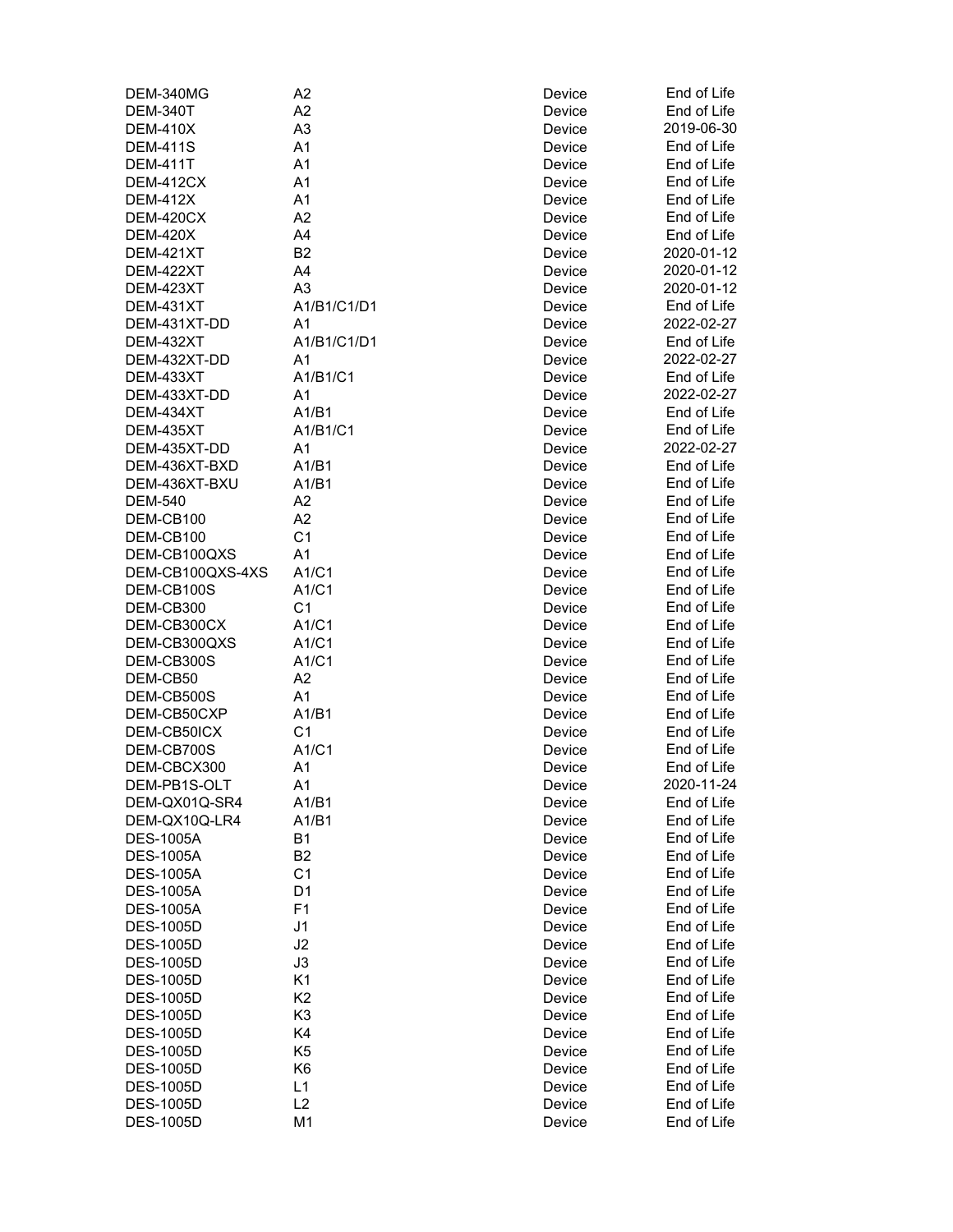| <b>DES-1005D</b>    | M2                      | Device           | End of Life |
|---------------------|-------------------------|------------------|-------------|
| <b>DES-1005D</b>    | N <sub>1</sub>          | Device           | End of Life |
| <b>DES-1005D</b>    | N <sub>2</sub>          | Device           | End of Life |
| <b>DES-1005D</b>    | N <sub>3</sub>          | Device           | End of Life |
| <b>DES-1005E</b>    | A <sub>1</sub>          | Device           | End of Life |
| <b>DES-1005E</b>    | A <sub>2</sub>          | Device           | End of Life |
| <b>DES-1005E</b>    | B <sub>1</sub>          | Device           | End of Life |
| <b>DES-1005P</b>    | A1                      | Device           | End of Life |
| <b>DES-1005P</b>    | A2                      | Device           | End of Life |
| <b>DES-1008A</b>    | A <sub>1</sub>          | Device           | End of Life |
| <b>DES-1008A</b>    | B <sub>1</sub>          | Device           | End of Life |
| <b>DES-1008A</b>    | C <sub>1</sub>          | Device           | End of Life |
| <b>DES-1008A</b>    | C <sub>2</sub>          | Device           | End of Life |
| <b>DES-1008A</b>    | C <sub>3</sub>          | Device           | End of Life |
| <b>DES-1008A</b>    | D <sub>1</sub>          | Device           | End of Life |
| <b>DES-1008A</b>    | D <sub>2</sub>          | Device           | End of Life |
| <b>DES-1008D</b>    | H <sub>7</sub>          | Device           | End of Life |
| <b>DES-1008D</b>    | H <sub>3</sub>          | Device           | End of Life |
| <b>DES-1008D</b>    | H <sub>4</sub>          | Device           | End of Life |
| <b>DES-1008D</b>    | H <sub>5</sub>          | Device           | End of Life |
| <b>DES-1008D</b>    | H <sub>8</sub>          | Device           | End of Life |
| <b>DES-1008D</b>    | H <sub>9</sub>          | Device           | End of Life |
| <b>DES-1008D</b>    | $\mathsf{I}$            | Device           | End of Life |
| <b>DES-1008D</b>    | 110                     | Device           | End of Life |
| <b>DES-1008D</b>    | 111                     | Device           | End of Life |
| <b>DES-1008D</b>    | 12                      | Device           | End of Life |
| <b>DES-1008D</b>    | 13                      | Device           | End of Life |
| <b>DES-1008D</b>    | 4                       |                  | End of Life |
| <b>DES-1008D</b>    | 15                      | Device<br>Device | End of Life |
|                     |                         |                  | End of Life |
| <b>DES-1008D</b>    | 16                      | Device           |             |
| <b>DES-1008D</b>    | $\overline{17}$         | Device           | End of Life |
| <b>DES-1008D</b>    | 18                      | Device           | End of Life |
| <b>DES-1008D</b>    | 19                      | Device           | End of Life |
| <b>DES-1008D</b>    | J1                      | Device           | End of Life |
| <b>DES-1008D</b>    | J2                      | Device           | End of Life |
| <b>DES-1008D</b>    | K <sub>1</sub>          | Device           | End of Life |
| <b>DES-1008D</b>    | K <sub>2</sub>          | Device           | End of Life |
| <b>DES-1008D</b>    | K <sub>3</sub>          | Device           | End of Life |
| DES-1008D/PRO       | A1                      | Device           | End of Life |
| DES-1008D/PRO       | A <sub>2</sub>          | Device           | End of Life |
| DES-1008D/PRO       | A3                      | Device           | End of Life |
| <b>DES-1008D/RV</b> | H <sub>4</sub>          | Device           | End of Life |
| <b>DES-1008E</b>    | A <sub>1</sub>          | Device           | End of Life |
| <b>DES-1008E</b>    | A2                      | Device           | End of Life |
| <b>DES-1008E</b>    | <b>B1</b>               | Device           | End of Life |
| <b>DES-1008F</b>    | D <sub>2</sub>          | Device           | 2019-01-14  |
| DES-1008FL/PRO      | A <sub>1</sub>          | Device           | End of Life |
| DES-1008FR/PRO      | A <sub>1</sub>          | Device           | End of Life |
| <b>DES-1008I</b>    | A <sub>1</sub>          | Device           | End of Life |
| <b>DES-1008P</b>    | A1                      | Device           | End of Life |
| <b>DES-1008P</b>    | A2                      | Device           | End of Life |
| <b>DES-1008P</b>    | B <sub>1</sub>          | Device           | End of Life |
| <b>DES-1008PA</b>   | A2                      | Device           | End of Life |
| <b>DES-1008PA</b>   | B <sub>2</sub>          | Device           | End of Life |
| <b>DES-1008PA</b>   | B <sub>3</sub>          | Device           | End of Life |
| <b>DES-1010G</b>    | A2                      | Device           | End of Life |
| DES-1016            | A <sub>1</sub>          | Device           | End of Life |
| <b>DES-1016A</b>    | A1/B1/C1/D1/D2/D3/E2/F1 | Device           | End of Life |
| <b>DES-1016D</b>    | D1/D2/D3/D4/E1/F1/G1    | Device           | End of Life |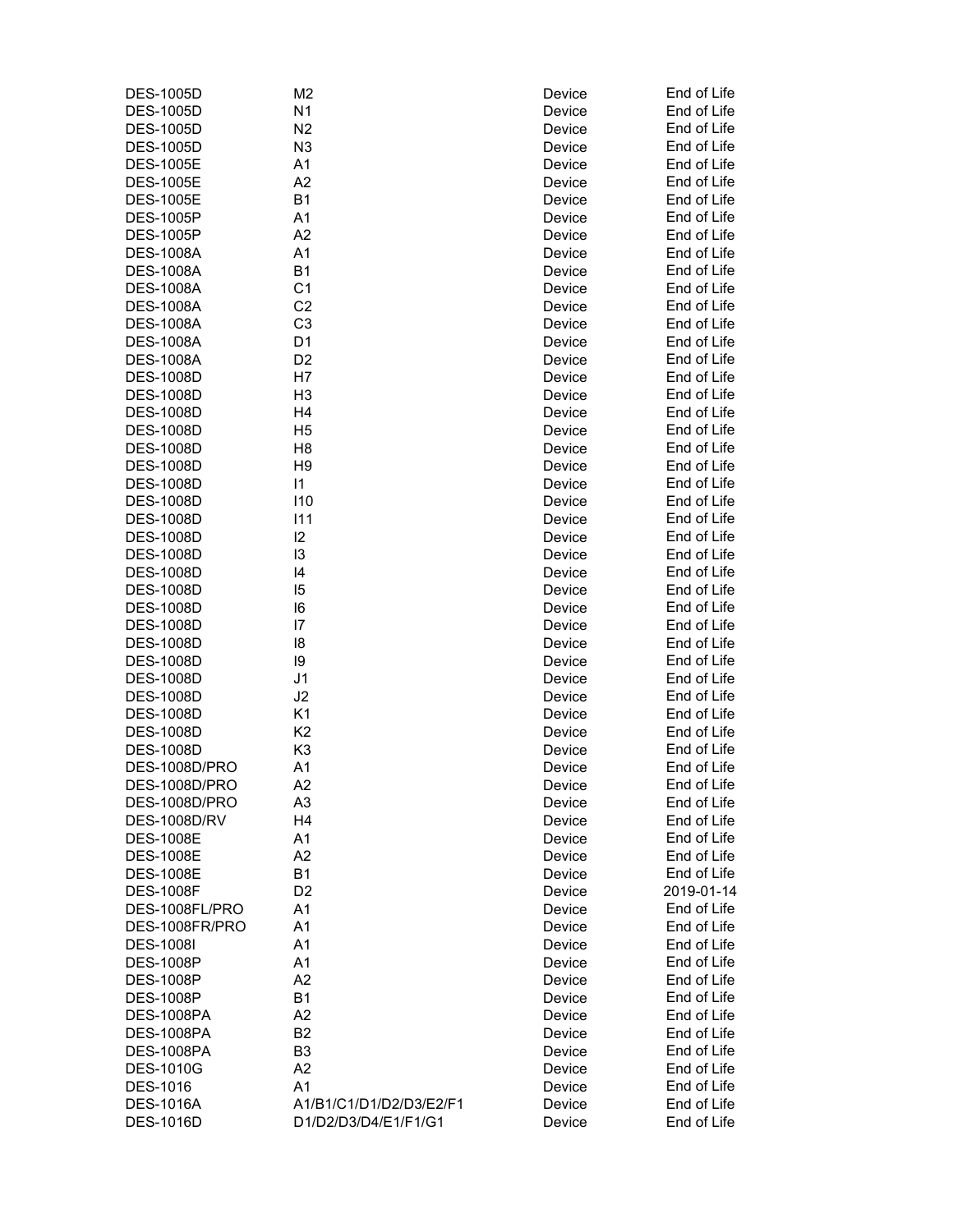| <b>DES-1016D/RV</b>        | D5                         | Device           | End of Life                |
|----------------------------|----------------------------|------------------|----------------------------|
| <b>DES-1016E</b>           | A1                         | Device           | End of Life                |
| <b>DES-1016R</b>           | C1/D1/D2/E1                | Device           | End of Life                |
| DES-1016R+                 | E <sub>3</sub>             | Device           | 2019-01-14                 |
| <b>DES-1016T</b>           | A1                         | Device           | End of Life                |
| <b>DES-1018DG</b>          | A2                         | Device           | End of Life                |
| <b>DES-1024A</b>           | A1/B1/C1/D1/D2/D3/E2/F1    | Device           | End of Life                |
| <b>DES-1024D</b>           | C1/C2/C3/C4/D1/E1/F1       | Device           | End of Life                |
| <b>DES-1024DG</b>          | A2                         | Device           | End of Life                |
| <b>DES-1024R</b>           | C1/D1/E1                   | Device           | End of Life                |
| DES-1024R+                 | E <sub>3</sub>             | Device           | 2019-01-14                 |
| <b>DES-1024T</b>           | C <sub>2</sub>             | Device           | End of Life                |
| <b>DES-1026G</b>           | B3/B4/C1/C2/C3/D1          | Device           | End of Life                |
| <b>DES-1026T</b>           | A1/A2                      | Device           | End of Life                |
| <b>DES-102F</b>            | C <sub>1</sub>             | Device           | 2019-01-14                 |
| <b>DES-1048</b>            | B1/B2/C1                   | Device           | End of Life                |
| <b>DES-105</b>             | A <sub>1</sub>             | Device           | End of Life                |
| <b>DES-105</b>             | <b>B1</b>                  | Device           | End of Life                |
| <b>DES-105</b>             | B <sub>2</sub>             | Device           | End of Life                |
| <b>DES-1050G</b>           | A2                         | Device           | End of Life                |
| <b>DES-1050G</b>           | <b>B1</b>                  | Device           | End of Life                |
| <b>DES-108</b>             | A1                         | Device           | End of Life                |
| <b>DES-108</b>             | <b>B1</b>                  | Device           | End of Life                |
| <b>DES-108</b>             | B <sub>2</sub>             | Device           | End of Life                |
| DES-1100-26                | A1                         | Device           | End of Life                |
| <b>DES-1105</b>            | A1                         | Device           | End of Life                |
| <b>DES-1108</b>            | A1/A2                      | Device           | End of Life                |
|                            |                            |                  | End of Life                |
| <b>DES-1126T</b>           | A <sub>2</sub>             | Device           |                            |
| <b>DES-1150T</b>           | C <sub>1</sub>             | Device           | 2020-06-30                 |
| <b>DES-1150T</b>           | A2                         | Device           | End of Life                |
| <b>DES-1200M</b>           | <b>B1</b>                  | Device           | End of Life                |
| <b>DES-1210/ME</b>         | B <sub>2</sub>             | Device           | 2019-08-15                 |
| DES-1210-08P               | A1/B1/C1<br>A <sub>1</sub> | Device           | End of Life                |
| DES-1210-10<br>DES-1210-28 | A1/B1                      | Device<br>Device | 2018-10-01<br>End of Life  |
| DES-1210-28P               |                            |                  | End of Life                |
|                            | A1/B1/C1                   | Device           |                            |
| DES-1210-52                | A1/B1                      | Device           | End of Life                |
| <b>DES-121G</b>            | <b>B1</b>                  | Device           | End of Life<br>End of Life |
| <b>DES-121T</b>            | A1                         | Device           |                            |
| <b>DES-1226G</b>           | B1/B2/B3                   | Device           | End of Life                |
| <b>DES-1228</b>            | A1                         | Device           | 2020-06-28                 |
| <b>DES-1228</b>            | <b>ALL</b>                 | Device           | 2016-11-01                 |
| <b>DES-1228/ME</b>         | <b>B1</b>                  | Device           | 2019-04-24                 |
| <b>DES-1228P</b>           | A2/A2                      | Device           | End of Life                |
| <b>DES-124F</b>            | A1                         | Device           | End of Life                |
| <b>DES-1250G</b>           | A3/A4                      | Device           | End of Life                |
| <b>DES-1252</b>            | A1                         | Device           | End of Life                |
| <b>DES-128</b>             | A1                         | Device           | End of Life                |
| <b>DES-1316</b>            | A4                         | Device           | End of Life                |
| <b>DES-1316K</b>           | A4                         | Device           | End of Life                |
| <b>DES-132</b>             | A1                         | Device           | End of Life                |
| <b>DES-1526</b>            | A2                         | Device           | End of Life                |
| DES-2110                   | A2                         | Device           | End of Life                |
| <b>DES-3010F</b>           | A <sub>3</sub>             | Device           | End of Life                |
| <b>DES-3010FA</b>          | A1                         | Device           | End of Life                |
| <b>DES-3010FL</b>          | A <sub>3</sub>             | Device           | End of Life                |
| DES-3010G                  | A <sub>3</sub>             | Device           | End of Life                |
| <b>DES-3010GA</b>          | A1                         | Device           | End of Life                |
| <b>DES-3010PA</b>          | A1                         | Device           | End of Life                |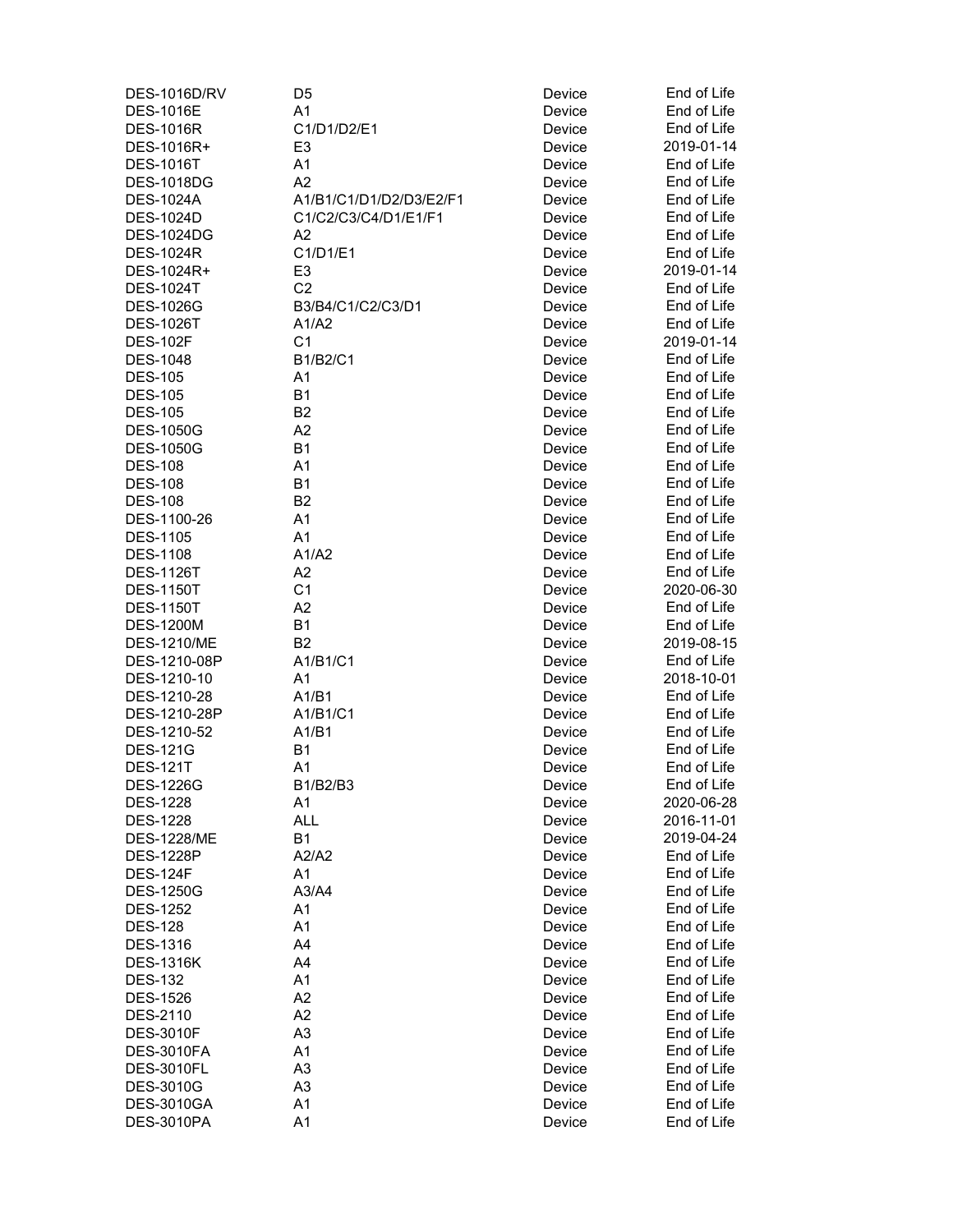| DES-3016           | A <sub>2</sub> | Device | End of Life |
|--------------------|----------------|--------|-------------|
| <b>DES-3018</b>    | A <sub>3</sub> | Device | End of Life |
| DES-3026           | A1             | Device | End of Life |
| DES-3028           | A <sub>2</sub> | Device | End of Life |
| <b>DES-3028G</b>   | A <sub>1</sub> | Device | End of Life |
| <b>DES-3028P</b>   | A2             | Device | 2018-05-20  |
| <b>DES-3052</b>    | A1             | Device | 2018-05-20  |
| <b>DES-3052P</b>   | A1             | Device | 2018-05-20  |
| <b>DES-3228PA</b>  | A1             | Device | End of Life |
| <b>DES-3252P</b>   | A1             | Device | End of Life |
| DES-3326S/SR/SRM   | B <sub>1</sub> | Device | End of Life |
| DES-3326S/SR/SRM   | B <sub>2</sub> | Device | End of Life |
| <b>DES-3328R</b>   | A1             | Device | End of Life |
| <b>DES-3350SR</b>  | A <sub>1</sub> | Device | End of Life |
| <b>DES-3526</b>    | A4             | Device | End of Life |
| <b>DES-3526DC</b>  | A <sub>3</sub> | Device | End of Life |
| <b>DES-3528DC</b>  | A <sub>3</sub> | Device | 2019-12-15  |
| <b>DES-3528P</b>   | A1/A2          | Device | 2018-09-11  |
| <b>DES-3550</b>    | A <sub>5</sub> | Device | End of Life |
| <b>DES-3552</b>    | <b>ALL</b>     | Device | 05/09/2020  |
| <b>DES-3552P</b>   | A1/A2          | Device | 2018-08-05  |
| DES-3700-28        | A <sub>1</sub> | Device | 2020-09-05  |
| DES-3810-28        | A1             | Device | 2020-03-14  |
| DES-3810-28-SE-LIC | A1             | Device | 2020-03-14  |
| DES-3810-52        | A <sub>1</sub> | Device | 2020-03-14  |
|                    | A <sub>1</sub> |        | 2020-03-14  |
| DES-3810-52-SE-LIC |                | Device |             |
| <b>DES-3828</b>    | A2             | Device | End of Life |
| <b>DES-3828DC</b>  | A1             | Device | End of Life |
| <b>DES-3828P</b>   | A2             | Device | End of Life |
| <b>DES-3852</b>    | A1             | Device | End of Life |
| <b>DES-6000</b>    | A1/A2A3        | Device | End of Life |
| <b>DES-6004</b>    | A <sub>1</sub> | Device | End of Life |
| <b>DES-6006</b>    | A <sub>2</sub> | Device | End of Life |
| <b>DES-6008</b>    | A1             | Device | End of Life |
| DES-6011           | A1             | Device | End of Life |
| DES-6310           | A1             | Device | End of Life |
| <b>DES-6500</b>    | A <sub>3</sub> | Device | End of Life |
| <b>DES-6502</b>    | A2             | Device | End of Life |
| <b>DES-6504</b>    | A <sub>3</sub> | Device | End of Life |
| <b>DES-6505</b>    | A <sub>3</sub> | Device | End of Life |
| <b>DES-6506</b>    | A3             | Device | End of Life |
| <b>DES-6507</b>    | A <sub>3</sub> | Device | End of Life |
| <b>DES-6508</b>    | B <sub>3</sub> | Device | End of Life |
| DES-6509           | A <sub>3</sub> | Device | End of Life |
| DES-6510           | B <sub>2</sub> | Device | End of Life |
| <b>DES-6511</b>    | A <sub>3</sub> | Device | End of Life |
| <b>DES-6512</b>    | A2             | Device | End of Life |
| <b>DES-7200</b>    | A1             | Device | End of Life |
| <b>DES-7206</b>    | A1             | Device | 2018-04-30  |
| DES-7206-BASE      | A1             | Device | 2018-04-30  |
| <b>DES-7210</b>    | A1             | Device | 2018-04-30  |
| DES-7210-BASE      | A <sub>1</sub> | Device | 2018-04-30  |
|                    |                |        |             |
| <b>DEV-301S/M</b>  | C <sub>1</sub> | Device | End of Life |
| DEV-3214           | A <sub>1</sub> | Device | End of Life |
| <b>DEV-334</b>     | A <sub>1</sub> | Device | End of Life |
| DEV-3510           | A <sub>1</sub> | Device | End of Life |
| DEV-3518           | A <sub>1</sub> | Device | End of Life |
| <b>DEV-3518DC</b>  | A1             | Device | End of Life |
| DEV-3618           | <b>B1</b>      | Device | End of Life |

| vice         | End of Lif      |
|--------------|-----------------|
| vice         | End of Lif      |
| vice         | End of Lif      |
| vice         | End of Lif      |
| vice         | End of Lif      |
| vice         | 2018-05-2       |
| vice         | 2018-05-2       |
| vice         | 2018-05-2       |
| vice         | End of Lif      |
| vice         | End of Lif      |
| vice         | End of Lif      |
| vice         | End of Lif      |
| vice         | End of Lif      |
| vice         | End of Lif      |
| vice         | End of Lif      |
| vice         | End of Lif      |
| vice         | 2019-12-1       |
| vice         | 2018-09-1       |
| vice         | End of Lif      |
| vice         | 05/09/202       |
| vice         | 2018-08-0       |
| vice         | 2020-09-0       |
| vice         | 2020-03-1       |
| vice         | 2020-03-1       |
| vice         | 2020-03-1       |
| vice         | 2020-03-1       |
| vice         | End of Lif      |
| vice         | End of Lif      |
| vice         | End of Lif      |
| vice         | End of Lif      |
| vice         | End of Lif      |
| vice         | End of Lif      |
| vice         | End of Lif      |
| vice         | End of Lif      |
| vice         | End of Lif      |
| vice         | End of Lif      |
| vice         | End of Lif      |
| vice         | End of Lif      |
| vice         | End of Lif      |
| vice         | End of Lif      |
|              | End of Lif      |
| vice<br>vice | End of Lif      |
| vice         | End of Lif      |
|              | End of Lif      |
| vice         | End of Lif      |
| vice         | ind of Lif      |
| vice         | Е<br>End of Lif |
| vice         | End of Lif      |
| vice         |                 |
| vice         | 2018-04-3       |
| vice         | 2018-04-3       |
| vice         | 2018-04-3       |
| vice         | 2018-04-3       |
| vice         | End of Lif      |
| vice         | End of Lif      |
| vice         | End of Lif      |
| vice         | Ind of Lif<br>E |
| vice         | End of Lif      |
| vice         | End of Lif      |
| vice         | End of Lif      |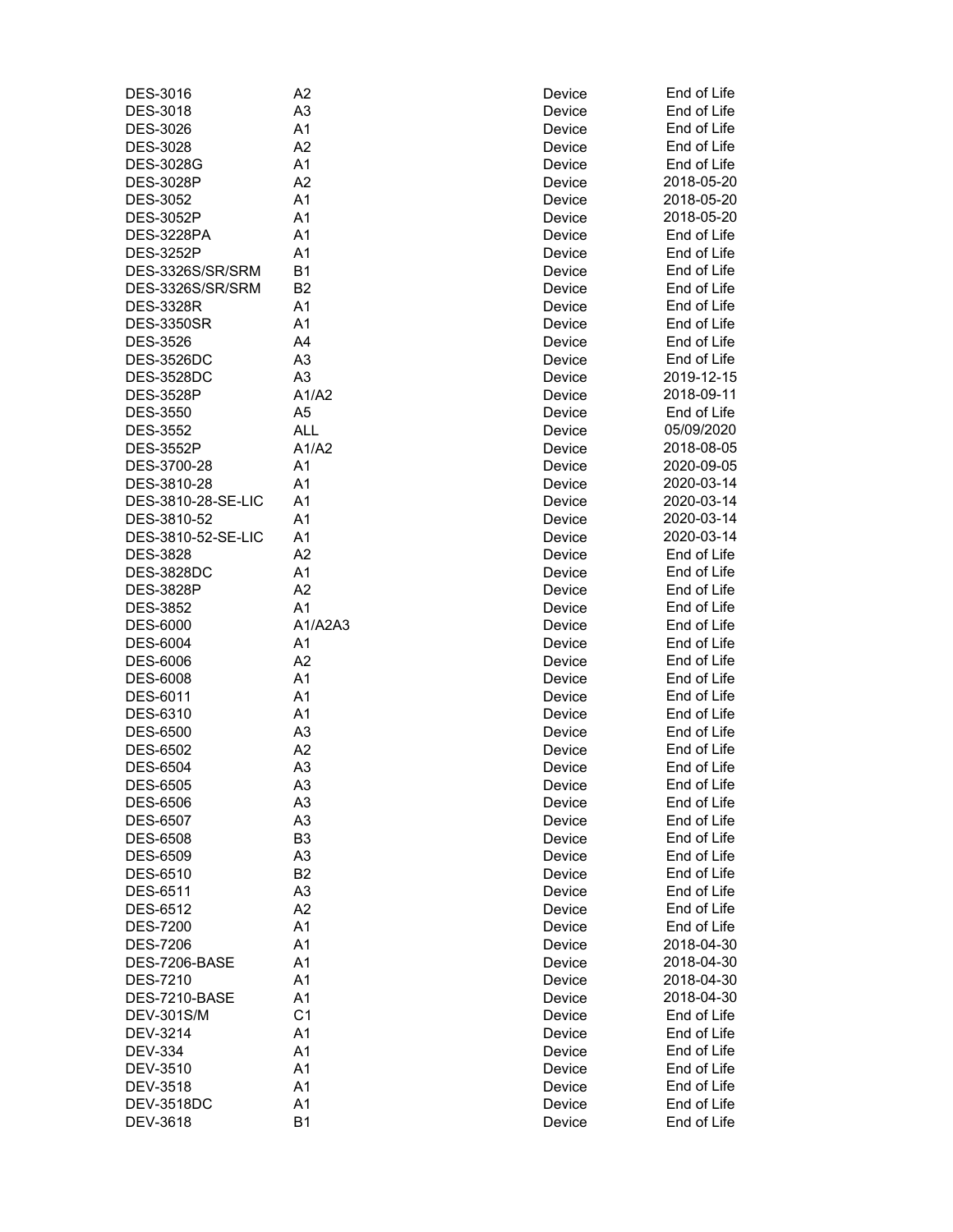| <b>DEV-3710MK</b>        | A1                   | Device | End of Life |
|--------------------------|----------------------|--------|-------------|
| <b>DEV-3718I</b>         | A1                   | Device | End of Life |
| <b>DEV-3718K</b>         | A <sub>1</sub>       | Device | End of Life |
| DEV-3718KDA              | A1                   | Device | End of Life |
| <b>DEV-3718MK</b>        | A <sub>1</sub>       | Device | End of Life |
| <b>DEV-3726I</b>         | A <sub>1</sub>       | Device | End of Life |
| <b>DEV-3726K</b>         | A1                   | Device | End of Life |
| <b>DEV-5104K</b>         | A1                   | Device | End of Life |
| <b>DEV-5110K</b>         | A1                   | Device | End of Life |
| <b>DEV-5111K</b>         | A1                   | Device | End of Life |
| <b>DEV-5120K</b>         | A1                   | Device | End of Life |
| <b>DEV-5121K</b>         | A1                   | Device | End of Life |
| <b>DEV-5122K</b>         | A <sub>1</sub>       | Device | End of Life |
| DFB-A5                   | A <sub>3</sub>       | Device | End of Life |
| DFE-520TX                | A1/A2/B1/C1          | Device | End of Life |
| DFE-528TX                | D1/D2/D3/E1/E2/F1/F2 | Device | End of Life |
| DFE-530TX                | D1/D2                | Device | End of Life |
| DFE-530TX+               | G1/G2                | Device | End of Life |
| <b>DFE-538P</b>          | F <sub>2</sub>       | Device | 2018-03-10  |
| <b>DFE-538R</b>          | F <sub>2</sub>       | Device | 2018-03-10  |
| DFE-538TX                | F <sub>2</sub>       | Device | End of Life |
| DFE-550FX                | B <sub>3</sub>       | Device | End of Life |
| DFE-550TX                | C <sub>4</sub>       | Device | End of Life |
| <b>DFE-554C</b>          | 1061G                | Device | End of Life |
| DFE-554CP                | 0661G                | Device | End of Life |
| DFE-554FP                | СX                   | Device | End of Life |
| <b>DFE-554P</b>          | CX                   | Device | End of Life |
| DFE-580TX                | A4                   | Device | End of Life |
| DFE-670TXD               | A <sub>2</sub>       | Device | End of Life |
| DFE-690TXD               | A4                   | Device | End of Life |
| <b>DFE-855</b>           | D <sub>3</sub>       | Device | End of Life |
| DFL-1100                 | A2                   | Device | End of Life |
| <b>DFL-160</b>           | A1                   | Device | End of Life |
| DFL-1600                 | A <sub>3</sub>       | Device | End of Life |
| DFL-1600-IPS-12          | NА                   | Device | 2020-08-31  |
| DFL-1660                 | A <sub>1</sub>       | Device | 2021-02-20  |
| <b>DFL-200</b>           | A <sub>5</sub>       | Device | End of Life |
| <b>DFL-210</b>           | A4                   | Device | End of Life |
| DFL-210-AV-12            | <b>NA</b>            | Device | 2020-08-31  |
| DFL-210-IPS-12           | <b>NA</b>            | Device | 2020-08-31  |
| DFL-210-WCF-12           | NA                   | Device | 2020-08-31  |
| DFL-2500                 | A2                   | Device | End of Life |
| DFL-2500-IPS-12          | NA                   | Device | 2020-08-31  |
| DFL-2560                 | A1                   | Device | 2021-03-27  |
| DFL-2560-AV-12           | NA                   | Device | 2020-08-31  |
| DFL-2560G                | A1                   | Device | 2021-02-20  |
| DFL-2560-WCF-12          | <b>NA</b>            | Device | 2020-08-31  |
| <b>DFL-260</b>           | <b>B1</b>            | Device | End of Life |
| <b>DFL-260E</b>          | A <sub>2</sub>       | Device | 2019-04-14  |
| DFL-260E/860E/1660/256A1 |                      | Device | 2021-02-20  |
| <b>DFL-300</b>           | A2                   | Device | End of Life |
| <b>DFL-700</b>           | A2                   | Device | End of Life |
| <b>DFL-800</b>           | A <sub>3</sub>       | Device | End of Life |
| DFL-800-AV-12            | NA                   | Device | 2020-08-31  |
|                          |                      |        |             |
| DFL-800-IPS-12           | NA                   | Device | 2020-08-31  |
| DFL-800-WCF-12           | NА                   | Device | 2020-08-31  |
| <b>DFL-860</b>           | <b>B1</b>            | Device | End of Life |
| <b>DFL-860E</b>          | A1                   | Device | 2019-04-14  |
| DFL-CP310                | A1                   | Device | End of Life |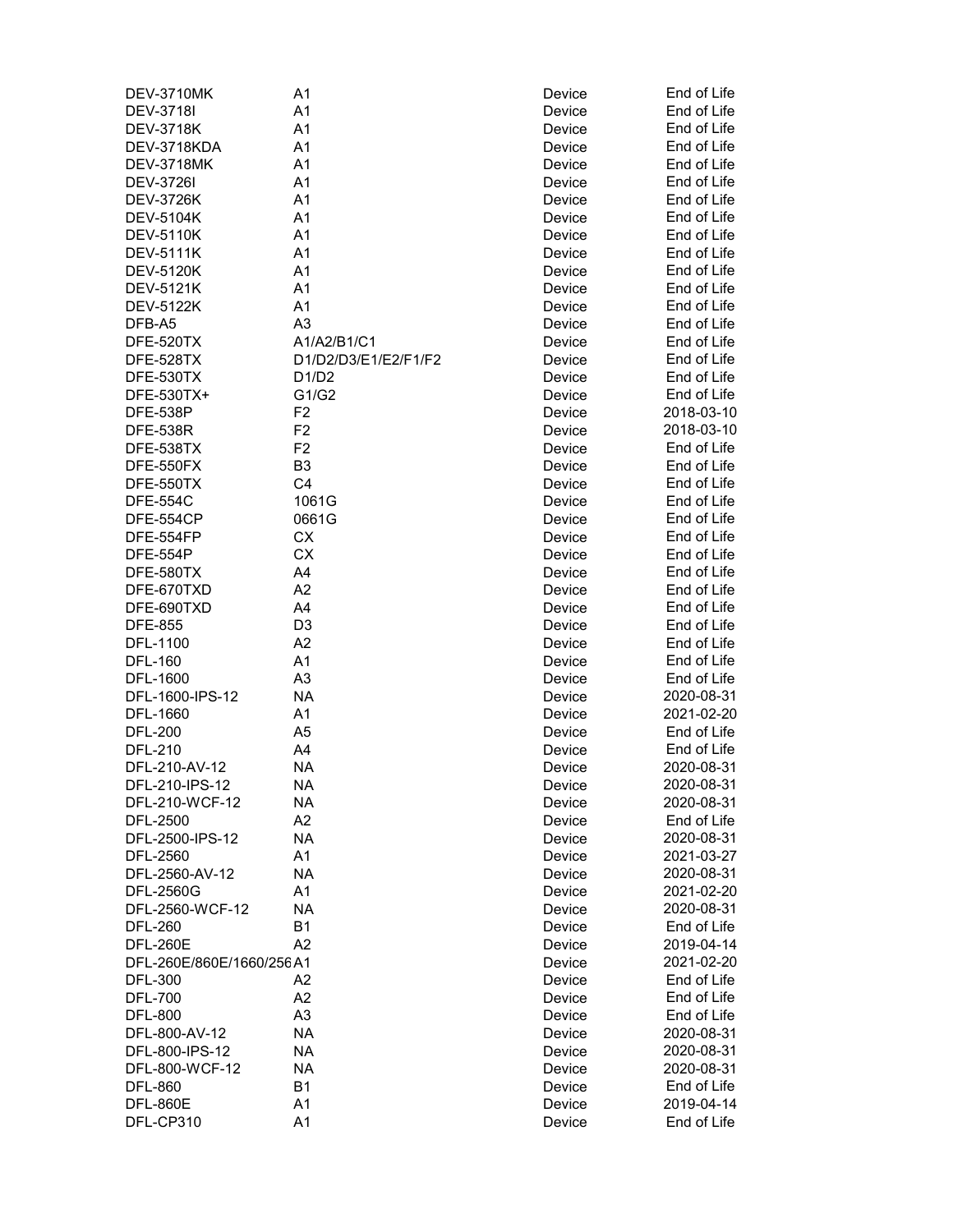| DFL-CPG310       | A1             | Device | End of Life |
|------------------|----------------|--------|-------------|
| <b>DFL-M510</b>  | A2             | Device | End of Life |
| DFM-560EL        | D <sub>1</sub> | Device | End of Life |
| <b>DFM-562E</b>  | C <sub>1</sub> | Device | End of Life |
| <b>DFM-562I</b>  | <b>B1</b>      | Device | End of Life |
| <b>DFM-562IS</b> | D <sub>1</sub> | Device | End of Life |
| <b>DFW-500</b>   | B <sub>2</sub> | Device | End of Life |
| <b>DGE-500T</b>  | <b>B1</b>      | Device | End of Life |
| <b>DGE-528T</b>  | A1/A2/B1/B2    | Device | End of Life |
| <b>DGE-530T</b>  | B1/B2/C1/D1    | Device | End of Life |
| <b>DGE-550SX</b> | A4             | Device | End of Life |
| <b>DGE-550SX</b> | A <sub>3</sub> | Device | End of Life |
| <b>DGE-550T</b>  | A4             | Device | End of Life |
| <b>DGE-560SX</b> | A1/B1/B2       | Device | End of Life |
| <b>DGE-560T</b>  | E1             | Device | End of Life |
|                  |                |        |             |
| <b>DGE-560T</b>  | C <sub>1</sub> | Device | End of Life |
| DGE-660TD        | A2             | Device | End of Life |
| DGL-3420         | A1             | Device | End of Life |
| DGL-4100         | A <sub>3</sub> | Device | End of Life |
| <b>DGL-4300</b>  | A4             | Device | End of Life |
| <b>DGL-4500</b>  | A2             | Device | 2018-12-04  |
| <b>DGL-4500</b>  | A1             | Device | End of Life |
| <b>DGL-5500</b>  | A1             | Device | 2019-06-01  |
| <b>DGS-1005A</b> | A1             | Device | End of Life |
| <b>DGS-1005A</b> | <b>B1</b>      | Device | End of Life |
| <b>DGS-1005A</b> | C <sub>1</sub> | Device | End of Life |
| <b>DGS-1005A</b> | C <sub>2</sub> | Device | End of Life |
| <b>DGS-1005A</b> | D <sub>1</sub> | Device | End of Life |
| <b>DGS-1005C</b> | A1             |        | 2021-12-29  |
|                  | C <sub>3</sub> | Device | End of Life |
| <b>DGS-1005D</b> |                | Device |             |
| <b>DGS-1005D</b> | C4             | Device | End of Life |
| <b>DGS-1005D</b> | C <sub>5</sub> | Device | End of Life |
| DGS-1005D        | C <sub>6</sub> | Device | End of Life |
| <b>DGS-1005D</b> | C7             | Device | End of Life |
| DGS-1005D        | C <sub>8</sub> | Device | End of Life |
| <b>DGS-1005D</b> | C <sub>9</sub> | Device | End of Life |
| <b>DGS-1005D</b> | D <sub>1</sub> | Device | End of Life |
| <b>DGS-1005D</b> | D <sub>2</sub> | Device | End of Life |
| DGS-1005D        | D <sub>3</sub> | Device | End of Life |
| <b>DGS-1005D</b> | D4             | Device | End of Life |
| <b>DGS-1005D</b> | D <sub>5</sub> | Device | End of Life |
| <b>DGS-1005D</b> | E <sub>1</sub> | Device | End of Life |
| DGS-1005D        | E <sub>2</sub> | Device | End of Life |
| DGS-1005D        | F1             | Device | End of Life |
| <b>DGS-1005D</b> | G <sub>1</sub> | Device | End of Life |
| <b>DGS-1005D</b> | G <sub>2</sub> | Device | End of Life |
| <b>DGS-1005D</b> | G <sub>3</sub> | Device | End of Life |
| <b>DGS-1005D</b> | G4             | Device | End of Life |
| <b>DGS-1005D</b> | H1             | Device | End of Life |
| <b>DGS-1005D</b> | H <sub>2</sub> | Device | End of Life |
| <b>DGS-1005D</b> | 1              | Device | End of Life |
| <b>DGS-1005D</b> | 12             | Device | End of Life |
| DGS-1005G        | A1             | Device | End of Life |
| DGS-1005G        | <b>B1</b>      | Device | End of Life |
| DGS-1005G        | B <sub>2</sub> | Device | End of Life |
| DGS-1005G        | C <sub>1</sub> | Device | End of Life |
| DGS-1005G        | C <sub>2</sub> | Device | End of Life |
| DGS-1005G        | D <sub>1</sub> | Device | End of Life |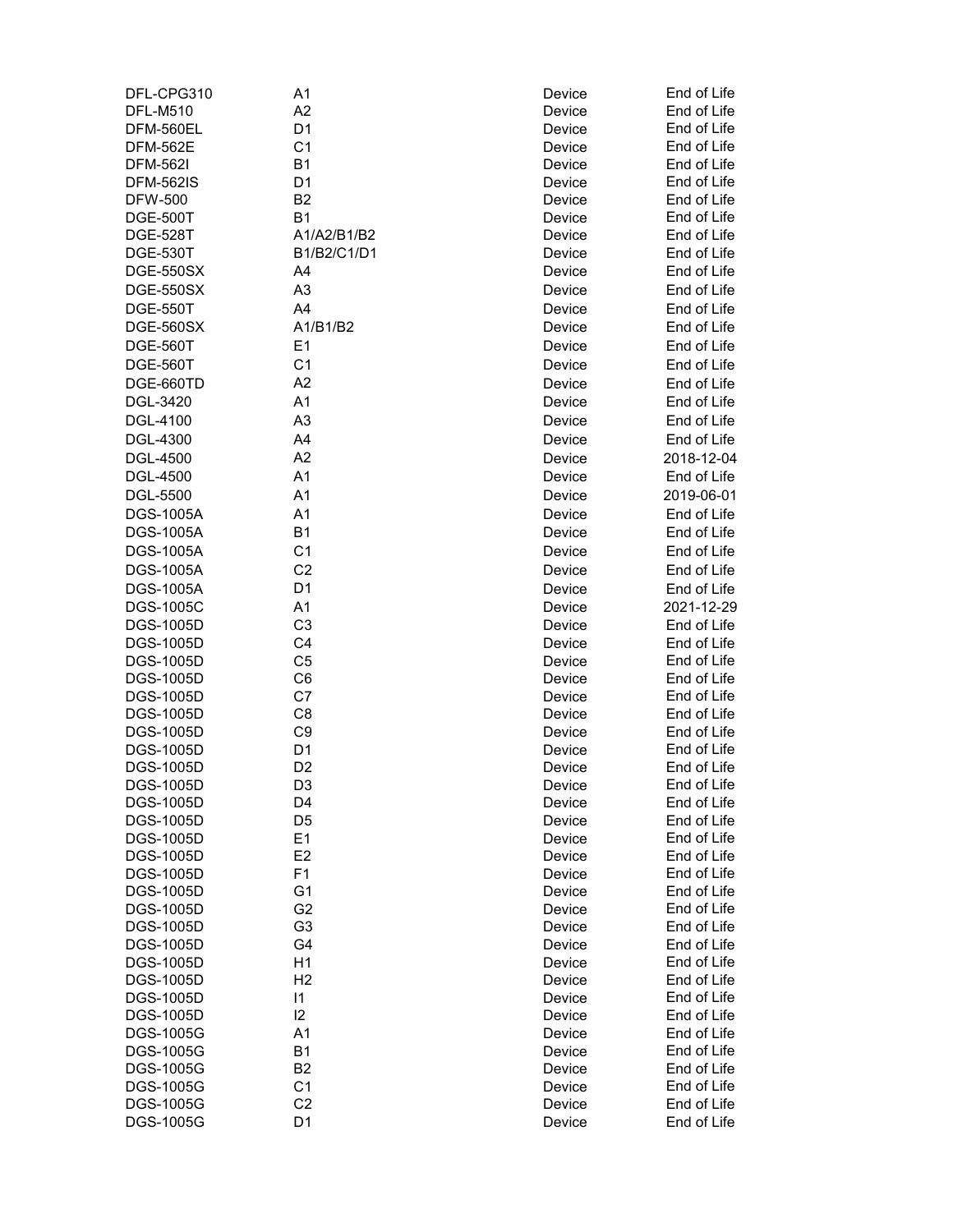| <b>DGS-1008A</b>    | A1                          | Device | End of Life |
|---------------------|-----------------------------|--------|-------------|
| <b>DGS-1008A</b>    | <b>B1</b>                   | Device | End of Life |
| <b>DGS-1008A</b>    | B <sub>2</sub>              | Device | End of Life |
| DGS-1008A           | C <sub>1</sub>              | Device | End of Life |
| <b>DGS-1008A</b>    | C <sub>2</sub>              | Device | End of Life |
| <b>DGS-1008A</b>    | D <sub>1</sub>              | Device | End of Life |
| <b>DGS-1008C</b>    | A1                          | Device | 2021-03-01  |
| <b>DGS-1008D</b>    | B1                          | Device | End of Life |
| <b>DGS-1008D</b>    | C4                          | Device | End of Life |
| <b>DGS-1008D</b>    | C <sub>5</sub>              | Device | End of Life |
| <b>DGS-1008D</b>    | C6                          | Device | End of Life |
| <b>DGS-1008D</b>    | D <sub>1</sub>              | Device | End of Life |
| <b>DGS-1008D</b>    | D <sub>2</sub>              | Device | End of Life |
| DGS-1008D           | D <sub>3</sub>              | Device | End of Life |
| <b>DGS-1008D</b>    | E1                          | Device | End of Life |
| <b>DGS-1008D</b>    | E <sub>2</sub>              | Device | End of Life |
|                     | E <sub>3</sub>              |        | End of Life |
| <b>DGS-1008D</b>    |                             | Device |             |
| <b>DGS-1008D</b>    | E4                          | Device | End of Life |
| <b>DGS-1008D</b>    | E <sub>5</sub>              | Device | End of Life |
| <b>DGS-1008D</b>    | E <sub>6</sub>              | Device | End of Life |
| <b>DGS-1008D</b>    | F <sub>1</sub>              | Device | End of Life |
| <b>DGS-1008D</b>    | F <sub>2</sub>              | Device | End of Life |
| <b>DGS-1008D</b>    | G <sub>1</sub>              | Device | End of Life |
| DGS-1008D           | H1                          | Device | End of Life |
| <b>DGS-1008D</b>    | H <sub>2</sub>              | Device | End of Life |
| <b>DGS-1008D</b>    | H <sub>3</sub>              | Device | End of Life |
| <b>DGS-1008D</b>    | 1                           | Device | End of Life |
| <b>DGS-1008D</b>    | 12                          | Device | End of Life |
| <b>DGS-1008D</b>    | 13                          | Device | End of Life |
| <b>DGS-1008D</b>    | 14                          | Device | End of Life |
| <b>DGS-1008D</b>    | 15                          | Device | End of Life |
| <b>DGS-1008D</b>    | J1                          | Device | End of Life |
| <b>DGS-1008D</b>    | J2                          | Device | End of Life |
| <b>DGS-1008D/CH</b> | A1                          | Device | End of Life |
| DGS-1008D/ECH       | A1                          | Device | End of Life |
| <b>DGS-1008G</b>    | A1                          | Device | End of Life |
| <b>DGS-1008G</b>    | B <sub>1</sub>              | Device | End of Life |
| <b>DGS-1008G</b>    | C <sub>1</sub>              | Device | End of Life |
| <b>DGS-1008G</b>    | C <sub>2</sub>              | Device | End of Life |
| DGS-1008G           | D1                          | Device | End of Life |
| <b>DGS-1008I</b>    | A1                          | Device | End of Life |
| <b>DGS-1008MP</b>   | A1                          | Device | End of Life |
| <b>DGS-1008MP</b>   | A2                          | Device | End of Life |
| <b>DGS-1008P</b>    | A1                          | Device | End of Life |
| <b>DGS-1008P</b>    | <b>B1</b>                   | Device | End of Life |
| <b>DGS-1008P</b>    | C <sub>1</sub>              | Device | End of Life |
| <b>DGS-1008P</b>    | C <sub>2</sub>              | Device | End of Life |
| DGS-1008P+          | A1                          | Device | 2019-12-15  |
| <b>DGS-1008TL</b>   | <b>B2</b>                   | Device | End of Life |
| <b>DGS-1016A</b>    | A1                          | Device | End of Life |
| <b>DGS-1016C</b>    | A1                          | Device | End of Life |
|                     | A2/B1/B2/B3/B4/B5/C1/C2/C3/ |        |             |
| <b>DGS-1016D</b>    | C4/C5/D1/D2/E1/E2/F1/F2/G1/ | Device |             |
|                     | G2/G3                       |        | End of Life |
|                     | D1/D2/D3/D4/E1/E2/E3/E4/E5/ |        |             |
| <b>DGS-1016T</b>    | F1/F2/G1/H1/H2/I1           | Device | End of Life |
| DGS-1024A           | A1                          | Device | End of Life |
| <b>DGS-1024C</b>    | A1                          | Device | End of Life |
|                     |                             |        |             |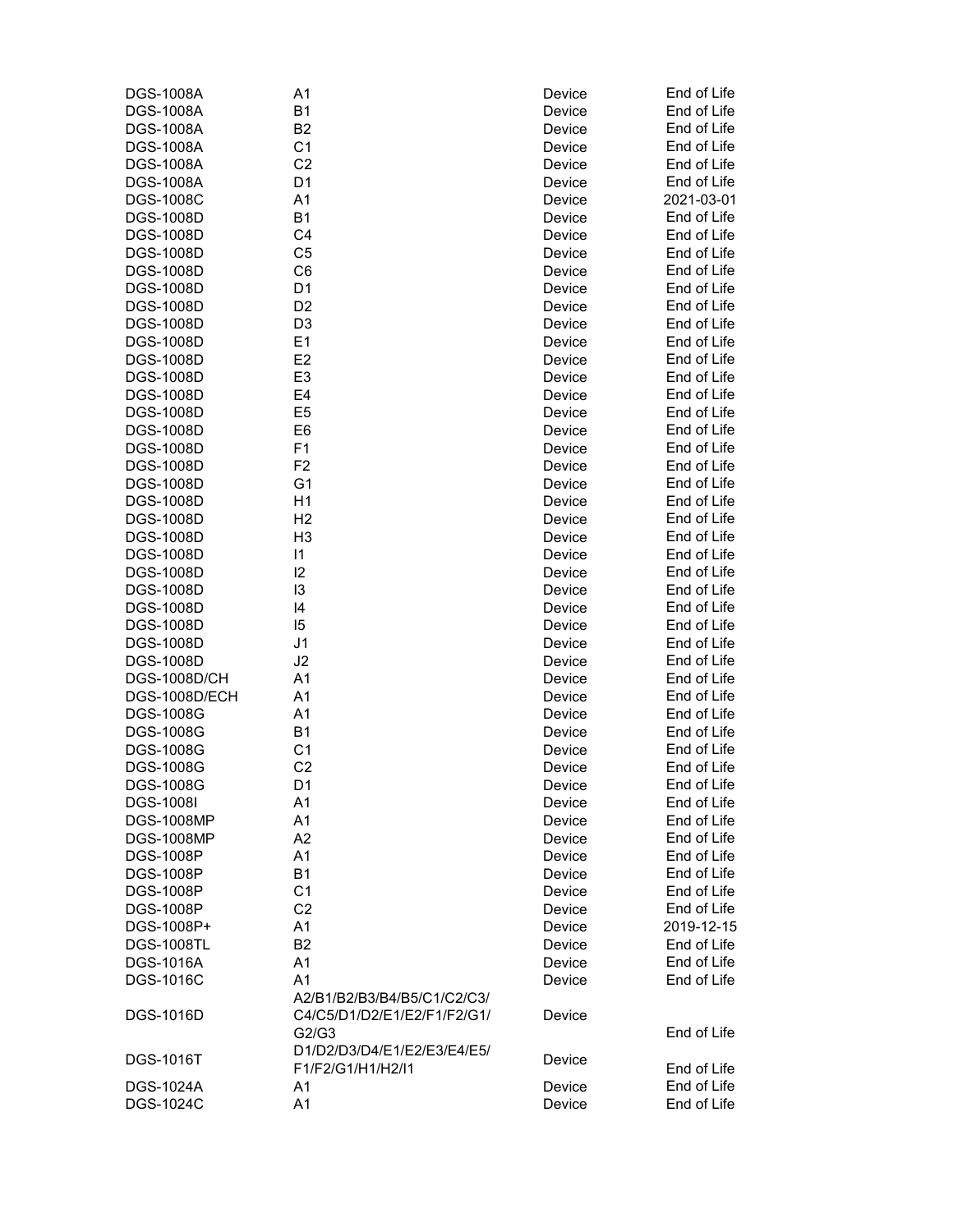|                               | A2/B1/B2/B3/B4/B5/C1/C2/C3/                   |                  |                            |
|-------------------------------|-----------------------------------------------|------------------|----------------------------|
| DGS-1024D                     | C4/C5/D1/D2/E1/E2/F1/F2/G1/                   | Device           |                            |
|                               | G <sub>2</sub><br>C1/C2/C3/C4/D1/D2/D3/D4/D5/ |                  | End of Life                |
| <b>DGS-1024T</b>              | E1/E2/F1/G1/G2/H1/H2/I1                       | Device           | End of Life                |
| <b>DGS-105</b>                | A2                                            | Device           | End of Life                |
| <b>DGS-105</b>                | <b>B1</b>                                     | Device           | End of Life                |
| <b>DGS-105</b>                | B <sub>2</sub>                                | Device           | End of Life                |
| <b>DGS-105</b>                | C <sub>1</sub>                                | Device           | End of Life                |
| <b>DGS-105</b>                | C <sub>2</sub>                                | Device           | End of Life                |
| <b>DGS-105</b>                | C <sub>3</sub>                                | Device           | End of Life                |
| <b>DGS-105</b>                | C <sub>4</sub>                                | Device           | End of Life                |
| <b>DGS-105</b>                | C <sub>5</sub>                                | Device           | End of Life                |
| <b>DGS-105</b>                | D <sub>1</sub>                                | Device           | End of Life                |
| <b>DGS-108</b>                | A1                                            | Device           | End of Life                |
| <b>DGS-108</b>                | <b>B1</b>                                     | Device           | End of Life                |
| <b>DGS-108</b>                | B <sub>2</sub>                                | Device           | End of Life                |
| <b>DGS-108</b>                | C <sub>1</sub>                                | Device           | End of Life                |
| <b>DGS-108</b>                | C <sub>2</sub>                                | Device           | End of Life                |
| <b>DGS-108</b>                | C <sub>3</sub>                                | Device           | End of Life                |
| <b>DGS-108</b>                | C <sub>4</sub>                                | Device           | End of Life                |
| <b>DGS-108</b>                | C <sub>5</sub>                                | Device           | End of Life                |
| <b>DGS-108</b>                | D <sub>1</sub>                                | Device           | End of Life                |
| DGS-1100-05                   | A1                                            | Device           | End of Life                |
| DGS-1100-08                   | A1                                            | Device           | End of Life<br>End of Life |
| DGS-1100-08P<br>DGS-1100-10MP | A1<br><b>B1</b>                               | Device           | End of Life                |
| DGS-1100-10MPP                | <b>B1</b>                                     | Device           | End of Life                |
| DGS-1100-16                   | A1/B1                                         | Device<br>Device | End of Life                |
| DGS-1100-18                   | B <sub>2</sub>                                | Device           | 2022-02-13                 |
| DGS-1100-18/ME                | <b>B2</b>                                     | Device           | 2022-02-13                 |
| DGS-1100-24                   | A1/B1                                         | Device           | End of Life                |
| DGS-1100-26                   | <b>B2</b>                                     | Device           | 2021-11-15                 |
| DGS-1100-26/ME                | <b>B2</b>                                     | Device           | 2021-11-15                 |
| DGS-1100-26MP                 | <b>B1</b>                                     | Device           | End of Life                |
| DGS-1100-26MPP                | <b>B1</b>                                     | Device           | End of Life                |
| DGS-1210-08P                  | D1/D2                                         | Device           | End of Life                |
| DGS-1210-10                   | C <sub>1</sub>                                | Device           | End of Life                |
| DGS-1210-10P                  | A1/A2/B1/C1                                   | Device           | End of Life                |
| DGS-1210-16                   | A1                                            | Device           | End of Life                |
| DGS-1210-16                   | D <sub>1</sub>                                | Device           | End of Life                |
| DGS-1210-20                   | A1                                            | Device           | End of Life                |
| DGS-1210-20                   | <b>B1/C1/E1</b>                               | Device           | End of Life                |
| DGS-1210-24                   | A1                                            | Device           | End of Life                |
| DGS-1210-24                   | D <sub>1</sub>                                | Device           | End of Life                |
| DGS-1210-24P                  | D1/D2                                         | Device           | End of Life                |
| DGS-1210-28                   | A1/B1/C1                                      | Device           | End of Life                |
| DGS-1210-28MP                 | E <sub>1</sub>                                | Device           | End of Life                |
| DGS-1210-28P                  | <b>B1/C1</b>                                  | Device           | End of Life                |
| DGS-1210-48                   | D <sub>1</sub>                                | Device           | End of Life                |
| DGS-1210-48                   | A1                                            | Device           | End of Life                |
| DGS-1210-52                   | <b>B1/C1</b>                                  | Device           | End of Life                |
| DGS-1210-52MP                 | C <sub>1</sub>                                | Device           | End of Life                |
| <b>DGS-1216T</b>              | C1/D1/D2                                      | Device           | End of Life                |
| <b>DGS-1224T</b>              | C1/D1/D2                                      | Device           | End of Life                |
| <b>DGS-1224TP</b>             | A1                                            | Device           | End of Life                |
| <b>DGS-1248T</b>              | A1/A2/B1/B2                                   | Device           | End of Life                |
| DGS-1500-20                   | A1                                            | Device           | 2020-07-05                 |
| DGS-1500-52                   | A1                                            | Device           | 2020-07-05                 |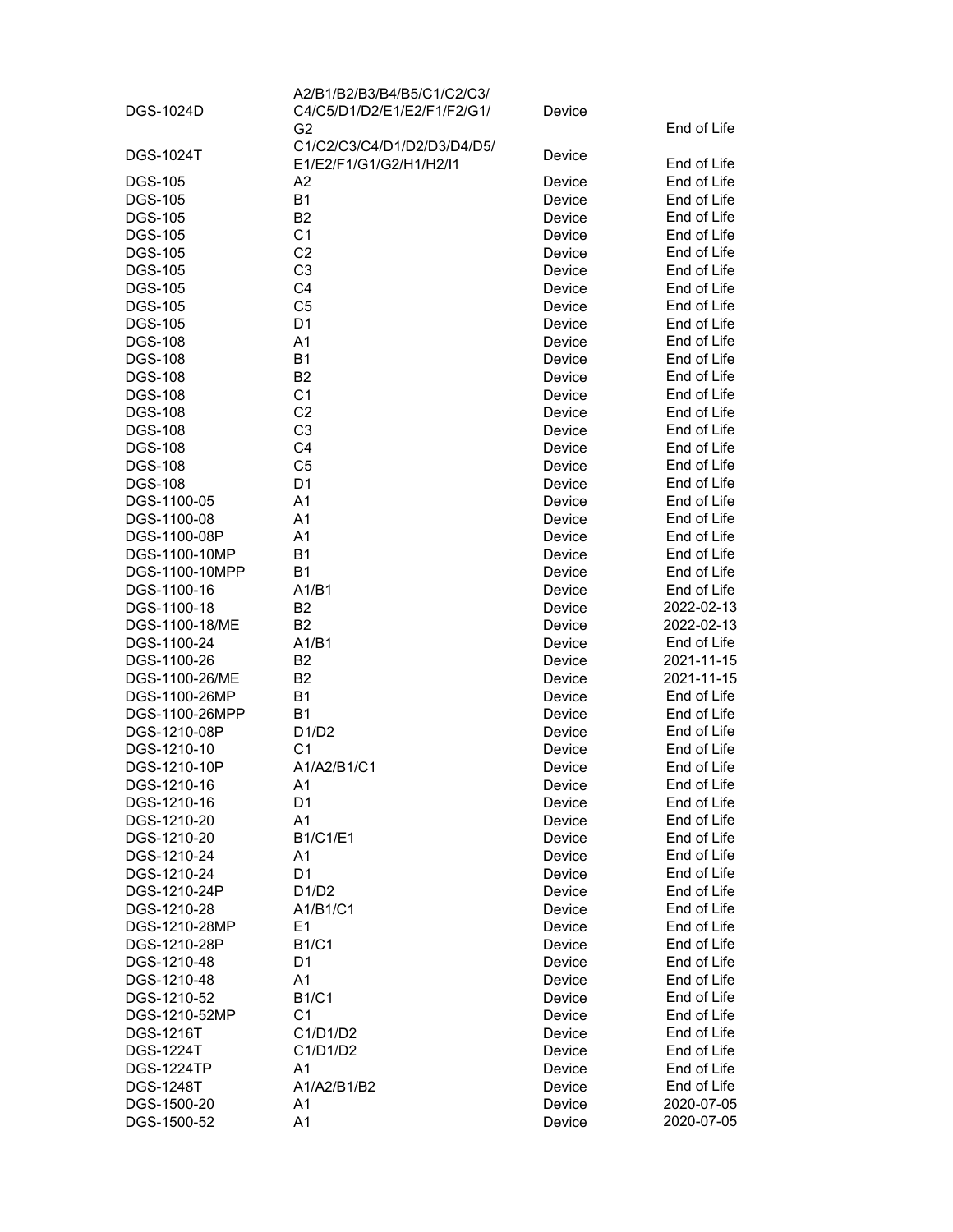| <b>DGS-2205</b>     | A2/A3/B1/B2/C1/D1    | Device | End of Life |
|---------------------|----------------------|--------|-------------|
| <b>DGS-2208</b>     | A1/A2/B1/C1/C2/D1/E1 | Device | End of Life |
| DGS-3000            | A1/A2                | Device | End of Life |
| DGS-3024            | A4                   | Device | End of Life |
| DGS-3048            | A1                   | Device | End of Life |
| DGS-3100-24         | <b>B1</b>            | Device | End of Life |
| DGS-3100-24P        | A1                   | Device | End of Life |
| DGS-3100-24TG       | <b>B1</b>            | Device | End of Life |
| DGS-3100-48         | <b>B1</b>            | Device | End of Life |
| DGS-3100-48P        | A1                   | Device | End of Life |
| DGS-3200-10         | <b>B1</b>            | Device | 2018-04-01  |
| DGS-3200-16         | A2                   | Device | End of Life |
| DGS-3200-24         | A1                   | Device | End of Life |
| DGS-3224TGR         | A2                   | Device | End of Life |
| <b>DGS-3312SR</b>   | A4                   | Device | End of Life |
| <b>DGS-3324SR</b>   | A <sub>3</sub>       | Device | End of Life |
| <b>DGS-3324SRI</b>  | A <sub>5</sub>       | Device | End of Life |
| DGS-3420-26SC       | A1/A2                | Device | End of Life |
| DGS-3420-28PC       | A1/A2                | Device | End of Life |
| DGS-3420-28SC       | A1/A2                | Device | End of Life |
| DGS-3420-28TC       | A1/A2                | Device | End of Life |
| DGS-3420-52P        | A1/A2                | Device | End of Life |
| DGS-3420-52T        | A1/A2                | Device | End of Life |
| DGS-3426            | A <sub>3</sub>       | Device | End of Life |
| DGS-3426G           | A1                   | Device | End of Life |
| <b>DGS-3426P</b>    | A <sub>3</sub>       | Device | End of Life |
| DGS-3427            | A <sub>3</sub>       | Device | End of Life |
| DGS-3450            | A <sub>3</sub>       | Device | End of Life |
| DGS-3610-26         | A2                   | Device | End of Life |
| DGS-3610-26G        | A2                   | Device | End of Life |
| DGS-3610-26P        | A1                   | Device | End of Life |
| DGS-3610-50         | A1                   | Device | End of Life |
| DGS-3612            | A2                   | Device | End of Life |
| DGS-3612G           | A2                   | Device | End of Life |
| DGS-3627            | A2                   | Device | End of Life |
| DGS-3627G           | A <sub>3</sub>       | Device | End of Life |
| DGS-3630-28PC       | A1                   | Device | End of Life |
| DGS-3630-28SC       | A1                   | Device | End of Life |
| DGS-3630-28TC       | A1                   | Device | End of Life |
| DGS-3630-52PC       | A1                   | Device | End of Life |
| DGS-3630-52TC       | A1                   | Device | End of Life |
| <b>DGS-3650</b>     | A <sub>3</sub>       | Device | End of Life |
| DGS-3700-12         | A1                   | Device | 2018-02-12  |
| DGS-3700-12G        | A1                   | Device | 2018-02-12  |
| DGS-6600-16XS-D     | A1                   | Device | 2021-02-20  |
| DGS-6600-24SC2XS    | <b>ALL</b>           | Device | 2019-06-30  |
| DGS-6600-24SC2XS-C  | A <sub>1</sub>       | Device | End of Life |
| DGS-6600-48P        | A1                   | Device | End of Life |
| DGS-6600-48S        | <b>ALL</b>           | Device | 2019-06-30  |
| DGS-6600-48S-C      | A1                   | Device | End of Life |
| DGS-6600-48T        | A1                   | Device | End of Life |
| DGS-6600-48TS       | A1                   | Device | End of Life |
| DGS-6600-8XG        | <b>ALL</b>           | Device | 2019-06-30  |
| DGS-6600-CM         | <b>ALL</b>           | Device | 2019-06-30  |
| DGS-6600-CM-II      | A1                   | Device | End of Life |
| <b>DGS-6600-FAN</b> | A1                   | Device | End of Life |
| DGS-6600-FAN-II     | A1                   | Device | End of Life |
| DGS-6600-PWR        | A1                   | Device | End of Life |
| DGS-6600-PWRDC      | <b>ALL</b>           | Device | 2022-01-17  |
|                     |                      |        |             |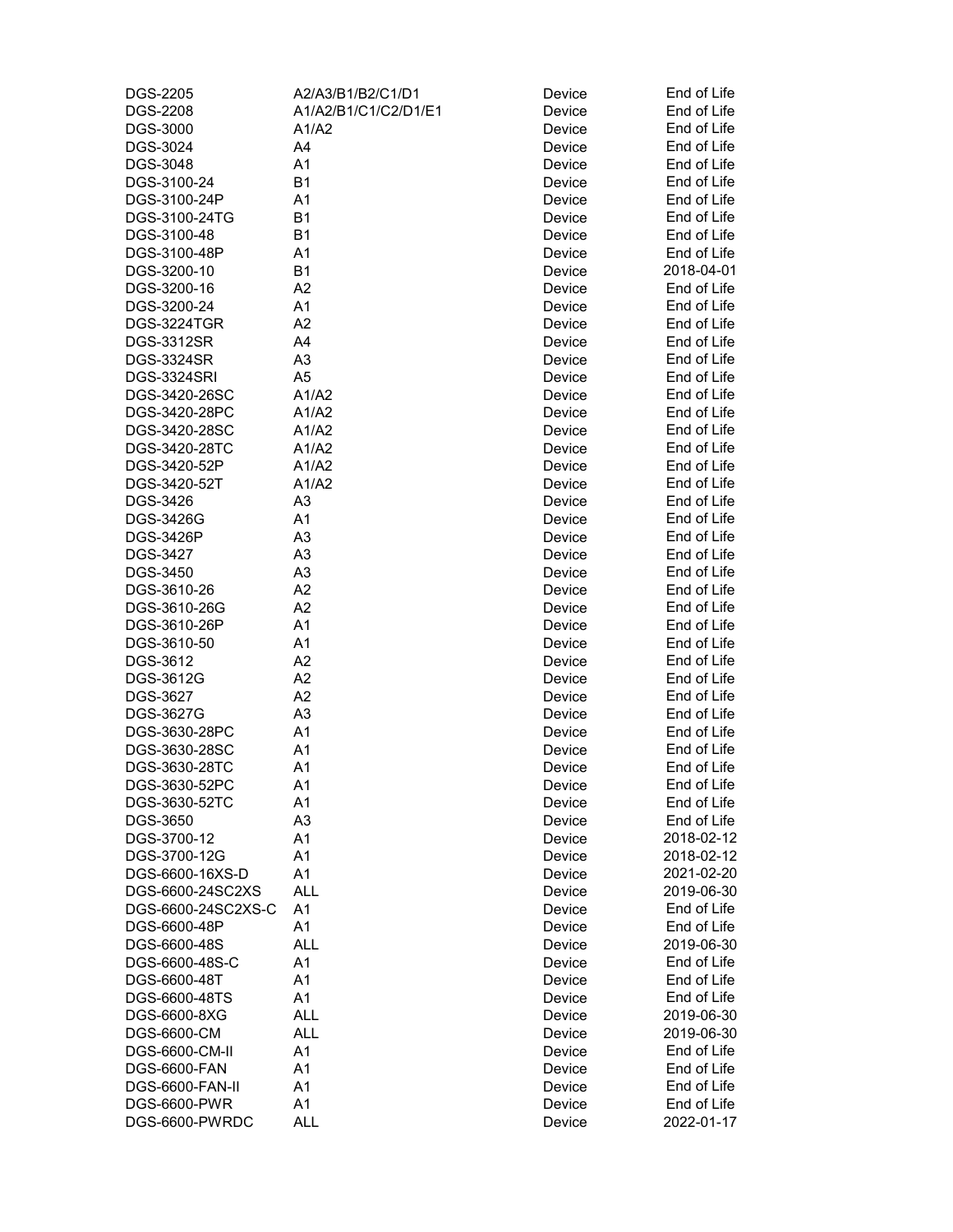| DGS-6604                         | <b>ALL</b>     | Device | 2021-12-28  |
|----------------------------------|----------------|--------|-------------|
| DGS-6604                         | A <sub>1</sub> | Device | End of Life |
| DGS-6604-SK                      | A <sub>1</sub> | Device | End of Life |
| DGS-6604-SK-48P                  | A1             | Device | End of Life |
| DGS-6604-SK-48S                  | A1             | Device | End of Life |
| DGS-6604-SK-48T                  | A <sub>1</sub> | Device | End of Life |
| DGS-6608                         | <b>ALL</b>     | Device | 2021-12-28  |
| DGS-6608                         | A <sub>1</sub> | Device | End of Life |
| DGS-6608-SK                      | A1             | Device | End of Life |
| DGS-6608-SK-48P                  | A1             | Device | End of Life |
| DGS-6608-SK-48S                  | A1             | Device | End of Life |
| DGS-6608-SK-48T                  | A1             | Device | End of Life |
| <b>DGS-701</b>                   | <b>B1</b>      | Device | End of Life |
| <b>DGS-702</b>                   | <b>B1</b>      | Device | End of Life |
| <b>DGS-703</b>                   | C <sub>1</sub> | Device | End of Life |
| <b>DGS-704</b>                   | C <sub>1</sub> | Device | End of Life |
| <b>DGS-707</b>                   | C <sub>1</sub> | Device | End of Life |
|                                  | C <sub>1</sub> |        | End of Life |
| <b>DGS-708</b><br><b>DGS-711</b> | A1             | Device | End of Life |
|                                  |                | Device |             |
| <b>DGS-712</b>                   | B1/B2/C1/D1    | Device | End of Life |
| DHA-110                          | <b>ALL</b>     | Device | End of Life |
| <b>DHA-30</b>                    | A <sub>1</sub> | Device | End of Life |
| <b>DHA-31</b>                    | A <sub>1</sub> | Device | End of Life |
| DHA-310                          | A <sub>1</sub> | Device | End of Life |
| DHA-311                          | A <sub>1</sub> | Device | End of Life |
| DHA-330                          | A <sub>1</sub> | Device | End of Life |
| DHA-390                          | A <sub>1</sub> | Device | End of Life |
| DHD-131                          | A <sub>1</sub> | Device | 2019-12-15  |
| DHP-1220AV                       | A1             | Device | 2020-02-01  |
| DHP-1221AV                       | A1             | Device | 2020-02-01  |
| DHP-1320                         | A1             | Device | 2019-02-28  |
| DHP-1565                         | A <sub>1</sub> | Device | 2019-09-01  |
| DHP-208AV                        | A <sub>1</sub> | Device | 2020-02-01  |
| DHP-208AV                        | <b>B1</b>      | Device | End of Life |
| DHP-209AV                        | A <sub>1</sub> | Device | 2020-02-01  |
| DHP-209AV                        | <b>B1</b>      | Device | End of Life |
| DHP-300                          | A <sub>1</sub> | Device | End of Life |
| DHP-301                          | A <sub>1</sub> | Device | End of Life |
| DHP-301AV                        | B <sub>1</sub> | Device | 2020-07-06  |
| DHP-301AV                        | A1             | Device | 2020-01-14  |
| DHP-302                          | A1             | Device | End of Life |
| DHP-303                          | A1             | Device | End of Life |
| DHP-304AV                        | A1             | Device | 2019-02-28  |
| DHP-304AV                        | <b>B1</b>      | Device | End of Life |
| DHP-306AV                        | A1/C1/D1       | Device | 2019-02-28  |
| DHP-307AV                        | A1/C1/D1       | Device | 2019-02-28  |
| DHP-310AV                        | A1             | Device | 2019-02-28  |
| DHP-311AV                        | A1             | Device | 2019-02-28  |
| DHP-328AV                        | A1             | Device | 2020-02-01  |
| DHP-329AV                        | A1             | Device | 2020-02-01  |
| DHP-341                          | A1             | Device | End of Life |
| DHP-342                          | A <sub>1</sub> | Device | End of Life |
| DHP-346AV                        | A <sub>1</sub> | Device | 2019-02-28  |
| DHP-347AV                        | A1             | Device | 2019-02-28  |
| DHP-348AV                        | A1             | Device | 2019-02-28  |
| DHP-500AV                        | A1/B1          | Device | 2019-02-28  |
| DHP-501AV                        | A1/B1          | Device | 2019-02-28  |
| DHP-502AV                        | A1             | Device | 2019-01-15  |
| DHP-508AV                        | A1             | Device | 2020-02-01  |
|                                  |                |        |             |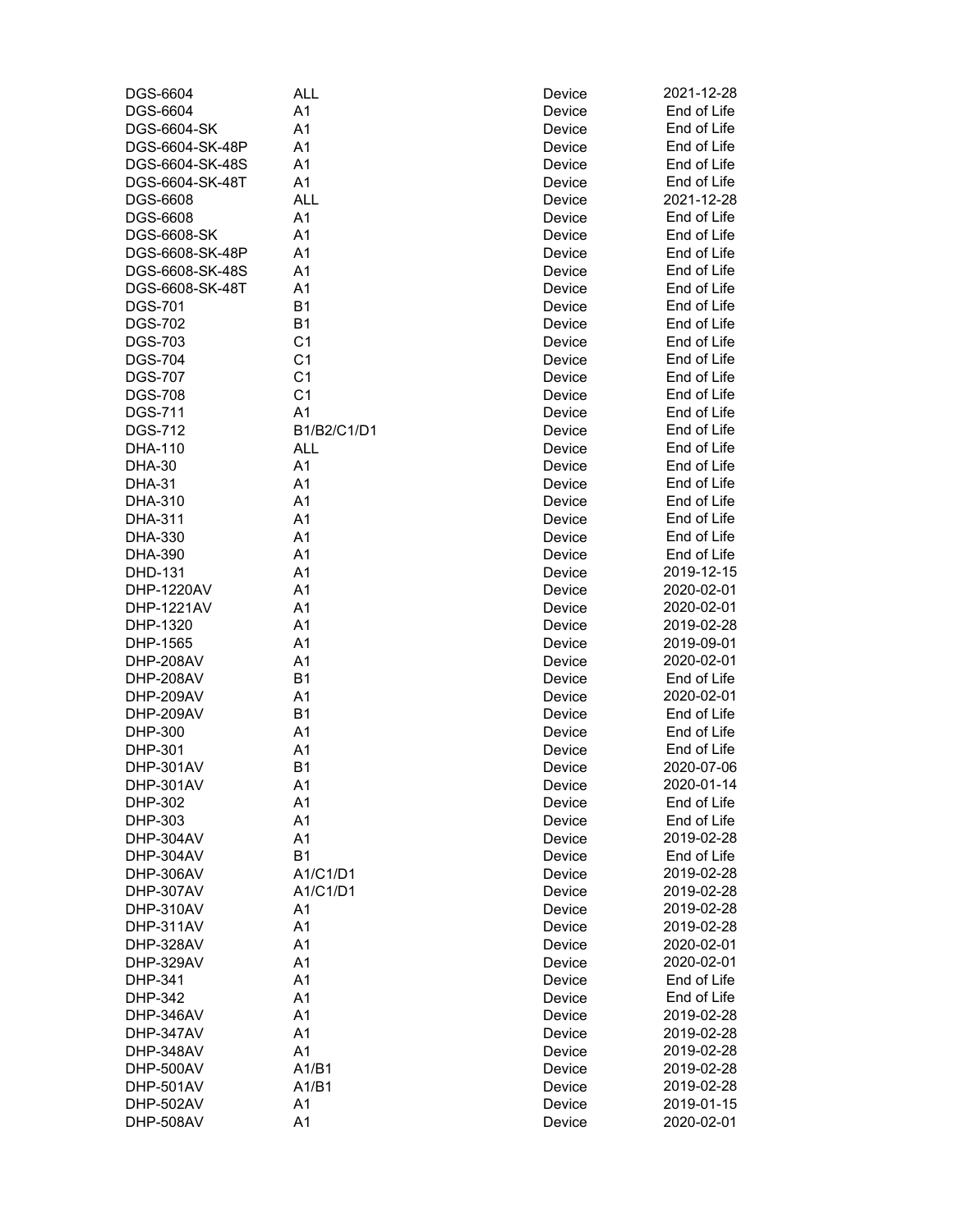| DHP-509AV                | A1             | Device | 2020-02-01  |
|--------------------------|----------------|--------|-------------|
| DHP-540                  | A1/A2          | Device | 2019-01-15  |
| DHP-541                  | A1             | Device | 2019-01-15  |
| DHP-600AV                | A <sub>1</sub> | Device | 2020-02-01  |
| DHP-600AV                | B <sub>1</sub> | Device | 2020-02-01  |
| DHP-601AV                | A1             | Device | 2020-02-01  |
| DHP-601AV                | B <sub>1</sub> | Device | 2020-02-01  |
| DHP-601AV+               | B <sub>1</sub> | Device | End of Life |
| DHP-P306AV               | A1/C1/D1       |        | 2019-02-28  |
|                          |                | Device | 2019-02-28  |
| DHP-P307AV               | A1/C1/D1       | Device |             |
| DHP-P308AV               | C <sub>1</sub> | Device | 2022-03-20  |
| DHP-P308AV               | C1/B1          | Device | 2020-06-30  |
| DHP-P309AV               | A1/C1          | Device | 2020-06-30  |
| DHP-P327AV               | A1             | Device | End of Life |
| DHP-P338AV               | A <sub>1</sub> | Device | 2020-02-01  |
| DHP-P339AV               | A1             | Device | 2020-02-01  |
| DHP-P500AV               | A1             | Device | 2019-02-28  |
| DHP-P501AV               | A <sub>1</sub> | Device | 2019-02-28  |
| DHP-P508AV               | A <sub>1</sub> | Device | 2020-02-01  |
| DHP-P509AV               | A <sub>1</sub> | Device | 2020-02-01  |
| DHP-P600AV               | A1             | Device | 2020-02-01  |
| DHP-P601AV               | A1             | Device | 2020-02-01  |
| DHP-W220AV               | A1             | Device | 2020-02-01  |
| DHP-W221AV               | A <sub>1</sub> | Device | 2020-02-01  |
| DHP-W304AV               | A <sub>1</sub> | Device | 2019-12-15  |
| DHP-W306AV               | A1/A2          | Device | End of Life |
| DHP-W307AV               | A1/B1/C1       | Device | End of Life |
| DHP-W310AV               | A1/B1          | Device | 2020-02-01  |
| DHP-W311AV               | A1/A2/B1/C1    |        | 2020-02-01  |
|                          |                | Device |             |
| DHP-W312AV               | A1             | Device | 2022-03-20  |
| DHP-W313AV               | A1             | Device | 2022-03-20  |
| DHS-2218                 | A <sub>2</sub> | Device | End of Life |
| DHS-3010F/3010G/3018/ D3 |                | Device | End of Life |
| <b>DHS-3226P</b>         | A1             | Device | End of Life |
| DHS-3618                 | A2             | Device | End of Life |
| DHS-3628                 | A1             | Device | End of Life |
| <b>DHS-3628GF</b>        | A1             | Device | End of Life |
| DI-1000                  | A2             | Device | 2019-12-31  |
| DI-304                   | A <sub>1</sub> | Device | End of Life |
| DI-504                   | B2/C3/D1       | Device | End of Life |
| DI-504M                  | A2/B1          | Device | End of Life |
| DI-524                   | B4/G1/G2/H1/I1 | Device | 2020-02-01  |
| DI-524+A                 | A1             | Device | End of Life |
| DI-524M                  | A1/B1          | Device | End of Life |
| DI-524SU                 | A1             | Device | 2013-12-31  |
| DI-524SU                 | C <sub>1</sub> | Device | End of Life |
| DI-524UP                 | A1/A2/A3       | Device | 2020-01-15  |
| DI-604                   | F <sub>5</sub> | Device | End of Life |
| DI-604UP                 | A1             | Device | End of Life |
|                          | D <sub>2</sub> |        | End of Life |
| DI-624                   |                | Device |             |
| DI-624+A                 | D <sub>1</sub> | Device | End of Life |
| DI-624+A                 | C <sub>2</sub> | Device | End of Life |
| DI-624+A                 | C <sub>1</sub> | Device | End of Life |
| DI-624M                  | A1             | Device | End of Life |
| DI-624S                  | <b>B1</b>      | Device | End of Life |
| DI-624S                  | B <sub>2</sub> | Device | End of Life |
| DI-634M                  | A1             | Device | End of Life |
| DI-704P                  | D <sub>2</sub> | Device | End of Life |
| <b>DI-704UP</b>          | A2             | Device | End of Life |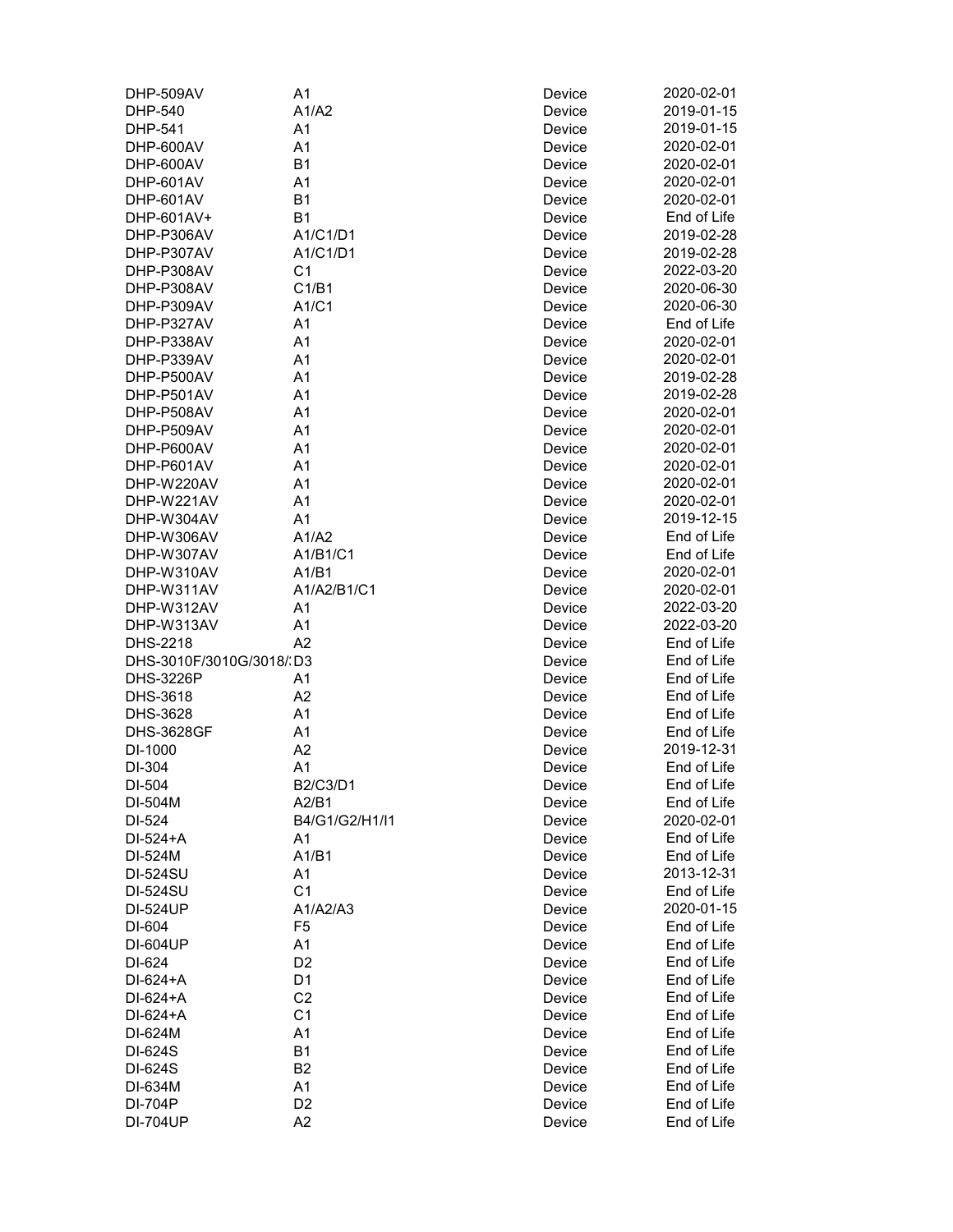| DI-707P          | D <sub>1</sub>   | Device | End of Life |
|------------------|------------------|--------|-------------|
| DI-804HV         | C3/C4            | Device | End of Life |
| <b>DI-808HV</b>  | <b>B1</b>        | Device | End of Life |
| <b>DI-824VUP</b> | B <sub>1</sub>   | Device | End of Life |
| DI-824VUP+       | A2               | Device | End of Life |
| <b>DIB-110</b>   | ALL              | Device | End of Life |
| <b>DIB-120</b>   | <b>ALL</b>       | Device | End of Life |
| <b>DIB-200</b>   | A1/B1            | Device | 2020-12-27  |
| DIB-360          | A1               | Device | End of Life |
| <b>DI-LB604</b>  | A1/A2            | Device | End of Life |
| <b>DIR-100</b>   | A1/B1/C1/D1/E1   | Device | 2020-03-01  |
| <b>DIR-101</b>   | A <sub>1</sub>   | Device | 2020-03-01  |
| DIR-110          | A1/B1            | Device | 2020-06-30  |
| <b>DIR-120</b>   | A <sub>1</sub>   | Device | 2020-11-01  |
| <b>DIR-130</b>   | A <sub>1</sub>   | Device | End of Life |
| <b>DIR-140L</b>  | A <sub>1</sub>   | Device | 2019-08-31  |
| <b>DIR-280</b>   | A <sub>1</sub>   | Device | End of Life |
| <b>DIR-300</b>   | D <sub>1</sub>   | Device | 2020-08-31  |
| <b>DIR-300</b>   | Bx               | Device | End of Life |
| <b>DIR-300</b>   | C <sub>1</sub>   | Device | End of Life |
| <b>DIR-300</b>   | A1               |        | End of Life |
|                  |                  | Device | 2022-03-31  |
| <b>DIR-300A</b>  | A1               | Device |             |
| <b>DIR-300S</b>  | A <sub>1</sub>   | Device | End of Life |
| DIR-320          | A1/A2/B1/B2/D1   | Device | 2020-01-31  |
| <b>DIR-320A</b>  | A <sub>1</sub>   | Device | End of Life |
| DIR-330          | A <sub>1</sub>   | Device | End of Life |
| <b>DIR-370</b>   | A <sub>1</sub>   | Device | 2020-04-25  |
| <b>DIR-400</b>   | A <sub>1</sub>   | Device | End of Life |
| <b>DIR-412</b>   | B <sub>1</sub>   | Device | 2019-12-15  |
| <b>DIR-455</b>   | A2               | Device | End of Life |
| <b>DIR-455U</b>  | A2               | Device | End of Life |
| <b>DIR-455V</b>  | A <sub>2</sub>   | Device | 2018-12-31  |
| <b>DIR-456</b>   | A1               | Device | 2018-12-31  |
| <b>DIR-456U</b>  | B <sub>1</sub>   | Device | 2018-12-31  |
| <b>DIR-457</b>   | <b>B1</b>        | Device | End of Life |
| <b>DIR-457U</b>  | <b>B1</b>        | Device | End of Life |
| <b>DIR-457V</b>  | A <sub>1</sub>   | Device | End of Life |
| <b>DIR-462</b>   | A <sub>1</sub>   | Device | End of Life |
| <b>DIR-462</b>   | B <sub>1</sub>   | Device | End of Life |
| DIR-463          | A <sub>1</sub>   | Device | End of Life |
| <b>DIR-465</b>   | A1               | Device | End of Life |
| <b>DIR-501</b>   | A2               | Device | 2019-01-14  |
| <b>DIR-501</b>   | A1               | Device | End of Life |
| <b>DIR-503</b>   | A2               |        | 2019-08-31  |
|                  |                  | Device |             |
| <b>DIR-503</b>   | A <sub>1</sub>   | Device | End of Life |
| <b>DIR-503A</b>  | A1               | Device | 2019-12-15  |
| <b>DIR-503A</b>  | B <sub>1</sub>   | Device | End of Life |
| <b>DIR-505</b>   | A <sub>1</sub>   | Device | 2020-09-01  |
| <b>DIR-505</b>   | A <sub>2</sub>   | Device | End of Life |
| <b>DIR-505L</b>  | A1               | Device | 2020-03-01  |
| <b>DIR-506L</b>  | A2               | Device | 2019-08-31  |
| <b>DIR-506L</b>  | A <sub>2</sub> E | Device | End of Life |
| <b>DIR-506L</b>  | A <sub>2</sub> G | Device | End of Life |
| <b>DIR-506L</b>  | A <sub>1</sub>   | Device | End of Life |
| <b>DIR-506L</b>  | A <sub>1</sub> E | Device | End of Life |
| <b>DIR-506L</b>  | A <sub>1</sub> G | Device | End of Life |
| <b>DIR-508L</b>  | A1               | Device | 2019-12-15  |
| <b>DIR-510L</b>  | A <sub>1</sub>   | Device | 2020-02-01  |
| <b>DIR-510L</b>  | A <sub>2</sub>   | Device | End of Life |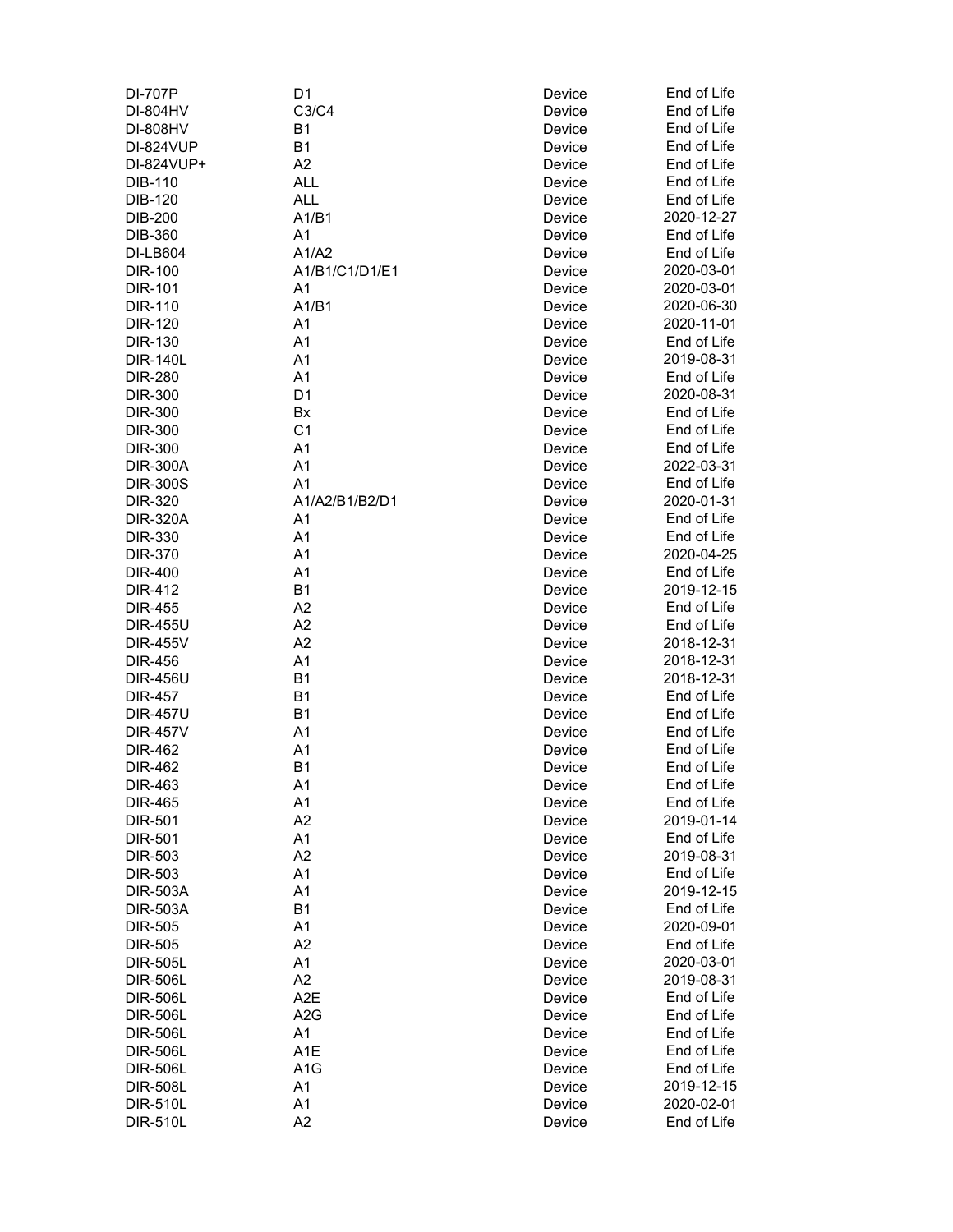| <b>DIR-512</b>     | A1               | Device | End of Life |
|--------------------|------------------|--------|-------------|
| <b>DIR-513</b>     | A1               | Device | 2019-08-31  |
| <b>DIR-513</b>     | A2               | Device | End of Life |
| <b>DIR-513A</b>    | A <sub>1</sub>   | Device | 2020-12-31  |
| <b>DIR-514</b>     | A1               | Device | 2018-05-01  |
| <b>DIR-514</b>     | B1               | Device | End of Life |
| <b>DIR-515</b>     | A <sub>1</sub>   | Device | 2019-01-14  |
| <b>DIR-515R</b>    | A <sub>1</sub>   | Device | 2020-11-01  |
| <b>DIR-516</b>     | A <sub>1</sub>   | Device | 2020-05-31  |
| <b>DIR-516A</b>    | A <sub>1</sub>   |        | 2020-05-31  |
|                    |                  | Device | 2020-06-30  |
| <b>DIR-518L</b>    | A1               | Device |             |
| <b>DIR-524</b>     | B <sub>1</sub>   | Device | 2019-08-31  |
| <b>DIR-524</b>     | A <sub>1</sub>   | Device | End of Life |
| <b>DIR-600</b>     | B <sub>6</sub>   | Device | 2020-10-01  |
| <b>DIR-600</b>     | D <sub>1</sub>   | Device | 2020-05-31  |
| DIR-600            | B <sub>5</sub>   | Device | End of Life |
| <b>DIR-600</b>     | B <sub>2</sub>   | Device | End of Life |
| <b>DIR-600</b>     | C <sub>1</sub>   | Device | End of Life |
| <b>DIR-600</b>     | <b>B1</b>        | Device | End of Life |
| <b>DIR-600</b>     | B <sub>1</sub> G | Device | End of Life |
| DIR-600            | B <sub>2</sub> G | Device | End of Life |
| <b>DIR-600</b>     | A <sub>1</sub>   | Device | End of Life |
| <b>DIR-600A</b>    | A <sub>1</sub>   | Device | 2019-08-31  |
| <b>DIR-600A</b>    | B <sub>1</sub>   | Device | End of Life |
| <b>DIR-600A</b>    | A2               | Device | End of Life |
| <b>DIR-600L</b>    | A1               | Device | 2019-12-15  |
| <b>DIR-600L</b>    | B1               | Device | 2019-05-02  |
| <b>DIR-600LW</b>   | A1               | Device | 2019-12-15  |
| <b>DIR-600M</b>    | C <sub>2</sub>   | Device | 2020-08-26  |
|                    | <b>B1</b>        |        | 2020-05-06  |
| <b>DIR-600M</b>    | A <sub>3</sub>   | Device |             |
| <b>DIR-600M</b>    |                  | Device | End of Life |
| <b>DIR-600M</b>    | A <sub>2</sub>   | Device | End of Life |
| <b>DIR-600M</b>    | A <sub>1</sub>   | Device | End of Life |
| DIR-600M+          | A1               | Device | 2019-08-11  |
| <b>DIR-600N</b>    | B1               | Device | 2020-06-30  |
| <b>DIR-600N</b>    | A1               | Device | End of Life |
| <b>DIR-601</b>     | C <sub>1</sub>   | Device | 2020-07-15  |
| <b>DIR-601</b>     | B <sub>1</sub>   | Device | End of Life |
| <b>DIR-601</b>     | A <sub>1</sub>   | Device | End of Life |
| DIR-602            | A1               | Device | 2019-08-31  |
| DIR-603            | A1               | Device | 2022-04-01  |
| <b>DIR-604</b>     | A1               | Device | End of Life |
| DIR-604M           | A2, A1           | Device | 2020-06-30  |
| DIR-605            | A1               | Device | 2020-03-01  |
| DIR-605            | D <sub>1</sub>   | Device | End of Life |
| DIR-605            | C <sub>1</sub>   | Device | End of Life |
| DIR-605            | <b>B1</b>        | Device | End of Life |
| DIR-605            | A2               | Device | End of Life |
| <b>DIR-605L</b>    | A1/B1/B2/B3/B4   | Device | 2019-05-02  |
| <b>DIR-605LW</b>   | A <sub>1</sub>   | Device | End of Life |
| <b>DIR-607</b>     | A1               | Device | 2019-07-31  |
|                    | <b>B1</b>        |        | 2020-06-30  |
| DIR-610            |                  | Device |             |
| DIR-610            | A <sub>1</sub>   | Device | End of Life |
| <b>DIR-610N</b>    | A <sub>1</sub>   | Device | 2020-06-30  |
| DIR-610N+          | A1               | Device | 2020-06-30  |
| <b>DIR-610-SKD</b> | B <sub>1</sub>   | Device | 2020-08-26  |
| DIR-611            | A1               | Device | 2022-03-31  |
| DIR-612            | B <sub>2</sub>   | Device | 2020-08-26  |
| DIR-612            | A <sub>1</sub>   | Device | End of Life |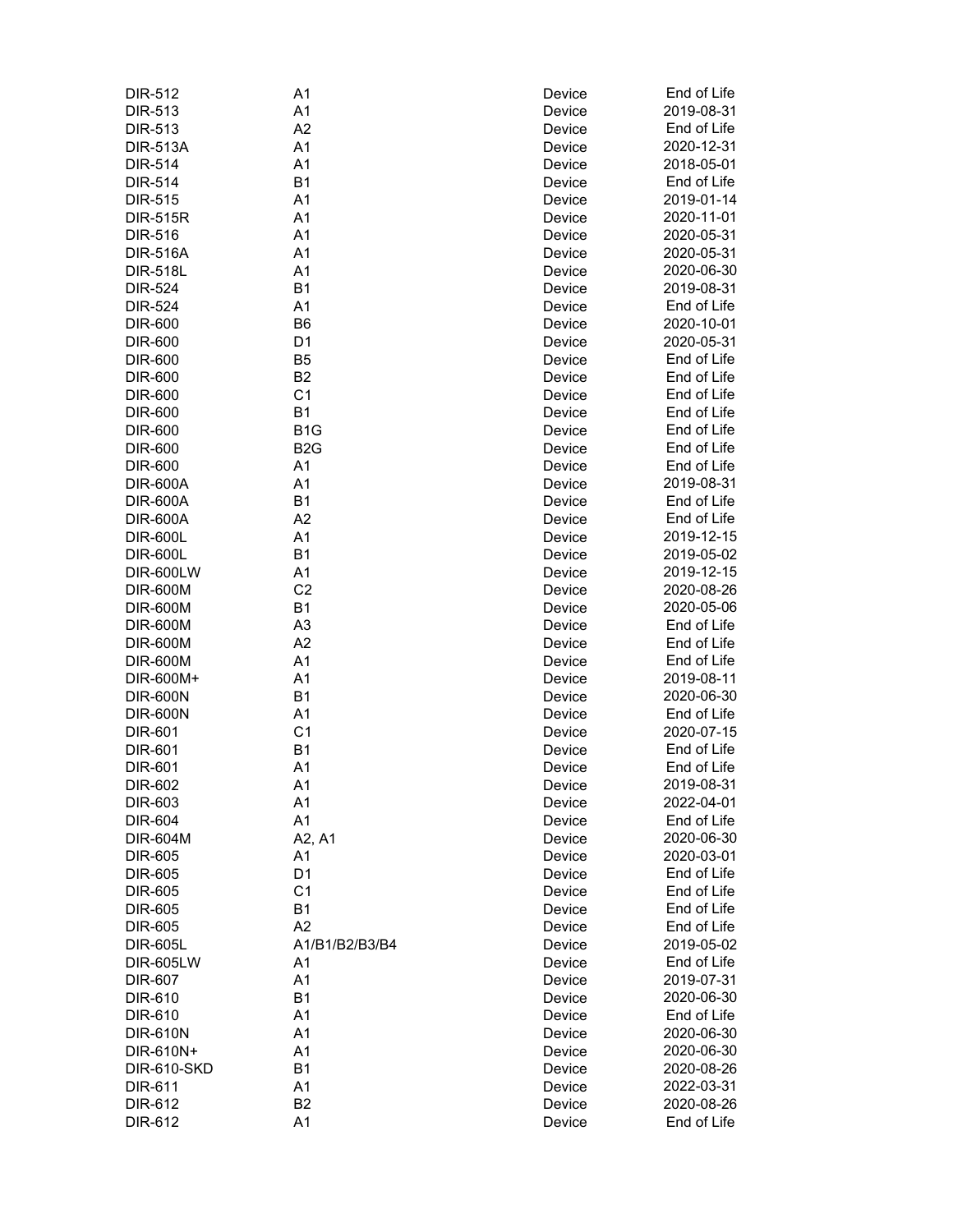| DIR-613            | <b>B1</b>                  | Device | 2019-12-31  |
|--------------------|----------------------------|--------|-------------|
| DIR-613            | A1                         | Device | End of Life |
| <b>DIR-614</b>     | <b>B1</b>                  | Device | End of Life |
| DIR-615            | T1                         | Device | 2022-03-31  |
| DIR-615            | J <sub>1</sub>             | Device | 2022-03-30  |
| DIR-615            | N <sub>1</sub>             | Device | 2021-11-30  |
| <b>DIR-615</b>     | 01/P1/R1/S1                | Device | 2020-09-30  |
| DIR-615            | Q2                         | Device | 2020-08-15  |
| DIR-615            | G <sub>1</sub>             | Device | 2020-08-12  |
| DIR-615            | R <sub>1</sub>             | Device | End of Life |
| DIR-615            | M <sub>2</sub>             | Device | End of Life |
| <b>DIR-615</b>     | P <sub>1</sub>             | Device | End of Life |
| <b>DIR-615</b>     | Q1                         | Device | End of Life |
| DIR-615            | V <sub>1</sub>             | Device | End of Life |
| DIR-615            | D <sub>3</sub>             | Device | End of Life |
| DIR-615            | E <sub>3</sub>             | Device | End of Life |
| DIR-615            | H <sub>2</sub>             | Device | End of Life |
| DIR-615            | $\vert$ 1                  | Device | End of Life |
| DIR-615            | 12                         | Device | End of Life |
| <b>DIR-615</b>     | K <sub>2</sub>             | Device | End of Life |
| DIR-615            | M <sub>1</sub>             | Device | End of Life |
| DIR-615            | O <sub>1</sub>             | Device | End of Life |
| DIR-615            | D <sub>5</sub>             | Device | End of Life |
| DIR-615            | E4                         | Device | End of Life |
| DIR-615            | E <sub>5</sub>             | Device | End of Life |
| DIR-615            | G <sub>2</sub>             | Device | End of Life |
| DIR-615            | H1                         | Device | End of Life |
| DIR-615            | 13                         | Device | End of Life |
| DIR-615            | K <sub>1</sub>             | Device | End of Life |
| DIR-615            | D <sub>4</sub>             | Device | End of Life |
| DIR-615            | F <sub>3</sub>             | Device | End of Life |
| DIR-615            | B <sub>2</sub>             | Device | End of Life |
| DIR-615            | C <sub>1</sub>             | Device | End of Life |
| DIR-615            | C <sub>2</sub>             | Device | End of Life |
| DIR-615            | D <sub>1</sub>             | Device | End of Life |
| DIR-615            | D <sub>2</sub>             | Device | End of Life |
| DIR-615            | E <sub>1</sub>             | Device | End of Life |
| DIR-615            | F1                         | Device | End of Life |
| DIR-615            | F <sub>2</sub>             | Device | End of Life |
| <b>DIR-615A</b>    | A1, A2                     | Device | 2020-06-30  |
| <b>DIR-615G</b>    | A1                         | Device | 2020-08-26  |
| DIR-615KSB         | A1                         | Device | End of Life |
| DIR-615KSC         | A1                         | Device | End of Life |
| <b>DIR-615-SKD</b> | T1                         | Device | 2020-08-26  |
| DIR-616            | A <sub>1</sub>             | Device | 2020-03-01  |
| DIR-616            | C <sub>1</sub>             | Device | End of Life |
| DIR-616            | D <sub>1</sub>             | Device | End of Life |
| DIR-616            | <b>B1</b>                  | Device | End of Life |
| DIR-616+           | A <sub>1</sub>             | Device | 2019-12-15  |
| <b>DIR-617</b>     | A1                         | Device | 2019-07-31  |
| <b>DIR-618</b>     | <b>B1</b>                  | Device | 2018-06-01  |
| <b>DIR-618</b>     | A1                         | Device | End of Life |
| <b>DIR-618</b>     | A <sub>1</sub> G           | Device | End of Life |
| DIR-619            | A1                         | Device | End of Life |
| <b>DIR-619L</b>    | A1                         | Device | End of Life |
| <b>DIR-619L</b>    | A2                         | Device | End of Life |
| DIR-620            | A1/B1/B2/C1/D1/D2/E1/F1/G1 | Device | 2020-05-31  |
| <b>DIR-620A</b>    | A1                         | Device | End of Life |
|                    |                            |        |             |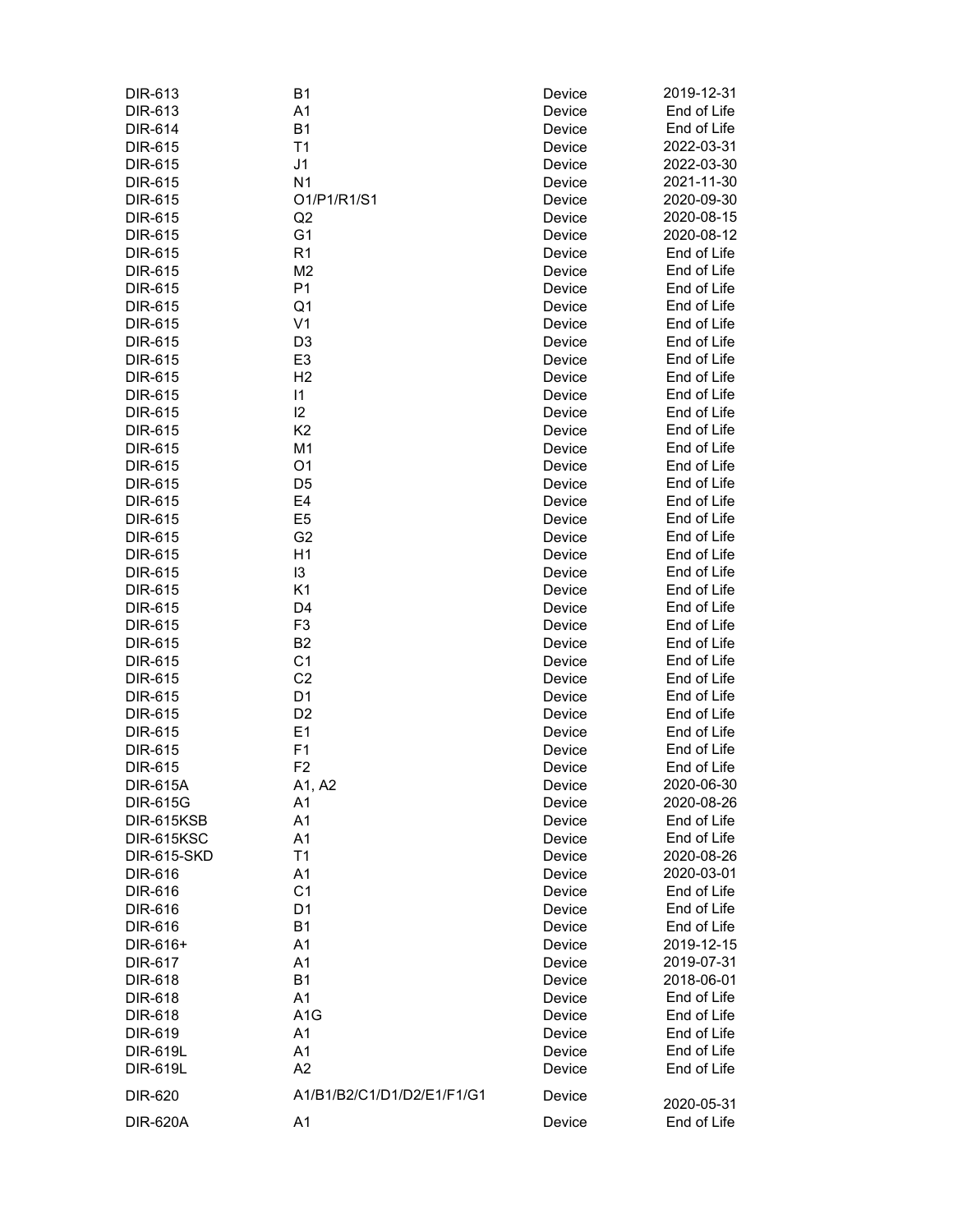| DIR-625          | C <sub>2</sub>          | Device | End of Life |
|------------------|-------------------------|--------|-------------|
| <b>DIR-626L</b>  | A1                      | Device | 2019-05-02  |
| <b>DIR-627</b>   | A1                      | Device | End of Life |
| DIR-628          | A2                      | Device | End of Life |
| DIR-628          | A <sub>1</sub>          | Device | End of Life |
| DIR-629          | B <sub>1</sub>          | Device | 2019-12-15  |
| <b>DIR-629</b>   | A <sub>1</sub>          | Device | End of Life |
| DIR-632          | A <sub>1</sub>          | Device | End of Life |
| DIR-635          | <b>ALL</b>              | Device | End of Life |
| <b>DIR-636L</b>  | A <sub>1</sub>          | Device | 2020-03-01  |
| <b>DIR-640L</b>  | A1/A2                   | Device | 2019-08-31  |
| <b>DIR-645</b>   | A <sub>1</sub>          | Device | 2018-05-01  |
| DIR-651          | A1/A2/B1                | Device | 2018-03-01  |
| DIR-652          | A1/B1                   | Device | 2018-01-01  |
| DIR-653          | A <sub>1</sub>          | Device | 2018-05-01  |
| <b>DIR-655</b>   | A1/A2/A3/A4/A5/B1/C1/C2 | Device | 2018-05-01  |
| <b>DIR-657</b>   | A <sub>1</sub>          | Device | 2018-08-01  |
| <b>DIR-660</b>   | A1                      | Device | End of Life |
| <b>DIR-665</b>   | A <sub>1</sub>          | Device | End of Life |
| <b>DIR-685</b>   | A1/A2                   | Device | End of Life |
|                  | A <sub>1</sub>          |        | 2020-11-01  |
| <b>DIR-802</b>   |                         | Device |             |
| <b>DIR-803</b>   | A1                      | Device | 2020-03-01  |
| <b>DIR-804</b>   | A1                      | Device | 2020-02-01  |
| <b>DIR-805</b>   | A <sub>1</sub>          | Device | 2019-08-31  |
| <b>DIR-806</b>   | A <sub>1</sub>          | Device | 2020-02-01  |
| <b>DIR-806A</b>  | A <sub>1</sub>          | Device | 2020-03-01  |
| <b>DIR-808L</b>  | A <sub>1</sub>          | Device | 2019-08-31  |
| <b>DIR-809</b>   | <b>ALL</b>              | Device | 2021-04-10  |
| <b>DIR-809</b>   | A2/A3                   | Device | 2021-04-10  |
| <b>DIR-809</b>   | A1                      | Device | 2020-06-30  |
| <b>DIR-810L</b>  | C <sub>1</sub>          | Device | 2020-06-22  |
| <b>DIR-810L</b>  | A1/B1                   | Device | 2020-03-01  |
| DIR-813          | B <sub>1</sub>          | Device | 2020-08-18  |
| <b>DIR-815</b>   | A1/B1C1                 | Device | 2019-12-15  |
| <b>DIR-816L</b>  | A1/B1                   | Device | 2019-12-15  |
| <b>DIR-817LW</b> | A <sub>1</sub>          | Device | 2019-12-15  |
| <b>DIR-818</b>   | A <sub>1</sub>          | Device | 2022-04-01  |
| <b>DIR-818L</b>  | A <sub>1</sub>          | Device | 2019-12-15  |
| <b>DIR-818LW</b> | A1/B1                   | Device | 2019-12-15  |
| <b>DIR-820L</b>  | A1/B1                   | Device | 2020-03-01  |
| <b>DIR-820LW</b> | <b>B1</b>               | Device | 2020-03-01  |
| <b>DIR-822</b>   | <b>B1</b>               | Device | 2020-05-01  |
| DIR-823          | A1                      | Device | 2020-05-01  |
| <b>DIR-825</b>   | G <sub>2</sub>          | Device | 2022-03-31  |
| <b>DIR-825</b>   | E1                      | Device | 2021-07-31  |
| <b>DIR-825</b>   | F <sub>2</sub>          | Device | 2021-07-31  |
| <b>DIR-825</b>   | E <sub>2</sub>          | Device | 2020-05-31  |
| <b>DIR-825</b>   | D <sub>1</sub>          | Device | 2020-08-26  |
| <b>DIR-825</b>   | A1/A2/B1/B2/C1          | Device | 2020-01-01  |
| <b>DIR-825</b>   | E1/E2/F1                | Device | 2020-01-01  |
| <b>DIR-826L</b>  | A1                      | Device | 2019-05-02  |
| <b>DIR-827</b>   | A1                      | Device | 2018-02-01  |
|                  | A1                      |        | 2020-05-01  |
| <b>DIR-830L</b>  |                         | Device |             |
| <b>DIR-835</b>   | A <sub>1</sub>          | Device | 2018-06-01  |
| <b>DIR-836L</b>  | A <sub>1</sub>          | Device | 2019-05-02  |
| DIR-840          | A <sub>1</sub>          | Device | 2020-05-23  |
| DIR-840          | C <sub>1</sub>          | Device | 2018-05-21  |
| <b>DIR-840L</b>  | A <sub>1</sub>          | Device | 2019-05-22  |
| <b>DIR-842</b>   | A1/A2/B1/B2             | Device | 2020-05-01  |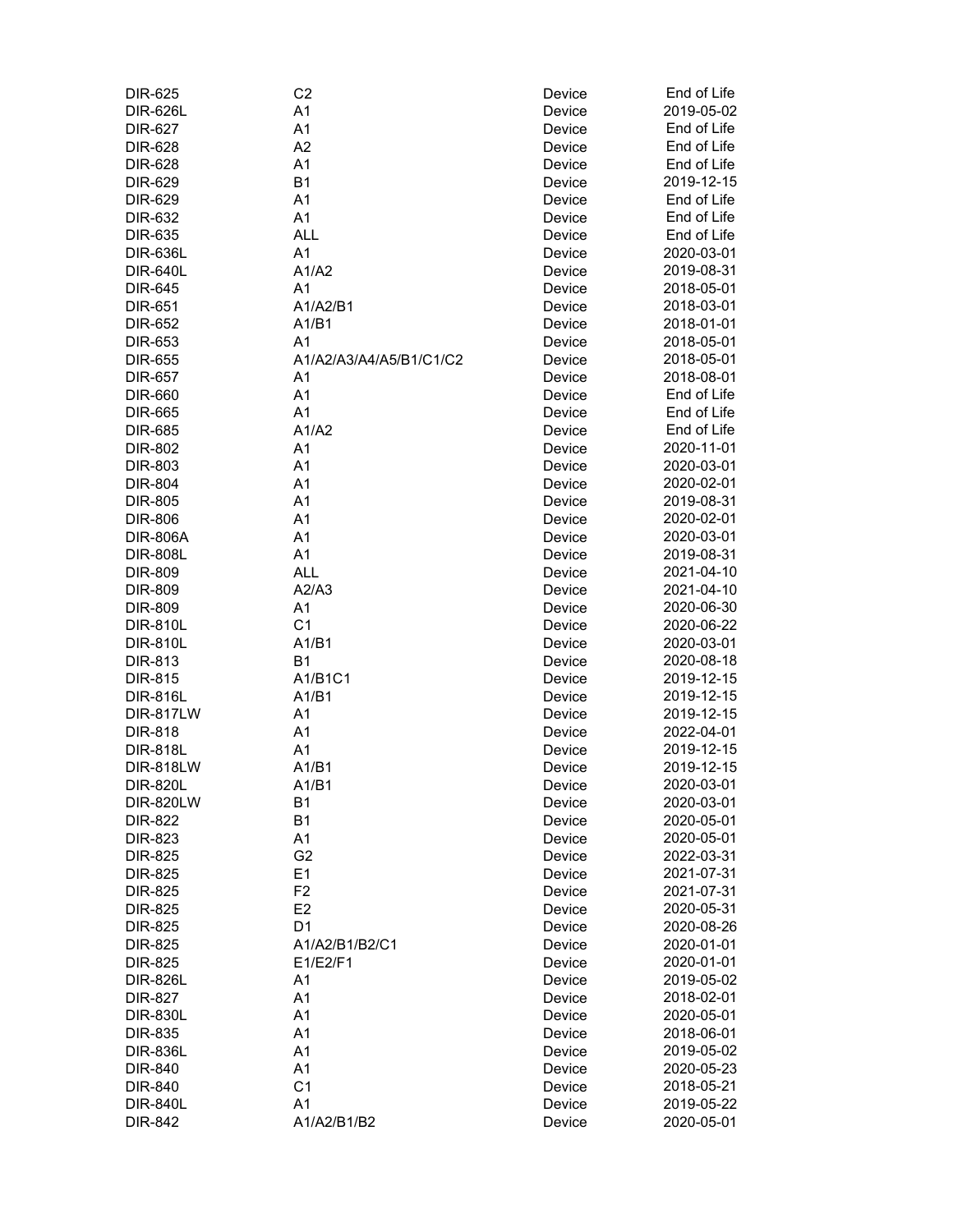| <b>DIR-845L</b>   | A1                      | Device     | 2020-03-01  |
|-------------------|-------------------------|------------|-------------|
| <b>DIR-850L</b>   | <b>B1</b>               | Device     | 2020-03-01  |
| <b>DIR-850L</b>   | A1                      | Device     | 2020-03-01  |
| <b>DIR-850LW</b>  | A <sub>1</sub>          | Device     | 2020-09-15  |
| <b>DIR-850LW</b>  | B <sub>1</sub>          | Device     | End of Life |
| <b>DIR-852</b>    | A <sub>1</sub>          | Device     | End of Life |
| <b>DIR-855</b>    | A1/A2/A3                | Device     | 2019-12-30  |
| <b>DIR-855L</b>   | A <sub>1</sub>          | Device     | 2019-08-31  |
| <b>DIR-857</b>    | A <sub>1</sub>          | Device     | 2018-02-01  |
| <b>DIR-859</b>    | A1/A2/A3                | Device     | 2020-01-01  |
| <b>DIR-860L</b>   | B <sub>1</sub>          | Device     | 2020-06-30  |
| <b>DIR-860L</b>   | A1                      | Device     | 2020-06-22  |
| <b>DIR-862L</b>   | A1                      | Device     | 2020-02-15  |
| <b>DIR-865L</b>   | A <sub>1</sub>          | Device     | 2019-08-31  |
| <b>DIR-866L</b>   | A <sub>1</sub>          | Device     | 2020-02-15  |
| <b>DIR-868L</b>   | <b>ALL</b>              | Device     | 2020-06-30  |
| <b>DIR-879</b>    | A1                      | Device     | 2022-03-01  |
|                   | A1/A2                   | Device     | 2020-01-01  |
| <b>DIR-880L</b>   | <b>ALL</b>              |            | 2020-06-30  |
| <b>DIR-885L</b>   |                         | Device     | 2020-01-01  |
| <b>DIR-890L</b>   | A2                      | Device     |             |
| <b>DIR-895L</b>   | <b>ALL</b>              | Device     | 2020-06-30  |
| <b>DIR-900L</b>   | A1/B1                   | Device     | 2018-05-01  |
| <b>DIR-905L</b>   | A1/B1/B2                | Device     | 2020-09-01  |
| <b>DIS-2024T</b>  | F <sub>1</sub>          | Device     | 2020-02-05  |
| <b>DKT-110</b>    | A1/B1                   | Device     | 2020-06-22  |
| <b>DKT-200</b>    | A <sub>1</sub>          | Device     | 2020-05-26  |
| <b>DKT-201L</b>   | A <sub>1</sub>          | Device     | 2020-07-01  |
| <b>DKT-202-ES</b> | A <sub>1</sub>          | Device     | 2021-01-31  |
| <b>DKT-400</b>    | <b>ALL</b>              | Device     | 2020-06-22  |
| <b>DKT-405</b>    | <b>ALL</b>              | Device     | 2020-06-22  |
| <b>DKT-408</b>    | <b>ALL</b>              | Device     | 2020-06-22  |
| <b>DKT-410</b>    | B <sub>1</sub>          | Device     | End of Life |
| <b>DKT-50</b>     | A1                      | Device     | 2020-05-26  |
| <b>DKT-610L</b>   | A <sub>1</sub>          | Device     | 2019-12-15  |
| <b>DKT-620L</b>   | A <sub>1</sub>          | Device     | 2019-12-15  |
| DKVM-16           | B <sub>2</sub>          | Device     | End of Life |
| DKVM-2KU          | <b>B1</b>               | Device     | 2020-06-27  |
| DKVM-2U           | B <sub>1</sub>          | Device     | End of Life |
| DKVM-4K           | A7                      | Device     | 2021-05-11  |
| DKVM-4K           | A <sub>6</sub>          | Device     | 2020-04-22  |
| DKVM-8E           | B <sub>2</sub>          | Device     | End of Life |
| DKVM-IP1          | A1                      | Device     | 2020-05-30  |
| D-Link SmartPlay  | ALL                     | App        | End of Life |
| D-Link TV Tuner   | ALL                     | App        | End of Life |
| D-LINK-WIFI-AOS   | ALL                     | Mobile APP | 2020-02-07  |
| D-LINK-WIFI-IOS   | ALL                     | Mobile APP | 2020-02-07  |
| DMC-1000          | A1/A2                   | Device     | End of Life |
| DMC-1001          | A1/A2/A3                | Device     | End of Life |
| DMC-1002          | A1/A2/A3                | Device     | End of Life |
| <b>DMC-1530SC</b> | C <sub>6</sub>          | Device     | 2020-03-21  |
| <b>DMC-1580SC</b> | B <sub>6</sub>          | Device     | 2020-03-21  |
| <b>DMC-1910R</b>  | A1/A2/A3/A4/A5/A6/A7/A8 | Device     | End of Life |
| <b>DMC-1910T</b>  | A1/A2/A3/A4/A5/A6/A7/A8 | Device     | End of Life |
| <b>DMC-300M</b>   | D <sub>5</sub>          | Device     | End of Life |
| <b>DMC-300SC</b>  | D3/D4/D5/D6/D7          | Device     | End of Life |
| <b>DMC-515SC</b>  | D1/D2/D3/D4/D5/D6       | Device     | End of Life |
| <b>DMC-530SC</b>  | D1/D2/D3/D4/D5/D6       | Device     | End of Life |
| <b>DMC-560SC</b>  | D5                      | Device     | End of Life |
| <b>DMC-615SC</b>  | A <sub>3</sub>          | Device     | End of Life |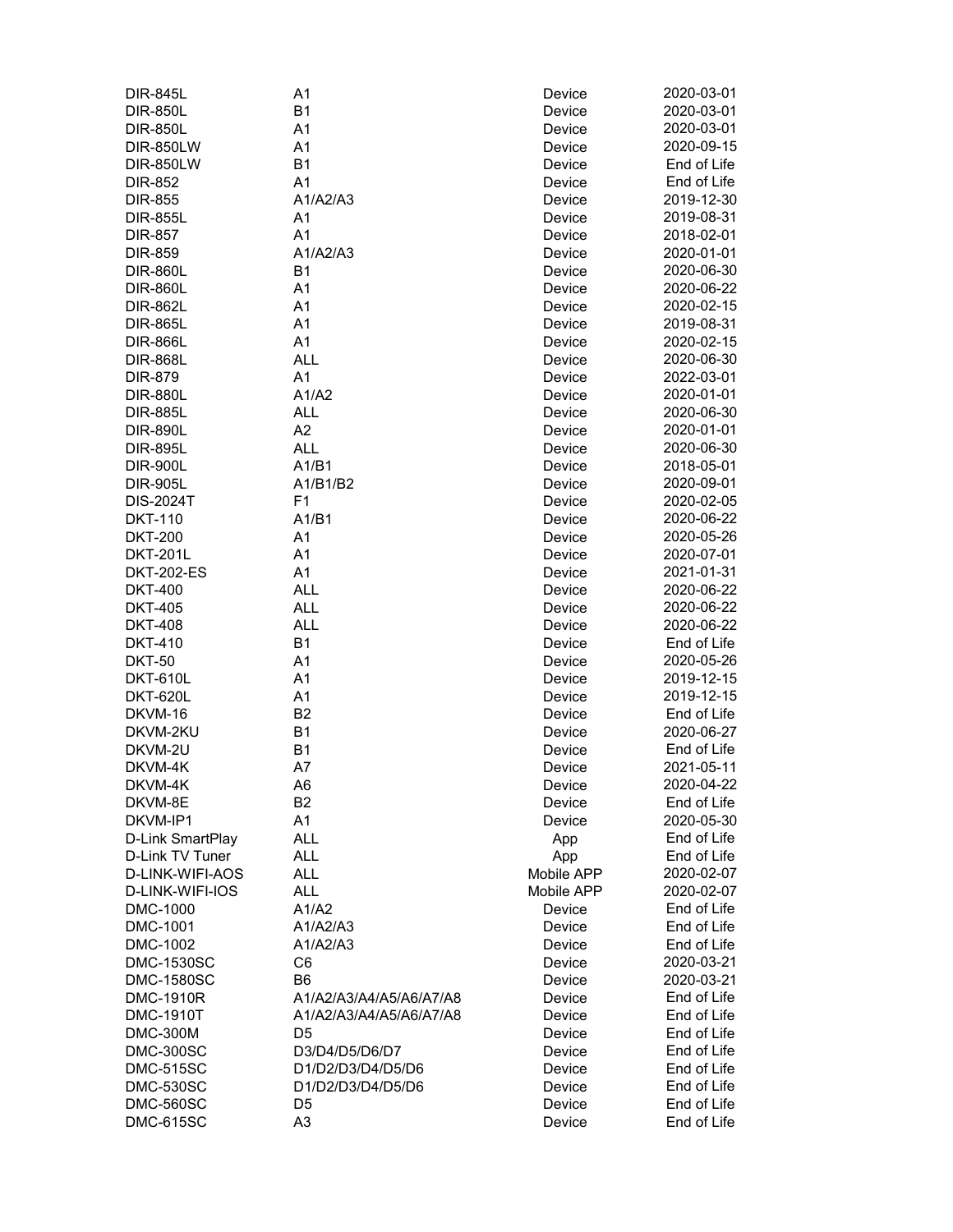| DMC-700SC        | A3/B1/B2/B3/B4/B5/B6/B7    | Device           | End of Life |
|------------------|----------------------------|------------------|-------------|
| <b>DMC-805G</b>  | A1/A2/A3/A5/A6/A7/A8/A9    | Device           | End of Life |
| <b>DMC-810SC</b> | B1/B2/B3/B4/B5/B6/B7/B8    | Device           | End of Life |
| <b>DMC-920R</b>  | B1/B2/B3/B4/B5/B6/B7/B8/B9 | Device           |             |
|                  |                            |                  | End of Life |
| <b>DMC-920T</b>  | B1/B2/B3/B4/B5/B6/B7/B8/B9 | Device           |             |
|                  |                            |                  | End of Life |
| DMC-G01LC        | A1                         | Device           | End of Life |
| <b>DMS-1331</b>  | A1                         | Device           | End of Life |
| <b>DNR-202L</b>  | Ax                         | Device           | 2020-09-30  |
| DNR-2060-08P     | A1                         | Device           | 2019-12-15  |
| <b>DNR-312L</b>  | <b>ALL</b>                 | Device           | 2021-06-30  |
| <b>DNR-322L</b>  | Ax                         | Device           | 2020-06-30  |
| <b>DNR-326</b>   | A2                         | Device           | 2020-06-24  |
| <b>DNR-326L</b>  | A1/A2                      | Device           | End of Life |
| <b>DNS-101A</b>  | <b>ALL</b>                 | Software         | 2020-07-01  |
| <b>DNS-101I</b>  | <b>ALL</b>                 | Software         | 2020-07-01  |
| DNS-1100-04      | A1                         | Device           | 2019-08-19  |
| DNS-1200-05      | A1                         | Device           | 2019-01-07  |
| DNS-1250-04      | A1                         | Device           | 2019-06-05  |
| DNS-1250-06      | A1                         | Device           | 2019-06-05  |
| DNS-1550-04      | A <sub>1</sub>             | Device           | 2019-12-15  |
| DNS-1560-04      | A1                         | Device           | 2020-06-07  |
| <b>DNS-213</b>   | <b>ALL</b>                 | Device           | 2016-03-15  |
| <b>DNS-213</b>   | <b>ALL</b>                 | Device           | End of Life |
| <b>DNS-300</b>   | A <sub>1</sub>             | Device           | End of Life |
| <b>DNS-312H</b>  | A2                         | Device           | End of Life |
| <b>DNS-313</b>   | <b>B1</b>                  | Device           | 2018-04-14  |
| <b>DNS-315</b>   | A1                         | Device           | 2018-09-11  |
| <b>DNS-320</b>   | A1/A2/B1/B2                | Device           | 2019-12-15  |
| <b>DNS-320L</b>  | A4                         | Device           | 2020-06-30  |
| <b>DNS-320LW</b> | A2                         | Device           | 2019-12-15  |
| <b>DNS-321</b>   | A <sub>3</sub>             | Device           | End of Life |
| <b>DNS-323</b>   | C <sub>1</sub>             | Device           | End of Life |
| <b>DNS-325</b>   | A2                         | Device           | 2019-05-06  |
| <b>DNS-326</b>   | A1                         | Device           | End of Life |
| <b>DNS-327L</b>  | A1                         | Device           | 2020-06-30  |
| <b>DNS-340L</b>  | A1                         | Device           | 2020-06-30  |
| <b>DNS-343</b>   | <b>B1</b>                  | Device           | End of Life |
| <b>DNS-345</b>   | A <sub>2</sub>             | Device           | 2019-08-31  |
| <b>DNS-346</b>   | A1                         | Device           | 2019-06-08  |
| <b>DNS-356</b>   | A1                         | Device           | End of Life |
| <b>DNS-722-4</b> | A1                         | Device           | End of Life |
| <b>DNS-726-4</b> | A1                         | Device           | End of Life |
| DP-300+          | C <sub>2</sub>             | Device           | End of Life |
| DP-300U          | B <sub>2</sub>             | Device           | End of Life |
| DP-301P+         | D <sub>3</sub>             | Device           | 2021-02-24  |
| DP-301U          | B <sub>2</sub>             | Device           | End of Life |
| DP-302           | A2                         | Device           | 2021-04-21  |
| DP-310           | A1                         | Device           | 2021-04-21  |
| <b>DPE-101GI</b> | A1                         | Device           | End of Life |
| DPG-2100         | A1                         | Device           | End of Life |
| DP-G301          | A2                         | Device           | End of Life |
| DP-G310          | C <sub>2</sub>             | Device           | End of Life |
| DP-G321          | C <sub>2</sub>             | Device           | End of Life |
| <b>DPH-10U</b>   | A1                         |                  | End of Life |
| <b>DPH-120S</b>  | A <sub>1</sub>             | Device<br>Device | End of Life |
| DPH-125MS        | A2                         |                  | End of Life |
|                  |                            | Device           |             |
| DPH-128MS        | A1                         | Device           | End of Life |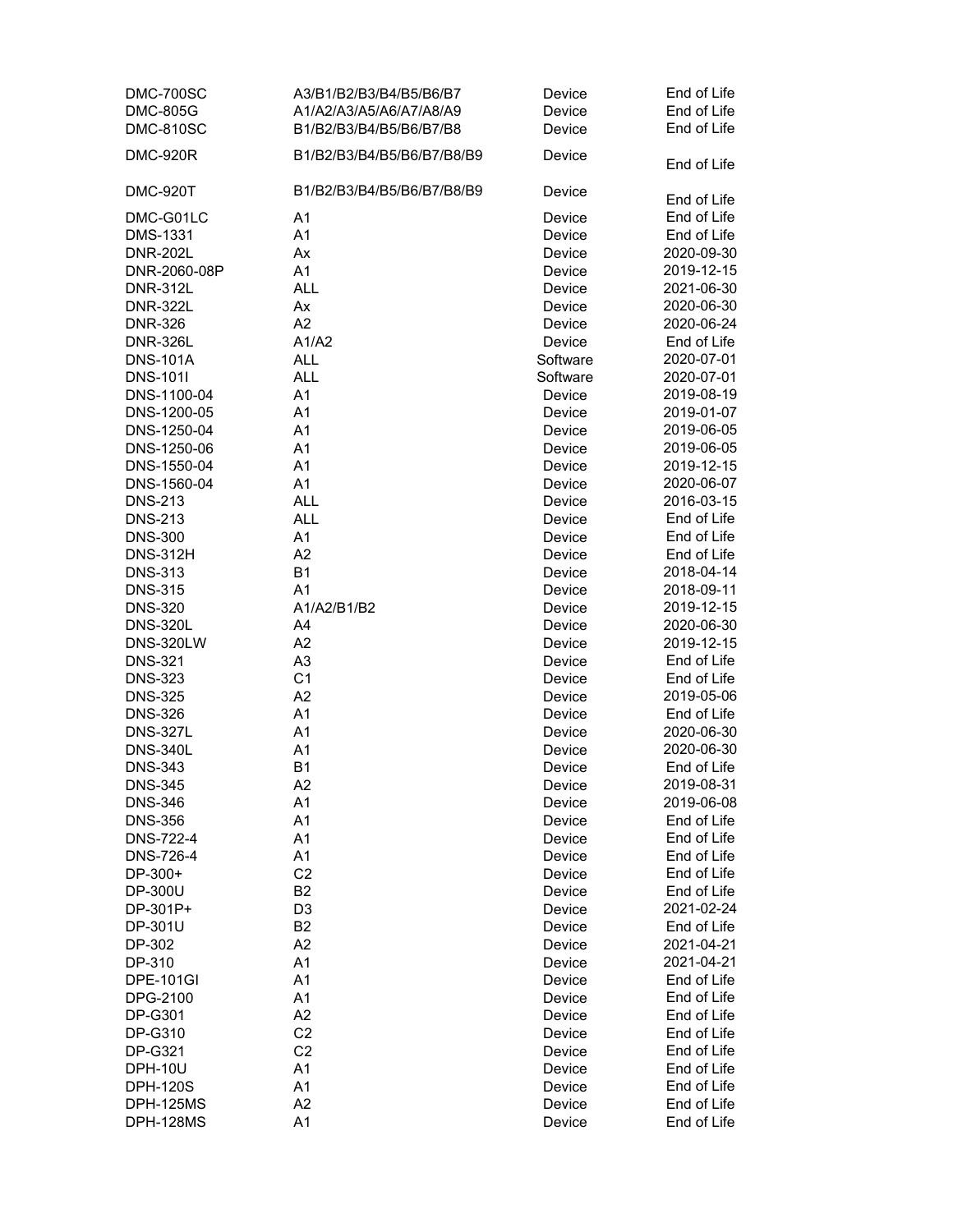| <b>DPH-20U</b>   | A1             | Device | End of Life |
|------------------|----------------|--------|-------------|
| <b>DPH-300S</b>  | A1             | Device | End of Life |
| DPH-400EDM       | A1             | Device | End of Life |
| <b>DPH-400S</b>  | A1             | Device | End of Life |
| <b>DPH-400SE</b> | A <sub>1</sub> | Device | End of Life |
| <b>DPH-50U</b>   | A <sub>2</sub> | Device | End of Life |
| DPH-540          | A1             | Device | End of Life |
| DPH-541          | A <sub>1</sub> | Device | End of Life |
| <b>DPN-100</b>   | A2             | Device | 2021-04-24  |
| <b>DPN-301</b>   | D <sub>1</sub> | Device | End of Life |
| DPN-3012         | <b>B1</b>      | Device | End of Life |
| DPN-3012-E       | A1             | Device | End of Life |
| DPN-3012-E-01    | A1             | Device | End of Life |
| <b>DPN-301L</b>  | D <sub>1</sub> | Device | End of Life |
| <b>DPN-301T</b>  | D <sub>1</sub> | Device | End of Life |
| <b>DPN-304</b>   | <b>B1</b>      | Device | End of Life |
| <b>DPN-304L</b>  | B <sub>1</sub> | Device | End of Life |
| <b>DPN-304T</b>  | B <sub>1</sub> | Device | End of Life |
| DPN-R5402        | <b>B1</b>      | Device | 2020-12-13  |
| DPR-1020         | A2             | Device | 2021-02-24  |
|                  | A2             |        | 2020-06-30  |
| DPR-1040         |                | Device | 2019-04-22  |
| DPR-1040         | <b>ALL</b>     | Device |             |
| DPR-1061         | A <sub>3</sub> | Device | 2021-02-24  |
| DPR-1260         | A <sub>3</sub> | Device | End of Life |
| DPR-2000         | <b>ALL</b>     | Device | 2019-04-22  |
| <b>DPS-200</b>   | A2             | Device | 2018-12-31  |
| <b>DPS-2500</b>  | A1             | Device | 2018-12-31  |
| <b>DPS-300</b>   | A2             | Device | 2018-10-01  |
| <b>DPS-500</b>   | A <sub>2</sub> | Device | 2018-12-31  |
| DPS-500DC        | A1             | Device | 2018-12-31  |
| <b>DPS-510</b>   | A1             | Device | End of Life |
| <b>DPS-600</b>   | A2             | Device | 2018-12-31  |
| <b>DPS-900</b>   | A2             | Device | 2018-12-31  |
| DPS-CB150-2PS    | A1             | Device | End of Life |
| DPS-CB400        | A <sub>1</sub> | Device | End of Life |
| <b>DS-510P</b>   | A <sub>1</sub> | Device | End of Life |
| DSA-3100         | B <sub>1</sub> | Device | End of Life |
| <b>DSA-3200</b>  | A <sub>1</sub> | Device | End of Life |
| <b>DSA-5100</b>  | A <sub>1</sub> | Device | End of Life |
| <b>DSB-C120</b>  | A <sub>3</sub> | Device | End of Life |
| <b>DSB-C320</b>  | <b>B1</b>      | Device | End of Life |
| DSB-H4           | D <sub>4</sub> | Device | End of Life |
| <b>DSD-150</b>   | A <sub>3</sub> | Device | End of Life |
| <b>DSL-200</b>   | C <sub>1</sub> | Device | End of Life |
| DSL-24MF         | A1             | Device | End of Life |
| <b>DSL-2520U</b> | <b>ALL</b>     | Device | 2020-09-09  |
| <b>DSL-2540B</b> | Τ1             | Device | 2020-06-27  |
| <b>DSL-2540T</b> | B <sub>5</sub> | Device | End of Life |
| <b>DSL-2540U</b> | T1             | Device | 2020-06-27  |
| <b>DSL-2600U</b> | Z2             | Device | 2020-06-27  |
| <b>DSL-2640R</b> | <b>ALL</b>     | Device | End of Life |
| <b>DSL-2640S</b> | <b>ALL</b>     | Device | End of Life |
| <b>DSL-2640T</b> | B <sub>5</sub> | Device | End of Life |
| <b>DSL-2641R</b> | <b>ALL</b>     | Device | End of Life |
| <b>DSL-2680</b>  | A <sub>1</sub> | Device | End of Life |
| <b>DSL-2730E</b> | <b>ALL</b>     | Device | 2019-05-25  |
| <b>DSL-2730E</b> | Τ1             | Device | 2017-07-25  |
| <b>DSL-2730E</b> | U1             | Device | 2017-06-06  |
| <b>DSL-2740B</b> | F <sub>1</sub> | Device | 2020-06-27  |
|                  |                |        |             |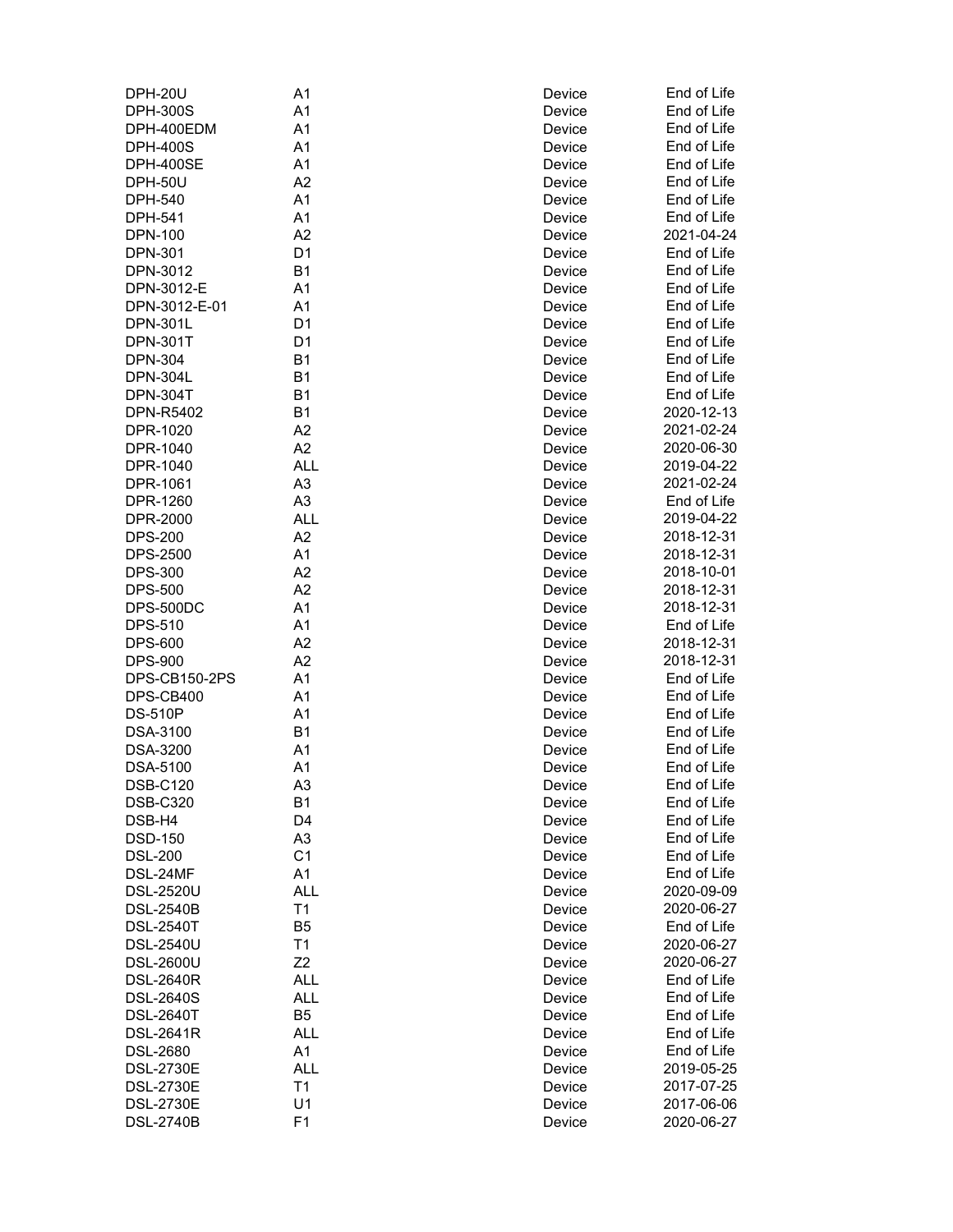| <b>DSL-2740EL</b> | C <sub>1</sub> | Device | 2019-09-22  |
|-------------------|----------------|--------|-------------|
| <b>DSL-2740M</b>  | A1             | Device | 2019-08-09  |
| <b>DSL-2740R</b>  | <b>ALL</b>     | Device | End of Life |
| <b>DSL-2745</b>   | A <sub>1</sub> | Device | 2018-07-31  |
| <b>DSL-2750EL</b> | C <sub>1</sub> | Device | 2020-06-27  |
| <b>DSL-2750EL</b> | A <sub>1</sub> | Device | 2020-06-27  |
| <b>DSL-2750EL</b> | <b>ALL</b>     | Device | 2019-11-23  |
| <b>DSL-2751</b>   | D <sub>1</sub> | Device | 2020-11-24  |
| <b>DSL-2751</b>   | <b>ALL</b>     | Device | 2019-11-23  |
| <b>DSL-2760U</b>  | D <sub>2</sub> | Device | 2020-06-27  |
| <b>DSL-2770L</b>  | <b>ALL</b>     | Device | 2016-12-26  |
| <b>DSL-2780</b>   | A1             | Device | 2018-03-24  |
| <b>DSL-2870B</b>  | A1             | Device | 2020-06-27  |
| <b>DSL-2875AL</b> | <b>ALL</b>     | Device | 2017-09-11  |
| DSL-2877AL        | A <sub>1</sub> | Device | 2022-03-31  |
| DSL-2877AL        | A2             | Device | 2021-09-30  |
| <b>DSL-2880AL</b> | <b>ALL</b>     | Device | 2019-05-06  |
| <b>DSL-2885A</b>  | <b>ALL</b>     | Device | 2020-10-25  |
| <b>DSL-2890AL</b> | <b>ALL</b>     | Device | 2020-09-09  |
|                   | <b>ALL</b>     |        |             |
| <b>DSL-2900AL</b> |                | Device | 2020-09-09  |
| <b>DSL-300G</b>   | A1             | Device | End of Life |
| DSL-300G+         | A1             | Device | End of Life |
| <b>DSL-300T</b>   | A1             | Device | End of Life |
| DSL-30CF          | A2             | Device | 2020-12-13  |
| <b>DSL-320B</b>   | D <sub>1</sub> | Device | 2020-09-12  |
| <b>DSL-320B</b>   | D <sub>2</sub> | Device | 2020-06-27  |
| <b>DSL-3580L</b>  | A2             | Device | 2020-07-06  |
| <b>DSL-3590L</b>  | <b>ALL</b>     | Device | 2020-09-09  |
| DSL-35MF          | B <sub>1</sub> | Device | 2019-06-30  |
| DSL-41MF          | A <sub>1</sub> | Device | End of Life |
| <b>DSL-500B</b>   | <b>ALL</b>     | Device | End of Life |
| <b>DSL-500G</b>   | A <sub>1</sub> | Device | End of Life |
| <b>DSL-500T</b>   | A1             | Device | End of Life |
| <b>DSL-502T</b>   | C <sub>5</sub> | Device | End of Life |
| <b>DSL-502T</b>   | A <sub>5</sub> | Device | End of Life |
| <b>DSL-504G</b>   | A <sub>1</sub> | Device | End of Life |
| <b>DSL-504T</b>   | C <sub>3</sub> | Device | End of Life |
| <b>DSL-504T</b>   | B <sub>3</sub> | Device | End of Life |
| <b>DSL-520B</b>   | T1             | Device | 2020-09-12  |
| <b>DSL-520B</b>   | A <sub>1</sub> | Device | End of Life |
| <b>DSL-526E</b>   | T1             | Device | 2020-06-27  |
| DSL-55MF          | A1             | Device | 2020-06-27  |
| <b>DSL-562T</b>   | A1             | Device | End of Life |
|                   | <b>ALL</b>     | Device | 2020-11-24  |
| DSL-56SP          |                |        |             |
| DSL-6501I         | A <sub>1</sub> | Device | 2020-09-08  |
| <b>DSL-6540I</b>  | A <sub>1</sub> | Device | End of Life |
| <b>DSL-6640I</b>  | A <sub>1</sub> | Device | End of Life |
| <b>DSL-6641K</b>  | A1             | Device | 2020-06-27  |
| <b>DSL-6740B</b>  | C <sub>2</sub> | Device | 2021-02-20  |
| <b>DSL-6740B</b>  | <b>ALL</b>     | Device | 2019-11-23  |
| <b>DSL-6740C</b>  | A1             | Device | 2019-08-11  |
| <b>DSL-6740U</b>  | T1             | Device | 2020-06-27  |
| <b>DSL-6850U</b>  | A1             | Device | 2020-06-27  |
| <b>DSL-7850U</b>  | <b>ALL</b>     | Device | 2020-11-24  |
| <b>DSL-904</b>    | A <sub>1</sub> | Device | End of Life |
| <b>DSL-905</b>    | A <sub>1</sub> | Device | End of Life |
| DSL-G604T         | <b>ALL</b>     | Device | End of Life |
| DSL-G664T         | A <sub>1</sub> | Device | End of Life |
| <b>DSM-10</b>     | A <sub>1</sub> | Device | End of Life |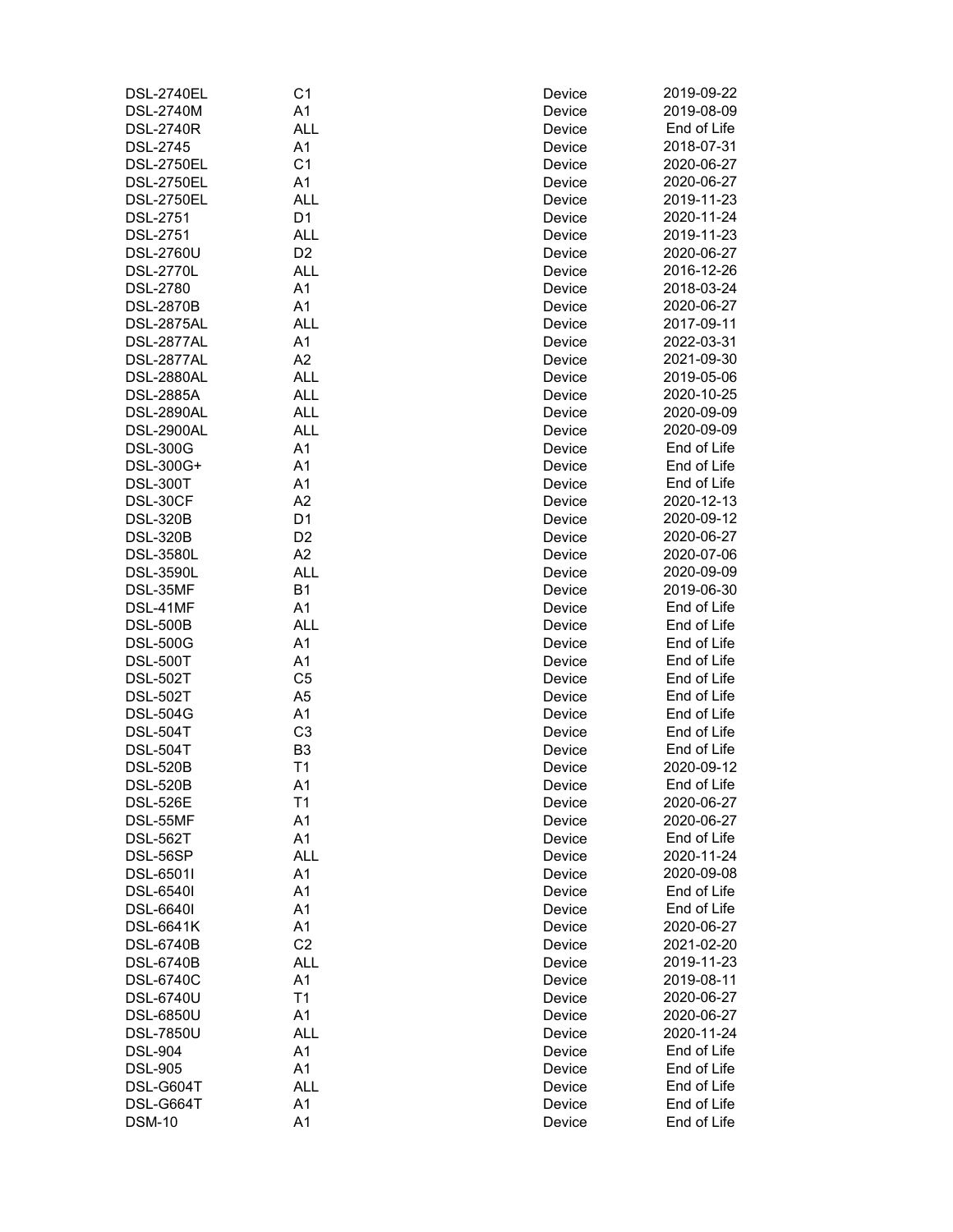| <b>DSM-12</b>    | A1             | Device | End of Life |
|------------------|----------------|--------|-------------|
| <b>DSM-120</b>   | A <sub>3</sub> | Device | End of Life |
| <b>DSM-14</b>    | A1             | Device | End of Life |
| <b>DSM-210</b>   | A <sub>3</sub> | Device | 2018-07-12  |
| <b>DSM-22</b>    | A1             | Device | 2019-04-15  |
| <b>DSM-232</b>   | A <sub>1</sub> | Device | 2020-06-30  |
| <b>DSM-310</b>   | A1             | Device | 2019-03-25  |
| <b>DSM-312</b>   | A <sub>1</sub> | Device | 2019-03-25  |
| <b>DSM-320</b>   | A <sub>5</sub> | Device | End of Life |
| DSM-320RD        | A <sub>5</sub> | Device | End of Life |
| <b>DSM-330</b>   | A1             | Device | End of Life |
| <b>DSM-331</b>   | A1             | Device | 2018-09-04  |
| <b>DSM-350</b>   | A1             | Device | End of Life |
| <b>DSM-360</b>   | A1             | Device | 2018-08-29  |
| <b>DSM-380</b>   | B <sub>1</sub> | Device | End of Life |
| <b>DSM-382</b>   | A <sub>1</sub> | Device | 2019-04-15  |
| <b>DSM-510</b>   | A <sub>3</sub> | Device | End of Life |
| <b>DSM-520</b>   | A4             | Device | End of Life |
| DSM-520RD        | A1             | Device | End of Life |
| <b>DSM-600</b>   | A1             | Device | End of Life |
|                  | A1             |        | End of Life |
| <b>DSM-750</b>   |                | Device | End of Life |
| DSM-8            | A1             | Device |             |
| <b>DSM-G600</b>  | B <sub>2</sub> | Device | End of Life |
| <b>DSM-T100</b>  | A1             | Device | 2019-12-31  |
| <b>DSN-010</b>   | A <sub>1</sub> | Device | 2019-05-04  |
| <b>DSN-020</b>   | A <sub>1</sub> | Device | 2019-05-04  |
| <b>DSN-030</b>   | A <sub>1</sub> | Device | 2019-05-04  |
| <b>DSN-040</b>   | A <sub>1</sub> | Device | 2019-05-04  |
| <b>DSN-050</b>   | A <sub>1</sub> | Device | 2019-05-04  |
| DSN-1100-10      | A <sub>1</sub> | Device | 2018-11-24  |
| DSN-2100-10      | A1             | Device | 2018-04-14  |
| DSN-3200-10      | A <sub>3</sub> | Device | 2018-04-14  |
| DSN-3200-20      | A <sub>3</sub> | Device | 2018-11-24  |
| DSN-3400-10      | A <sub>3</sub> | Device | 2018-11-24  |
| DSN-3400-20      | A <sub>3</sub> | Device | 2018-11-24  |
| <b>DSN-4100</b>  | <b>ALL</b>     | Device | 2019-07-31  |
| <b>DSN-4100</b>  | A1/B1          | Device | End of Life |
| <b>DSN-4200</b>  | A1             | Device | End of Life |
| <b>DSN-610</b>   | A <sub>2</sub> | Device | 2019-12-15  |
| DSN-6110         | A <sub>3</sub> | Device | 2019-12-15  |
| DSN-6120         | A1             | Device | 2019-12-15  |
| DSN-6210         | <b>B1</b>      | Device | 2021-01-31  |
| <b>DSN-640</b>   | A2             | Device | 2019-12-15  |
| DSN-6410         | A <sub>3</sub> | Device | 2019-12-15  |
| <b>DSN-6420</b>  | A1             | Device | 2019-12-15  |
| <b>DSN-650</b>   | A1             | Device | 2019-12-15  |
| <b>DSN-651</b>   | A1             | Device | 2019-12-15  |
| DSN-6510         | <b>B1</b>      | Device | 2021-01-31  |
| <b>DSN-655</b>   | A1             | Device | 2019-12-15  |
| <b>DSN-661</b>   | A1             | Device | 2019-12-15  |
| <b>DSP-P113</b>  | A1             | Device | 2019-12-15  |
| DSP-T115A        | A1             | Device | 2019-12-15  |
| <b>DSP-W110</b>  | <b>B1</b>      | Device | 2021-03-31  |
| <b>DSP-W115</b>  | A1             | Device | 2019-12-15  |
| DSP-W115A        | A1             | Device | 2019-12-15  |
| <b>DSP-W116</b>  | A <sub>1</sub> | Device | 2019-12-15  |
| <b>DSP-W215</b>  | A1/A2/B1/B2    | Device | 2019-12-15  |
| <b>DSP-W245</b>  | A <sub>1</sub> | Device | 2019-12-15  |
| <b>DSR-1000N</b> | A <sub>1</sub> | Device | 2021-12-06  |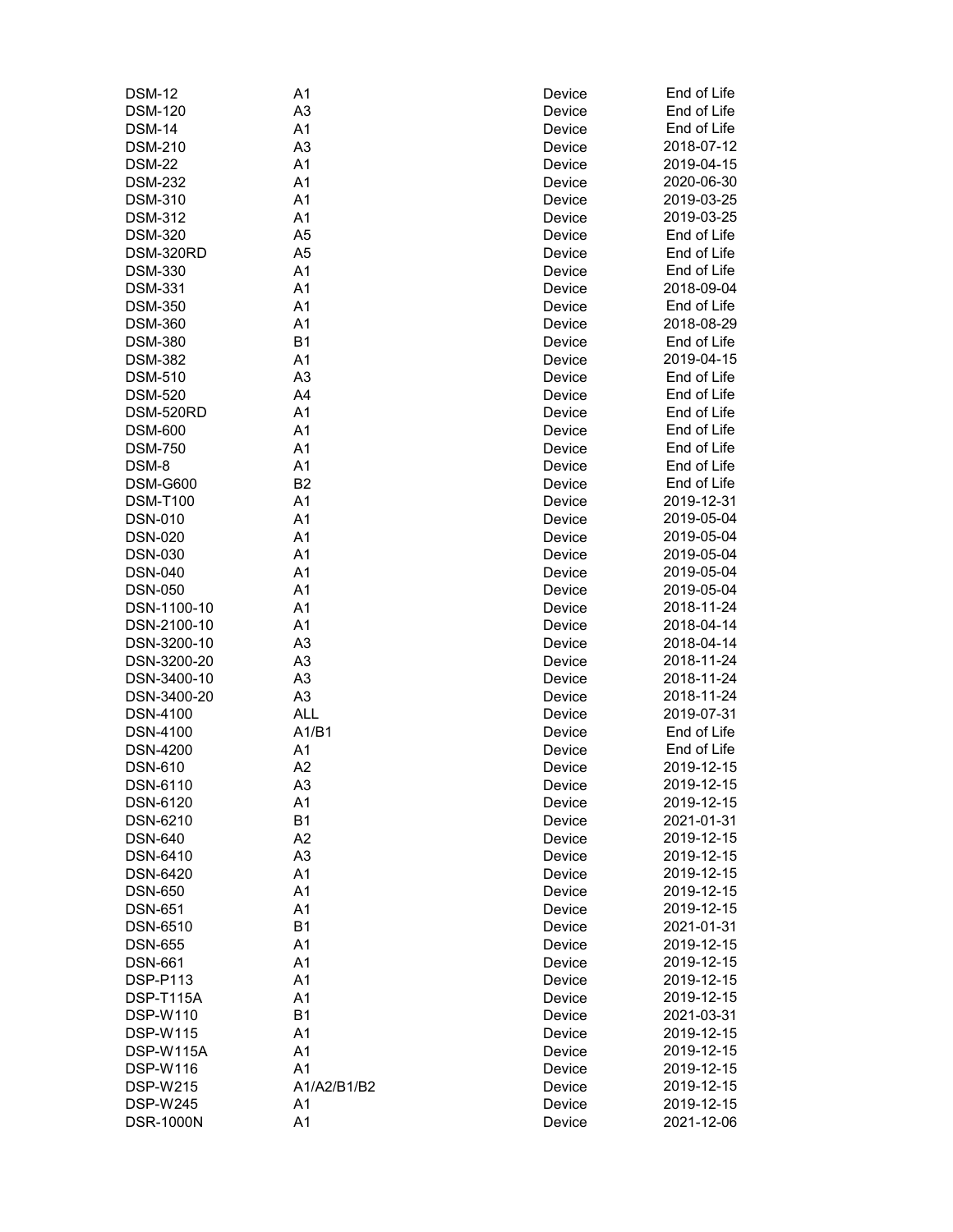| <b>DSR-500N</b>   | A1                   | Device   | 2019-12-15  |
|-------------------|----------------------|----------|-------------|
| DSS-16+           | G1/G2/G3/G4/H1/I1/J1 | Device   | End of Life |
| DSS-24+           | D <sub>2</sub>       | Device   | 2020-02-05  |
| $DSS-5+$          | L2                   | Device   | End of Life |
| DSS-5E            | C <sub>1</sub>       | Device   | 2019-12-15  |
| $DSS-8+$          | H4                   | Device   | End of Life |
| DSS-8E            | C <sub>1</sub>       | Device   | 2019-12-15  |
| DSS-8G            | A <sub>1</sub>       | Device   | End of Life |
| <b>DU-562M</b>    | B <sub>1</sub>       | Device   | End of Life |
|                   |                      |          | 2019-02-03  |
| <b>DUB-104</b>    | A4                   | Device   |             |
| <b>DUB-1040</b>   | A1                   | Device   | 2021-02-20  |
| DUB-1210          | B <sub>2</sub>       | Device   | End of Life |
| <b>DUB-1310</b>   | A <sub>1</sub>       | Device   | 2020-05-30  |
| <b>DUB-1320</b>   | A <sub>1</sub>       | Device   | 2019-12-15  |
| <b>DUB-1342</b>   | A <sub>1</sub>       | Device   | 2020-05-30  |
| DUB-2240          | B <sub>2</sub>       | Device   | End of Life |
| <b>DUB-9240</b>   | B <sub>2</sub>       | Device   | End of Life |
| DUB-A2            | A4                   | Device   | End of Life |
| DUB-AV200         | A <sub>1</sub>       | Device   | End of Life |
| <b>DUB-AV300</b>  | A1                   | Device   | End of Life |
| DUB-C2            | A <sub>3</sub>       | Device   | End of Life |
| DUB-C2AB          | A2                   | Device   | End of Life |
| DUB-C2AE          | A2                   | Device   | 2018-06-18  |
| DUB-C3AB          | A2                   | Device   | End of Life |
| DUB-C3AE          | A2                   | Device   | End of Life |
| DUB-CR100         | B <sub>1</sub>       | Device   | End of Life |
|                   |                      |          |             |
| DUB-CR200         | A <sub>2</sub> G     | Device   | End of Life |
| <b>DUB-E100</b>   | B1                   | Device   | 2018-03-31  |
| <b>DUB-E100</b>   | C <sub>1</sub>       | Device   | 2018-03-31  |
| <b>DUB-T210</b>   | A2                   | Device   | End of Life |
| <b>DV-600P</b>    | A1                   | Software | 2021-04-28  |
| <b>DV-600S</b>    | A <sub>1</sub>       | Software | 2021-04-28  |
| DVA-3061I         | A <sub>1</sub>       | Device   | End of Life |
| <b>DVA-G3340S</b> | A <sub>5</sub>       | Device   | End of Life |
| DVA-G3342SB       | A <sub>1</sub>       | Device   | End of Life |
| DVA-G3342SD       | B <sub>1</sub>       | Device   | End of Life |
| <b>DVA-N6670B</b> | A <sub>1</sub>       | Device   | End of Life |
| <b>DVC-10</b>     | A1                   | Device   | End of Life |
| DVC-1000          | A <sub>5</sub>       | Device   | End of Life |
| DVC-1100          | A2                   | Device   | End of Life |
| <b>DVC-20</b>     | A1                   | Device   | End of Life |
| <b>DVC-2000</b>   | A2                   | Device   | End of Life |
| <b>DVG-1401SP</b> | <b>B1</b>            | Device   | End of Life |
|                   | B <sub>2</sub>       | Device   | End of Life |
| <b>DVG-1402S</b>  |                      |          | End of Life |
| <b>DVG-2001S</b>  | <b>ALL</b>           | Device   |             |
| <b>DVG-2004S</b>  | A1                   | Device   | End of Life |
| <b>DVG-2024S</b>  | A <sub>1</sub>       | Device   | 2020-06-24  |
| <b>DVG-2032S</b>  | B <sub>1</sub>       | Device   | End of Life |
| <b>DVG-2101SP</b> | A1                   | Device   | End of Life |
| <b>DVG-3004S</b>  | A <sub>1</sub>       | Device   | End of Life |
| <b>DVG-3016S</b>  | B <sub>1</sub>       | Device   | End of Life |
| DVG-3032S         | B <sub>1</sub>       | Device   | End of Life |
| <b>DVG-3104MS</b> | B1                   | Device   | End of Life |
| <b>DVG-4022S</b>  | A1                   | Device   | End of Life |
| <b>DVG-4032S</b>  | B <sub>1</sub>       | Device   | End of Life |
| <b>DVG-4088S</b>  | B <sub>1</sub>       | Device   | End of Life |
| <b>DVG-5004S</b>  | C <sub>1</sub>       | Device   | 2020-06-24  |
| <b>DVG-5008SG</b> | A <sub>1</sub>       | Device   | 2020-06-24  |
| <b>DVG-5102SP</b> | A1                   | Device   | End of Life |
|                   |                      |          |             |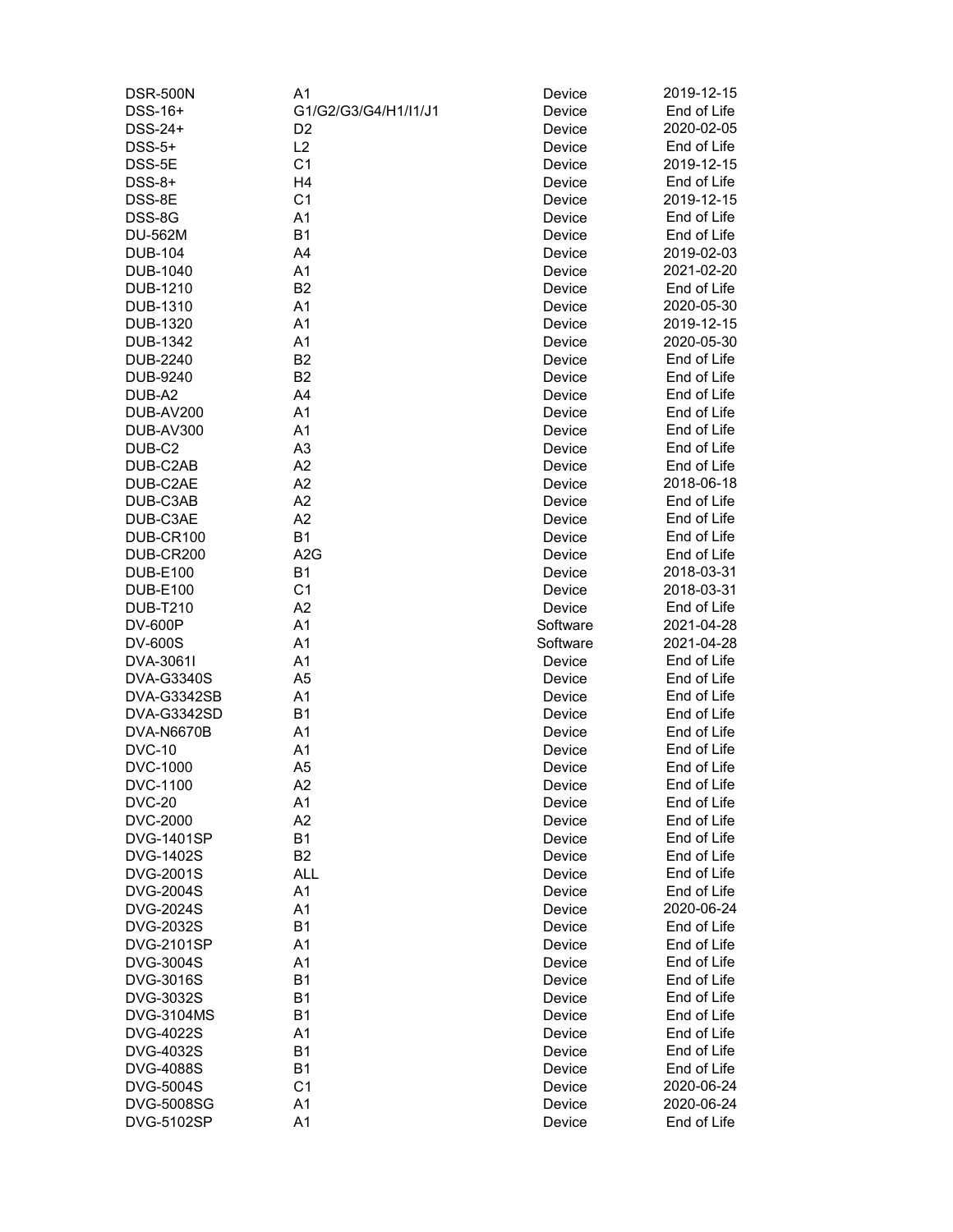| <b>DVG-5112S</b>  | A1                     | Device | End of Life |
|-------------------|------------------------|--------|-------------|
| <b>DVG-5121SP</b> | A1                     | Device | End of Life |
| <b>DVG-5401SP</b> | A <sub>1</sub>         | Device | End of Life |
| <b>DVG-5802S</b>  | A <sub>1</sub>         | Device | End of Life |
| <b>DVG-6004S</b>  | B <sub>2</sub>         | Device | 2020-09-05  |
| <b>DVG-6008S</b>  | B <sub>1</sub>         | Device | 2020-06-24  |
| <b>DVG-7022S</b>  | B <sub>1</sub>         | Device | End of Life |
| <b>DVG-7044S</b>  | B <sub>1</sub>         | Device | End of Life |
| <b>DVG-7062S</b>  | B <sub>1</sub>         | Device | End of Life |
| <b>DVG-7111S</b>  | <b>B1</b>              | Device | 2020-06-24  |
| <b>DVG-G1402S</b> | B <sub>1</sub>         | Device | End of Life |
|                   |                        |        | 2020-06-24  |
| DVG-N5402GF       | B <sub>1</sub>         | Device |             |
| DVG-N5412SP       | A <sub>1</sub>         | Device | 2020-09-05  |
| <b>DVS-104</b>    | A <sub>1</sub>         | Device | End of Life |
| DVS-210-1         | A <sub>1</sub>         | Device | End of Life |
| <b>DVS-301</b>    | A2                     | Device | End of Life |
| DVS-310-1         | <b>ALL</b>             | Device | 2019-12-31  |
| DVS-V310-4        | A <sub>1</sub>         | Device | 2021-01-31  |
| DVX-1000          | A1                     | Device | End of Life |
| <b>DVX-2000MS</b> | A1                     | Device | End of Life |
| DVX-2002F         | F <sub>1</sub>         | Device | 2020-12-19  |
| DVX-2005F         | F <sub>1</sub>         | Device | 2020-09-05  |
| DVX-2020          | F <sub>1</sub>         | Device | 2020-09-05  |
| <b>DWA-110</b>    | A <sub>1</sub>         | Device | End of Life |
| <b>DWA-111</b>    | A <sub>1</sub>         | Device | End of Life |
| <b>DWA-113</b>    | A <sub>1</sub>         | Device | End of Life |
| <b>DWA-120</b>    | A <sub>1</sub>         | Device | End of Life |
| <b>DWA-121</b>    | A <sub>1</sub>         | Device | 2021-04-10  |
| <b>DWA-123</b>    | A1/B1/C1               | Device | 2020-08-26  |
| <b>DWA-125</b>    | <b>ALL</b>             | Device | 2020-08-12  |
| <b>DWA-126</b>    | A1                     | Device | End of Life |
| <b>DWA-127</b>    | A1                     | Device | 2020-08-12  |
| <b>DWA-130</b>    | F <sub>1</sub>         | Device | 2022-03-31  |
| <b>DWA-130</b>    | A1/B1/C1/C2/D1/E1      | Device | 2020-08-12  |
| <b>DWA-131</b>    | A1/B1/C1               | Device | 2020-08-12  |
| <b>DWA-132</b>    | <b>B1</b>              |        | 2022-03-31  |
|                   |                        | Device | 2020-08-12  |
| <b>DWA-132</b>    | A <sub>1</sub>         | Device | 2021-06-30  |
| <b>DWA-133</b>    | B <sub>1</sub>         | Device |             |
| <b>DWA-133</b>    | A1                     | Device | End of Life |
| <b>DWA-135</b>    | A1                     | Device | End of Life |
| <b>DWA-137</b>    | A1                     | Device | 2022-03-31  |
| <b>DWA-140</b>    | D <sub>1</sub>         | Device | 2022-03-31  |
| <b>DWA-140</b>    | $Ax\nightharpoonup D2$ | Device | 2020-08-31  |
| <b>DWA-142</b>    | A1                     | Device | End of Life |
| <b>DWA-151</b>    | A1                     | Device | 2018-12-31  |
| <b>DWA-160</b>    | C <sub>1</sub>         | Device | 2022-04-01  |
| <b>DWA-160</b>    | B <sub>2</sub>         | Device | 2020-06-30  |
| <b>DWA-160</b>    | A1/A2/B1/C1            | Device | End of Life |
| <b>DWA-162</b>    | A <sub>1</sub>         | Device | 2020-05-31  |
| <b>DWA-171</b>    | A1                     | Device | 2022-03-31  |
| <b>DWA-180</b>    | A1                     | Device | 2019-08-24  |
| <b>DWA-182</b>    | A1                     | Device | 2020-08-12  |
| <b>DWA-510</b>    | A <sub>1</sub>         | Device | End of Life |
| <b>DWA-520</b>    | A <sub>1</sub>         | Device | End of Life |
| <b>DWA-525</b>    | <b>B1</b>              | Device | 2021-08-31  |
| <b>DWA-525</b>    | A2                     | Device | End of Life |
| <b>DWA-525</b>    | A1                     | Device | End of Life |
| <b>DWA-542</b>    | A <sub>2</sub>         | Device | End of Life |
| <b>DWA-547</b>    | A1/A2/A3               | Device | 2020-08-12  |
|                   |                        |        |             |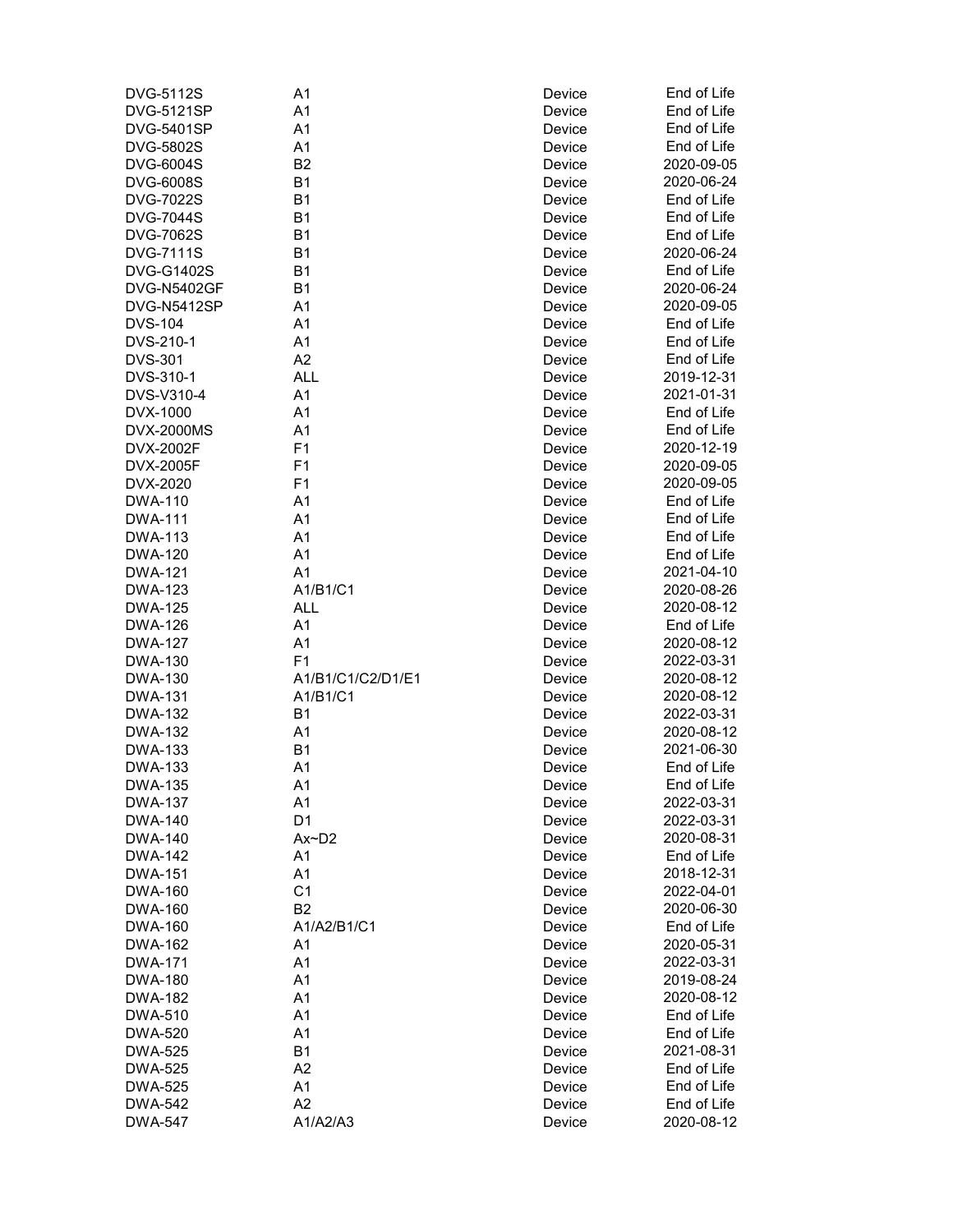| <b>DWA-548</b>                         | A1                | Device           | 2021-12-10  |
|----------------------------------------|-------------------|------------------|-------------|
| <b>DWA-552</b>                         | A1/A2/A3          | Device           | 2020-08-12  |
| <b>DWA-556</b>                         | A <sub>1</sub>    | Device           | 2019-12-15  |
| <b>DWA-566</b>                         | A <sub>1</sub>    | Device           | End of Life |
| DWA-610                                | A <sub>1</sub>    | Device           | End of Life |
| <b>DWA-620</b>                         | A <sub>1</sub>    | Device           | End of Life |
| <b>DWA-642</b>                         | A <sub>2</sub>    | Device           | End of Life |
| DWA-643                                | A <sub>1</sub>    | Device           | End of Life |
| <b>DWA-645</b>                         | A <sub>3</sub>    | Device           | End of Life |
| <b>DWA-645</b>                         | A2                | Device           | End of Life |
| <b>DWA-652</b>                         | A <sub>3</sub>    | Device           | End of Life |
| <b>DWA-652</b>                         | A <sub>2</sub>    | Device           | End of Life |
| DWL-2000AP+A                           | B1/B2/C1/D1       | Device           | 2019-12-15  |
| <b>DWL-2100AP</b>                      | A1/A2/A3/A4       | Device           | 2018-06-04  |
| <b>DWL-2130AP</b>                      | A <sub>1</sub>    | Device           | End of Life |
| <b>DWL-2200AP</b>                      | A2                | Device           | End of Life |
| <b>DWL-2230AP</b>                      | A2                | Device           | End of Life |
| <b>DWL-2700AP</b>                      | B <sub>3</sub>    | Device           | End of Life |
| <b>DWL-3140AP</b>                      | A1                | Device           | End of Life |
| DWL-3150                               | A <sub>1</sub>    | Device           | End of Life |
| <b>DWL-3200AP</b>                      | A1/B1/B2          | Device           | 2018-07-11  |
| <b>DWL-3230AP</b>                      | A1                | Device           | End of Life |
| <b>DWL-3260AP</b>                      | A1/A2/A3          | Device           | End of Life |
| <b>DWL-3500AP</b>                      | A <sub>3</sub>    | Device           | End of Life |
| <b>DWL-3600AP</b>                      | A <sub>1</sub>    | Device           | 2021-08-31  |
| DWL-50AT                               | A1/B1/C1/C2       | Device           | 2019-12-15  |
| DWL-6600AP                             | A <sub>1</sub>    | Device           | 2021-08-31  |
| <b>DWL-7100AP</b>                      | A <sub>2</sub>    | Device           | End of Life |
| <b>DWL-7130AP</b>                      | A2                | Device           | End of Life |
| <b>DWL-7200AP</b>                      | B <sub>1</sub>    | Device           | End of Life |
| <b>DWL-7230AP</b>                      | A2                | Device           | End of Life |
| DWL-7700AP                             | B <sub>3</sub>    | Device           | End of Life |
|                                        | A1/A2/A3/A4/B1/B2 |                  | End of Life |
| <b>DWL-8200AP</b><br><b>DWL-8500AP</b> | A3                | Device<br>Device | End of Life |
|                                        | A <sub>1</sub>    |                  | 2021-08-31  |
| <b>DWL-8600AP</b>                      |                   | Device           |             |
| DWL-AG132                              | <b>ALL</b>        | Device           | End of Life |
| DWL-AG530                              | <b>ALL</b>        | Device           | End of Life |
| DWL-AG660                              | B <sub>3</sub>    | Device           | End of Life |
| <b>DWL-G122</b>                        | <b>ALL</b>        | Device           | 2019-01-31  |
| <b>DWL-G132</b>                        | A <sub>3</sub>    | Device           | End of Life |
| <b>DWL-G510</b>                        | D1                | Device           | End of Life |
| <b>DWL-G510</b>                        | C <sub>2</sub>    | Device           | End of Life |
| <b>DWL-G520</b>                        | B4                | Device           | End of Life |
| DWL-G520+A                             | C <sub>2</sub>    | Device           | End of Life |
| DWL-G520M                              | A <sub>3</sub>    | Device           | End of Life |
| <b>DWL-G550</b>                        | A <sub>2</sub>    | Device           | End of Life |
| <b>DWL-G630</b>                        | E <sub>2</sub>    | Device           | End of Life |
| <b>DWL-G650</b>                        | C <sub>4</sub>    | Device           | End of Life |
| DWL-G650+A                             | E <sub>2</sub>    | Device           | End of Life |
| DWL-G650M                              | B <sub>3</sub>    | Device           | End of Life |
| <b>DWL-G680</b>                        | A2                | Device           | End of Life |
| DWL-G700AP                             | B <sub>3</sub>    | Device           | End of Life |
| DWL-G700AP                             | B <sub>2</sub>    | Device           | End of Life |
| <b>DWL-G710</b>                        | ALL               | Device           | End of Life |
| DWL-G730AP                             | B <sub>1</sub>    | Device           | End of Life |
| <b>DWL-G810</b>                        | <b>ALL</b>        | Device           | End of Life |
| <b>DWL-G820</b>                        | B <sub>1</sub>    | Device           | End of Life |
| DWL-M60AT                              | A5                | Device           | End of Life |
| DWL-M60AT                              | A4                | Device           | End of Life |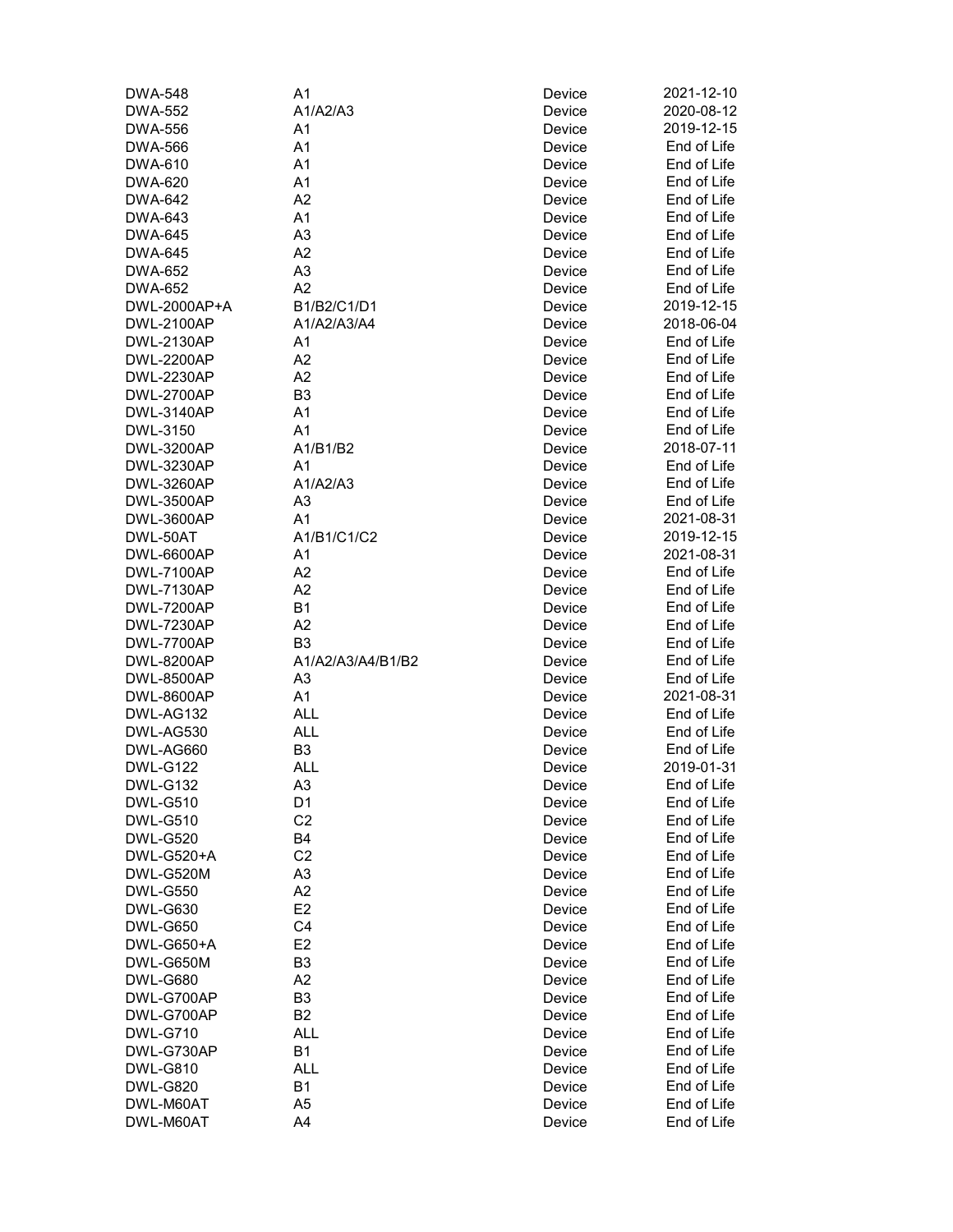| DWL-P1012                        | A2                   | Device           | End of Life |
|----------------------------------|----------------------|------------------|-------------|
| <b>DWL-P200</b>                  | B1/B2/B3/B4/B5/B6/B7 | Device           | End of Life |
| DWL-P50                          | A1/A2/A3/A4          | Device           | End of Life |
| DWL-R60AT                        | A3                   | Device           | End of Life |
| <b>DWM-151</b>                   | A1                   | Device           | End of Life |
| <b>DWM-152</b>                   | A3                   | Device           | End of Life |
| <b>DWM-156</b>                   | C <sub>1</sub>       | Device           | 2021-05-01  |
| <b>DWM-156</b>                   | A <sub>9</sub>       | Device           | 2020-03-24  |
| DWM-156                          | A <sub>5</sub>       | Device           | 2020-03-24  |
| DWM-156                          | A <sub>6</sub>       | Device           | 2020-03-24  |
| DWM-156                          | A7                   | Device           | 2020-03-24  |
| DWM-156                          | A <sub>3</sub>       | Device           | End of Life |
| <b>DWM-157</b>                   | D <sub>1</sub>       | Device           | 2021-05-01  |
| <b>DWM-157</b>                   | A1                   | Device           | End of Life |
| <b>DWM-158</b>                   | D <sub>1</sub>       | Device           | 2021-05-01  |
| <b>DWM-158</b>                   | C <sub>1</sub>       | Device           | End of Life |
| <b>DWM-162R</b>                  | A1                   | Device           | End of Life |
| <b>DWM-221</b>                   | A1                   | Device           | End of Life |
| DWM-350                          | <b>ALL</b>           | Device           | 2013-01-01  |
| DWM-351                          | <b>ALL</b>           | Device           | 2010-12-31  |
| DWM-610                          | <b>ALL</b>           | Device           | 2008-12-31  |
| DWM-652                          | <b>ALL</b>           |                  | 2012-12-31  |
| DWM-652                          | <b>ALL</b>           | Device<br>Device | 2012-12-31  |
| DWM-750                          | <b>ALL</b>           | Device           | 2012-12-31  |
| <b>DWP-156</b>                   | B <sub>1</sub>       | Device           | 2021-05-01  |
| <b>DWP-157</b>                   | C <sub>1</sub>       | Device           | 2021-05-01  |
| <b>DWR-111</b>                   | A1                   | Device           | 2020-04-25  |
| <b>DWR-112</b>                   | A1                   | Device           | End of Life |
| <b>DWR-113</b>                   | B <sub>1</sub>       |                  | 2019-12-15  |
| <b>DWR-113</b>                   | A <sub>1</sub>       | Device           | 2019-06-30  |
| <b>DWR-116</b>                   | A1                   | Device           | 2021-05-09  |
|                                  | A1                   | Device           | End of Life |
| <b>DWR-117</b><br><b>DWR-118</b> | A1                   | Device<br>Device | 2021-05-09  |
| <b>DWR-131</b>                   | A1                   | Device           | 2018-04-01  |
| <b>DWR-161</b>                   | A1                   | Device           | 2019-06-30  |
| <b>DWR-330</b>                   | A1                   | Device           | 2020-06-14  |
| <b>DWR-510</b>                   | A1                   | Device           | 2021-04-28  |
| <b>DWR-512</b>                   | Β1                   | Device           | 2020-05-03  |
| <b>DWR-530</b>                   | A <sub>1</sub>       | Device           | End of Life |
| <b>DWR-555</b>                   | A1                   | Device           | 2020-01-28  |
| <b>DWR-711</b>                   | A1                   | Device           | 2021-05-02  |
| <b>DWR-712</b>                   | C <sub>1</sub>       | Device           | 2020-05-03  |
| <b>DWR-730</b>                   | <b>B1</b>            | Device           | 2019-12-15  |
| <b>DWR-732</b>                   | A1                   | Device           | 2021-05-03  |
| <b>DWR-758</b>                   | A1                   | Device           | 2021-04-28  |
| <b>DWR-830</b>                   | A1                   | Device           | 2019-12-15  |
| <b>DWR-921</b>                   | D <sub>5</sub>       | Device           | 2021-05-02  |
| <b>DWR-921</b>                   | A1                   | Device           | 2021-04-28  |
| <b>DWR-921</b>                   | B1                   | Device           | 2021-04-28  |
| <b>DWR-921</b>                   | D <sub>1</sub>       | Device           | 2021-04-28  |
| <b>DWR-921</b>                   | C <sub>1</sub>       | Device           | 2021-03-30  |
| <b>DWR-921E</b>                  | A1                   | Device           | 2021-04-28  |
| <b>DWR-921E</b>                  | A2                   | Device           | 2021-04-28  |
| <b>DWR-922</b>                   | C <sub>2</sub>       | Device           | 2022-03-31  |
| <b>DWR-922</b>                   | C <sub>3</sub>       | Device           | 2021-11-17  |
| <b>DWR-922</b>                   | E <sub>2</sub>       | Device           | 2021-05-16  |
| <b>DWR-922</b>                   | <b>B1</b>            | Device           | 2021-04-28  |
| <b>DWR-922</b>                   | B <sub>2</sub>       | Device           | 2021-04-28  |
| <b>DWR-922</b>                   | C <sub>1</sub>       | Device           | 2021-04-28  |
|                                  |                      |                  |             |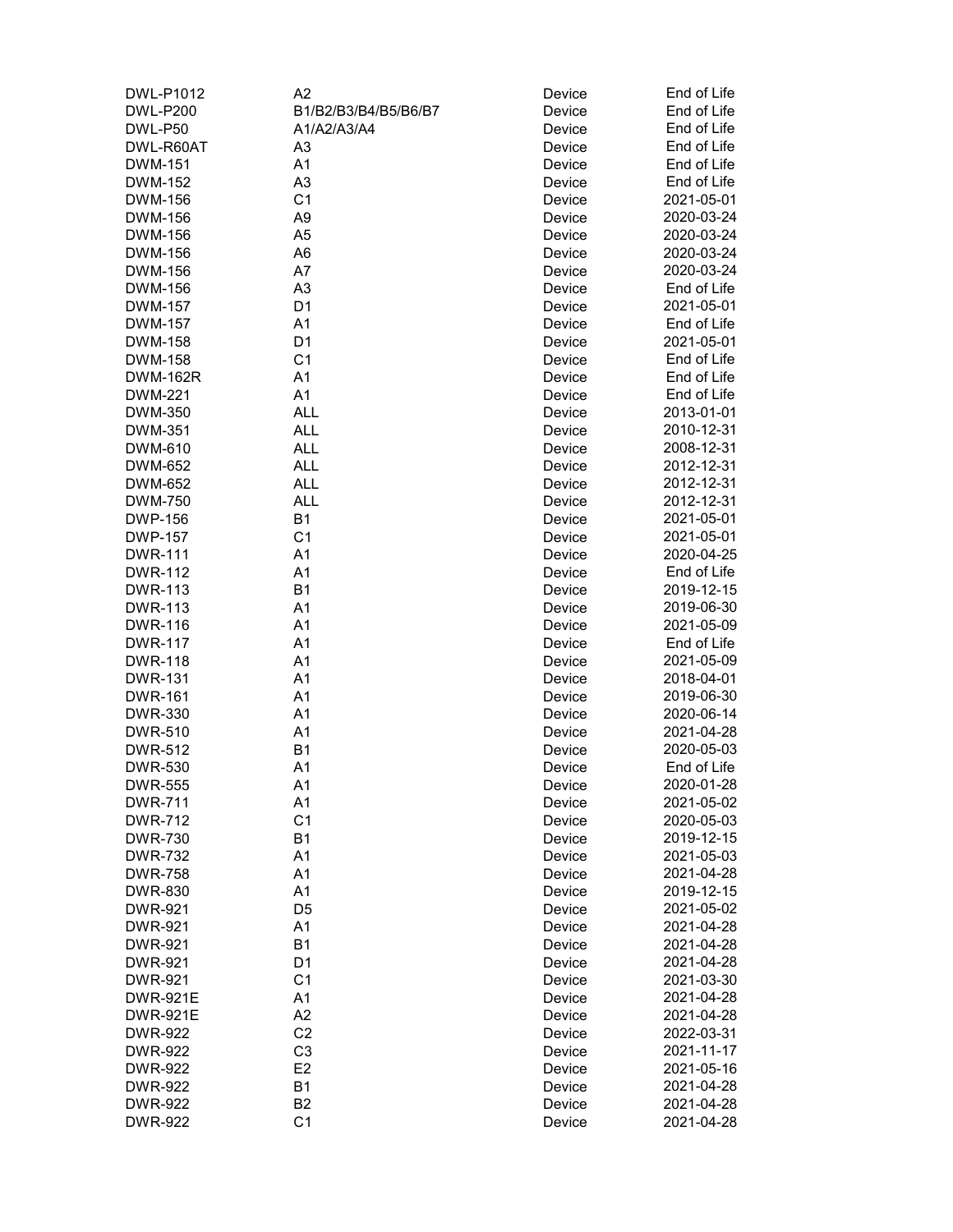| <b>DWR-922</b>                   | D1             | Device | 2021-04-28  |
|----------------------------------|----------------|--------|-------------|
| <b>DWR-922</b>                   | F <sub>1</sub> | Device | 2021-04-28  |
| <b>DWR-922</b>                   | A1             | Device | 2020-06-03  |
| <b>DWR-922</b>                   | A2             | Device | 2020-06-01  |
| <b>DWR-922/B</b>                 | A1             | Device | 2021-04-28  |
| <b>DWR-922B</b>                  | <b>B2</b>      | Device | 2020-05-27  |
| <b>DWR-923</b>                   | C <sub>1</sub> | Device | 2021-04-28  |
| <b>DWR-923</b>                   | A1             | Device | 2018-04-01  |
| <b>DWR-923</b>                   | <b>B1</b>      | Device | 2018-04-01  |
| <b>DWR-925</b>                   | A <sub>3</sub> | Device | 2022-01-09  |
| <b>DWR-925</b>                   | <b>B1</b>      | Device | 2021-05-02  |
| <b>DWR-925</b>                   | A1             | Device | 2020-06-03  |
| <b>DWR-927/N</b>                 | A1             | Device | 2021-02-20  |
| <b>DWR-930</b>                   | A <sub>1</sub> | Device | 2019-12-15  |
| <b>DWR-932</b>                   | A <sub>1</sub> | Device | 2019-12-15  |
| <b>DWR-932</b>                   | <b>B1</b>      | Device | 2019-12-15  |
| <b>DWR-952</b>                   | A <sub>1</sub> | Device | 2021-04-28  |
| <b>DWR-952</b>                   | <b>B1</b>      | Device | 2021-04-28  |
| <b>DWR-952</b>                   | C <sub>1</sub> | Device | 2021-03-30  |
| <b>DWR-953</b>                   | A1             | Device | 2021-09-25  |
| <b>DWR-953</b>                   | A2             | Device | 2021-09-25  |
| <b>DWR-955</b>                   | A1             | Device | 2021-04-28  |
| <b>DWR-956</b>                   | A1             | Device | 2021-04-28  |
| <b>DWR-958/N</b>                 | A <sub>1</sub> | Device | 2022-02-13  |
|                                  | A <sub>1</sub> |        | 2022-01-01  |
| <b>DWR-960</b><br><b>DWR-966</b> |                | Device |             |
|                                  | A <sub>1</sub> | Device | 2021-04-28  |
| <b>DWS-1008</b>                  | A <sub>1</sub> | Device | End of Life |
| DWS-3024                         | A <sub>3</sub> | Device | End of Life |
| <b>DWS-3024L</b>                 | A2             | Device | End of Life |
| DWS-3026                         | A <sub>3</sub> | Device | End of Life |
| <b>DWS-3227P</b>                 | A1             | Device | End of Life |
| <b>DXE-810S</b>                  | A1             | Device | End of Life |
| <b>DXE-810T</b>                  | A1             | Device | End of Life |
| DXN-220                          | C <sub>1</sub> | Device | 2019-02-13  |
| <b>DXN-221</b>                   | A <sub>1</sub> | Device | 2019-12-15  |
| <b>DXN-222</b>                   | A <sub>1</sub> | Device | 2019-12-15  |
| <b>DXN-W224</b>                  | A1/B1          | Device | 2019-12-15  |
| DXS-1210-10TS                    | A <sub>1</sub> | Device | End of Life |
| DXS-1210-12SC                    | A <sub>1</sub> | Device | End of Life |
| DXS-1210-12TC                    | A1             | Device | End of Life |
| DXS-1210-16TC                    | A1             | Device | End of Life |
| DXS-3227                         | A1             | Device | End of Life |
| <b>DXS-3227P</b>                 | A1             | Device | End of Life |
| DXS-3250                         | A <sub>1</sub> | Device | End of Life |
| <b>DXS-3250E</b>                 | A <sub>1</sub> | Device | End of Life |
| <b>DXS-3326GSR</b>               | A <sub>3</sub> | Device | End of Life |
| <b>DXS-3350SR</b>                | A <sub>3</sub> | Device | End of Life |
| DXS-3600-16S                     | A1/A2/B1       | Device | End of Life |
| DXS-3600-32S                     | A1/A2          | Device | End of Life |
| DXS-3600-FAN-BF                  | A1             | Device | End of Life |
| DXS-3600-PWR-BF                  | A1             | Device | End of Life |
| DXS-3600-PWRDC-FB                | A <sub>1</sub> | Device | End of Life |
| DXS-3600-PWR-FB                  | A1             | Device | End of Life |
| DXS-PWR300DC                     | A <sub>1</sub> | Device | End of Life |
| EBR-2310                         | A1/B1/C1       | Device | 2019-12-15  |
| GO-DSL-N151                      | U1             | Device | 2020-06-27  |
| GO-PLK-200                       | A1/B1          | Device | End of Life |
| GO-RT-AC750                      | A1             | Device | 2020-02-29  |
| GO-RT-N150                       | A1/B1/C1       | Device | 2020-02-29  |
|                                  |                |        |             |